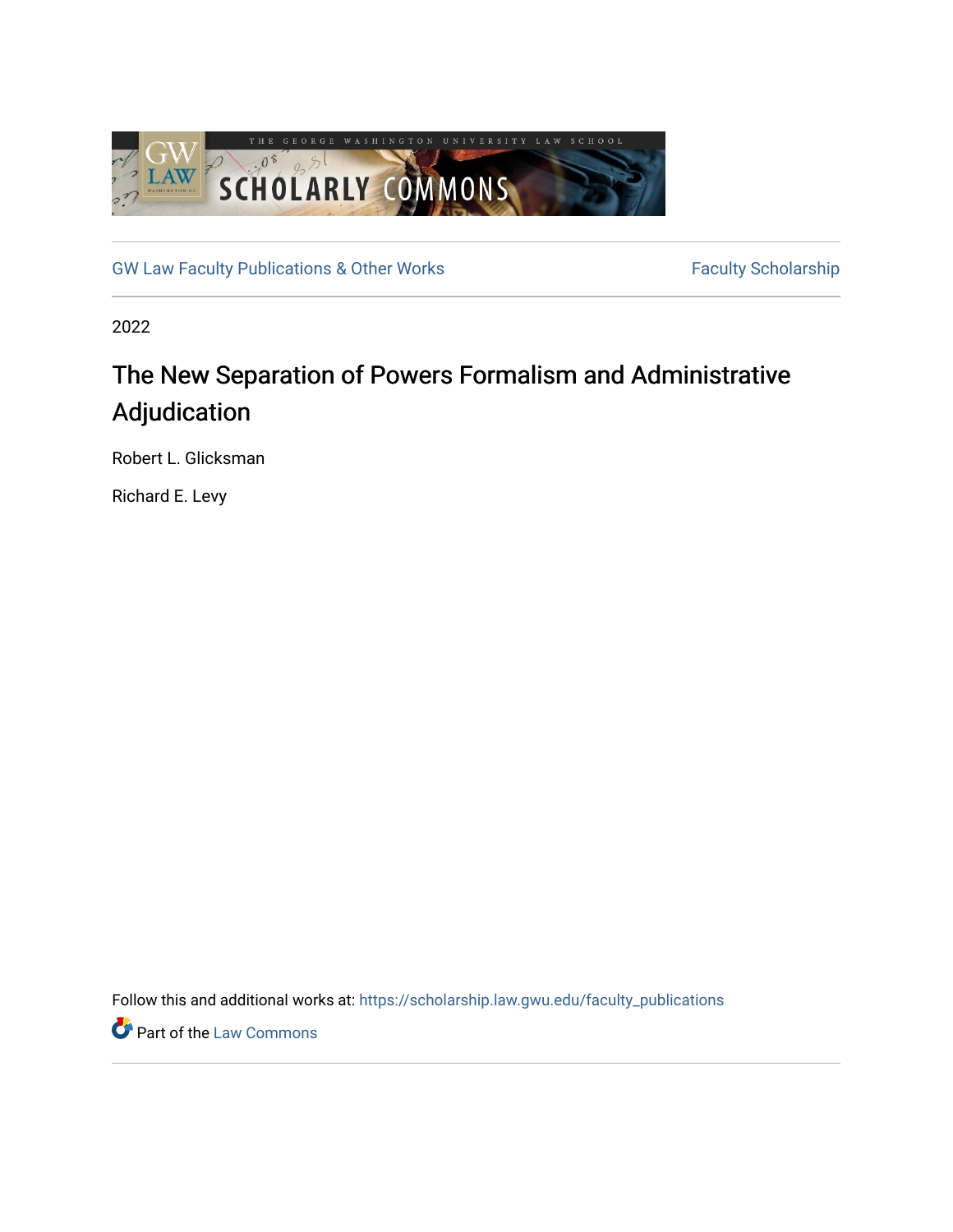# **Forthcoming in 90 GEO. WASH. L. REV. \_\_\_ (2022)**

# **The New Separation of Powers Formalism and Administrative Adjudication** By Robert L. Glicksman[\\*](#page-1-0) Richard E. Levy[\\*\\*](#page-1-1)

## **Abstract**

*The Supreme Court has entered a new era of separation of powers formalism. Others have addressed many of the potentially profound consequences of this return to formalism for administrative law. This paper focuses on an aspect of the new formalism that has received little attention—its implications for the constitutionality of administrative adjudication. The Court has not engaged in an extensive discussion or reformulation of its separation of powers jurisprudence concerning administrative adjudication since its highly functionalist decision in Commodity Futures Trading Commission v. Schor more than three decades ago, but recent opinions of individual Justices show signs that such a doctrinal restatement may be on the horizon.*

*Despite the current lack of doctrinal clarity, administrative adjudication is generally valid either because Congress may vest the determination of so-called "public rights" in non-Article III tribunals or because administrative agencies adjudicate cases as adjunct factfinders for the courts. The foundation for the emergent Article III formalism, advanced most prominently by Justice Gorsuch in a pair of cases involving the legality of administrative adjudication of patent validity, is a categorical rule that Article III requires an independent judiciary to have decisional authority in adjudications that affect private property (and other protected rights), in much the same way that the unitary executive principle requires Presidential control over matters within the executive branch. Under this view, however, the judicial power is subject to a formalistic, historically defined exception for matters of public rights, which can be adjudicated without the involvement of the judiciary. This approach may be gaining traction as part of the broader resurgence of separation of powers formalism.*

*We argue, however, that Justice Gorsuch's approach is flawed because it does not account for the structural role of the Article III judiciary. Although the cases have long recognized that Article III has both structural and individual rights components, separation of powers is ordinarily understood primarily in structural terms. Article III analysis therefore must account for the structural role of the Article III courts and protect the structural interests of the federal judiciary. Focusing on the structural issues raised by non-Article III adjudication highlights two essential points. First, the status and character of the non-Article III tribunal is critical to the separation of powers analysis—a point that is typically ignored under current doctrine. Second, the structural interests of the federal courts may be implicated even when the adjudication of a matter does not implicate any individual right to an Article III court, especially in light of the courts' role in* 

<span id="page-1-0"></span><sup>\*</sup> J.B. & Maurice C. Shapiro Professor of Environmental Law, The George Washington University Law School.

<span id="page-1-1"></span><sup>\*\*</sup> J.B. Smith Distinguished Professor of Constitutional Law, University of Kansas School of Law. The authors thank faculty members who provided comments on drafts of this paper at workshops at the George Washington University Law School and the University of Kansas School of Law. They also thank Monishaa Suresh and Alexandra Valin for valuable research assistance.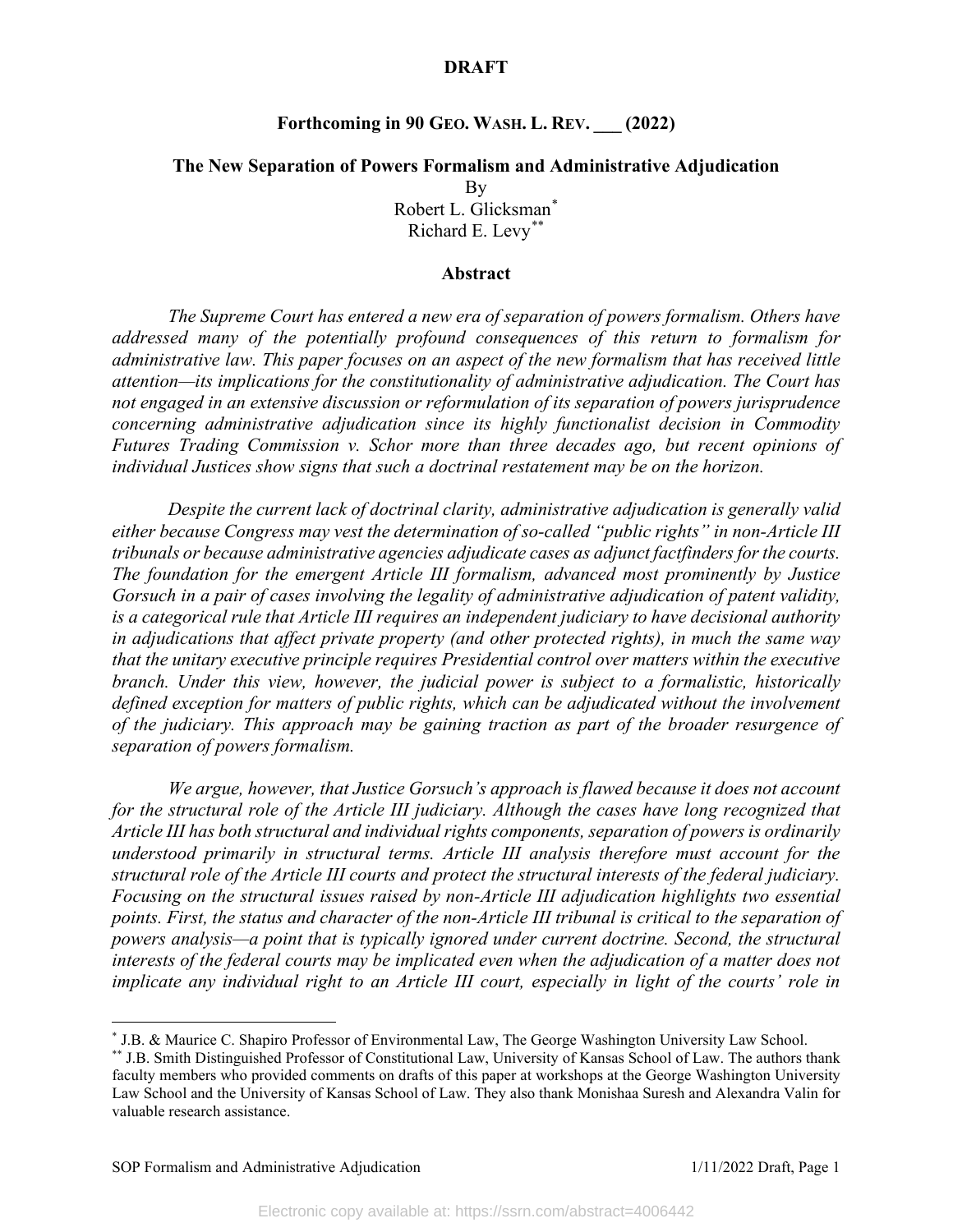*protecting the rule of law. The rule of law applies even when executive action does not deprive anyone of a private right.* 

*Building on these points, our core argument is that, properly understood, most administrative adjudication is fully consistent with separation of powers formalism because it involves the execution of law by officials within the executive branch. In other words, the initial implementation of statutory provisions by agencies using quasi-judicial procedures is executive in character. This understanding brings coherence to the public rights doctrine that has long governed the constitutionality of administrative adjudication. It also reveals that the critical separation of powers question for administrative adjudication is the availability and scope of judicial review, rather than the propriety of initial administrative adjudication. It is the availability and scope of judicial review which determine the extent of any encroachment on the exercise of judicial power under Article III.*

# **Table of Contents**

Introduction

- I. The New Separation of Powers Formalism
	- A. Formalism and Functionalism
		- 1. Formalism
		- 2. Functionalism
	- B. The Return of Formalism
		- 1. Legislative Power
		- 2. Executive Power
		- 3. Judicial Power
- II. Non-Article III Adjudication
	- A. The Early Cases
		- 1. Article I (Legislative) Courts
		- 2. Public and Private Rights
	- B. The Functionalist Transformation
	- C. The Re-emergence of Public Rights
- III. A Formalistic Reassessment of Administrative Adjudications
	- A. Article III and Separation of Powers
		- 1. Justice Gorsuch's Private Rights Formalism
		- 2. Structural Considerations and Article III Formalism
	- B. Administrative Adjudication, Executive Action, and Public Rights
		- 1. Initial Administrative Adjudication as Execution
		- 2. Executive Power to Vindicate Public Rights
	- C. Judicial Review and Judicial Power

Conclusion

## **Introduction**

There can be little doubt that the United States Supreme Court has entered a new era of separation of powers formalism, even if the precise contours and implications of this formalistic approach are still unfolding. Prominent decisions invalidating statutory provisions governing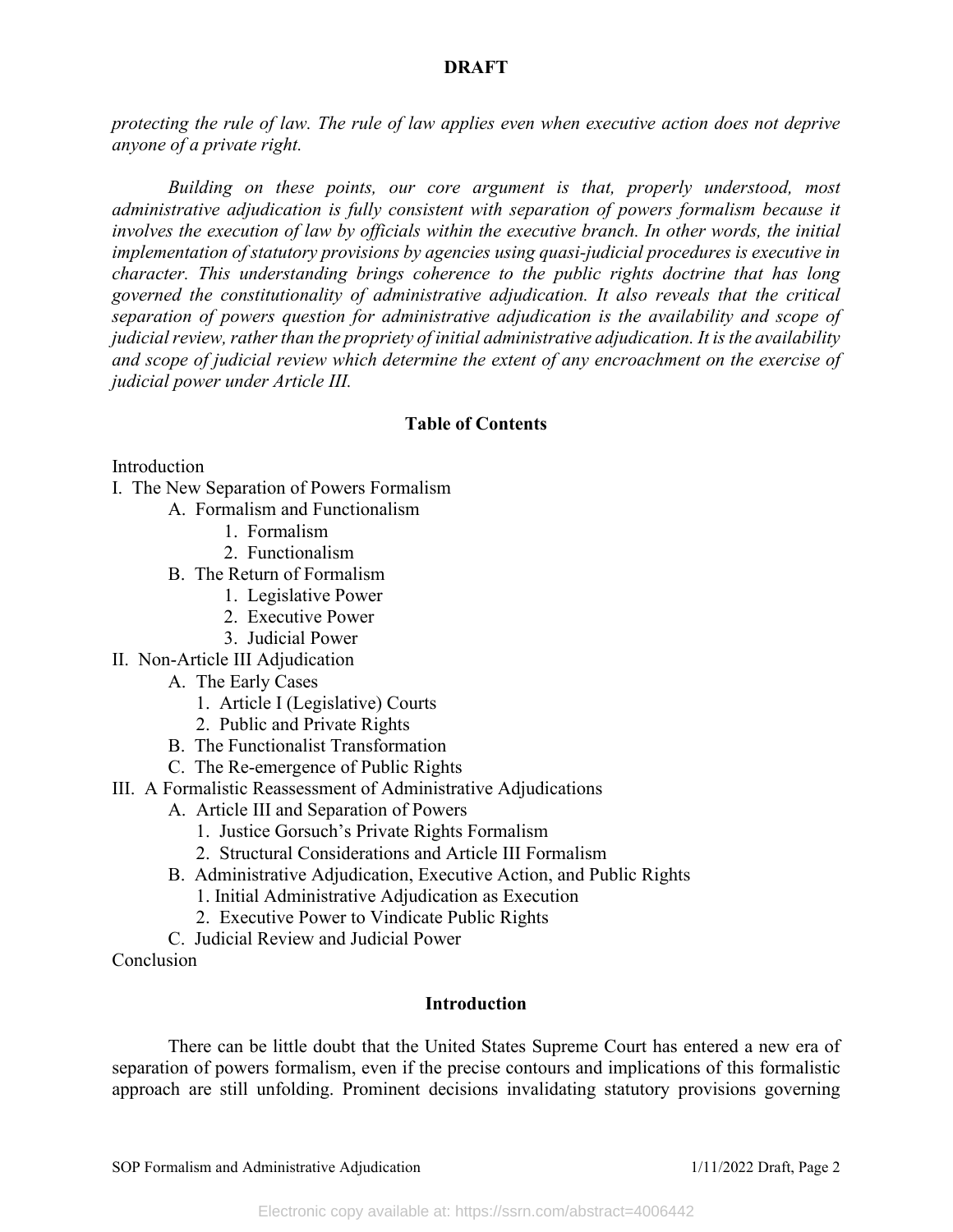appointment and removal of officers of federal administrative agencies reflect a strong formalistic flavor,<sup>[1](#page-3-0)</sup> as do calls to reinvigorate the nondelegation doctrine<sup>[2](#page-3-1)</sup> and to repudiate "*Chevron* deference" by federal courts to agency interpretations of ambiguous statutes.<sup>[3](#page-3-2)</sup> If the resurgence of separation of powers formalism was unclear before, the appointment of Justices Gorsuch, Kavanaugh, and Barrett seals its current status as the dominant separation of powers approach on the Court.[4](#page-3-3)

These developments are a feature, not a bug, of the longstanding efforts to appoint "conservative" judges and justices to the federal bench.<sup>[5](#page-3-4)</sup> Although the reinvigoration of separation

<span id="page-3-0"></span><sup>&</sup>lt;sup>1</sup> See, e.g., United States v. Arthrex, Inc., 141 S. Ct. 1970 (2021) (holding that administrative patent judges whose decisions were not subject to review by Director of the Patent and Trademark Office (PTO) are principal officers who must be appointed by the President with Senate consent, but allowing Director to make final decision on *inter partes* challenges to the validity of existing patents so that judges would qualify as inferior officers); Collins v. Yellen, 141 S. Ct. 1761 (2021) (holding that for-cause removal restrictions on single Director of the Federal Housing Finance Agency (FHFA) violated the President's inherent power to remove executive officers at will); Seila Law LLC v. Consumer Fin. Prot. Bureau, 140 S. Ct. 2183 (2020) (holding that for-cause restriction on removal of the Bureau's single Director violated the President's inherent power to remove executive officers at will); Lucia v. Securities and Exchange Comm'n, 138 S. Ct. 2044, 2058 (2018) (holding that the Commission's administrative law judges (ALJs) are "Officers of the United States" within the meaning of the Appointments Clause and therefore cannot be appointed by someone other than the President, the head of a department, or the courts of law); Free Enter. Fund v. Pub. Co. Accounting Oversight Bd., 561 U.S. 477, 491 (2010) (holding that a statute that created two layers of for-cause removal protection for executive branch official interfered with the President's duty to take care that the laws are faithfully executed).

<span id="page-3-1"></span><sup>2</sup> *See* Gundy v. United States, 139 S. Ct. 2116, 2130-31 (2019) (Alito, J., concurring in the judgment) (discussing willingness to reconsider nondelegation doctrine principles in place for more than eighty years); *id.* at 2131-48 (Gorsuch, J., joined by Roberts, C.J., and Thomas, J., dissenting) (arguing for reinvigoration of the nondelegation doctrine); *see also* Paul v. United States, 140 S. Ct. 342 (2019) (statement of Kavanaugh, J., respecting the denial of certiorari).

<span id="page-3-2"></span><sup>3</sup> *See* Michigan v. EPA, 576 U.S. 743, 760-64 (2015) (Thomas, J., concurring) (advancing separation of powers objections to *Chevron* deference); *cf*. SAS Inst., Inc. v. Iancu, 138 S. Ct. 1348, 1358 (2018) (Gorsuch, J.) (stating that "whether *Chevron* should remain is a question we leave for another day").

<span id="page-3-3"></span><sup>4</sup> Both Justices Gorsuch and Kavanaugh are staunch separation of powers formalists, as reflected in noteworthy opinions they wrote as judges of the United States Courts of Appeals. *See*, *e.g.*, PHH Corp. v. Consumer Fin. Prot. Bureau, 881 F.3d 75, 164-200 (D.C. Cir. 2018 (en banc) (Kavanaugh, J., dissenting) (abrogated by *Seila Law*) (concerning the constitutionality of statutory restrictions on presidential power to remove the single head of an independent agency); Gutierrez-Brizuela v. Lynch, 834 F.3d 1142, 1149-58 (10th Cir. 2016) (Gorsuch, J., concurring) (questioning the legality of judicial deference to agency statutory interpretations); De Niz Robles v. Lynch, 803 F.3d 1165, 1171 (10th Cir. 2015) (Gorsuch, J.) (same); Free Enter. Fund v. Pub. Co. Accounting Oversight Bd., 537 F.3d 667, 685-715 (D.C. Cir. 2008) (Kavanaugh, J., dissenting), *aff'd in part, rev'd in part, and remanded*, 561 U.S. 477 (2010) (concerning the constitutionality of restrictions on presidential removal of officers of the United States). Justice Barrett did not have occasion to address these issues as a judge on the United States Court of Appeals for the Seventh Circuit and has not yet authored any significant separation of powers opinions as a Supreme Court Justice, so her views on separation of powers are less clear, but she joined the majority opinions in *Collins v. Yellen* and *Arthrex*. Thus, it seems reasonably clear that she will embrace a more formalist view of separation of powers than her predecessor, Justice Ginsburg. It is too soon to tell, however, whether she will join with the strictest separation of powers formalists on the Court in a dramatic repudiation of the modern administrative state.

<span id="page-3-4"></span> $\frac{1}{5}$  In this context, we use the term, "conservative," as it is commonly used in reference to the judiciary (and not in its partisan political sense). Although the meaning of the term varies over time and in relation to particular contexts, for purposes of this Article it means a judicial philosophy that favors "small government" and "traditional" rights. Conservative constitutional jurisprudence thus seeks to constrain the authority of government, especially the federal government, by reinvigorating the structural constraints of federalism and separation of powers, and that takes a predominantly historical approach to the recognition and protection of individual rights. Conservative judges and justices tend to favor formalistic approaches to constitutional law, such as textualist and originalist approaches to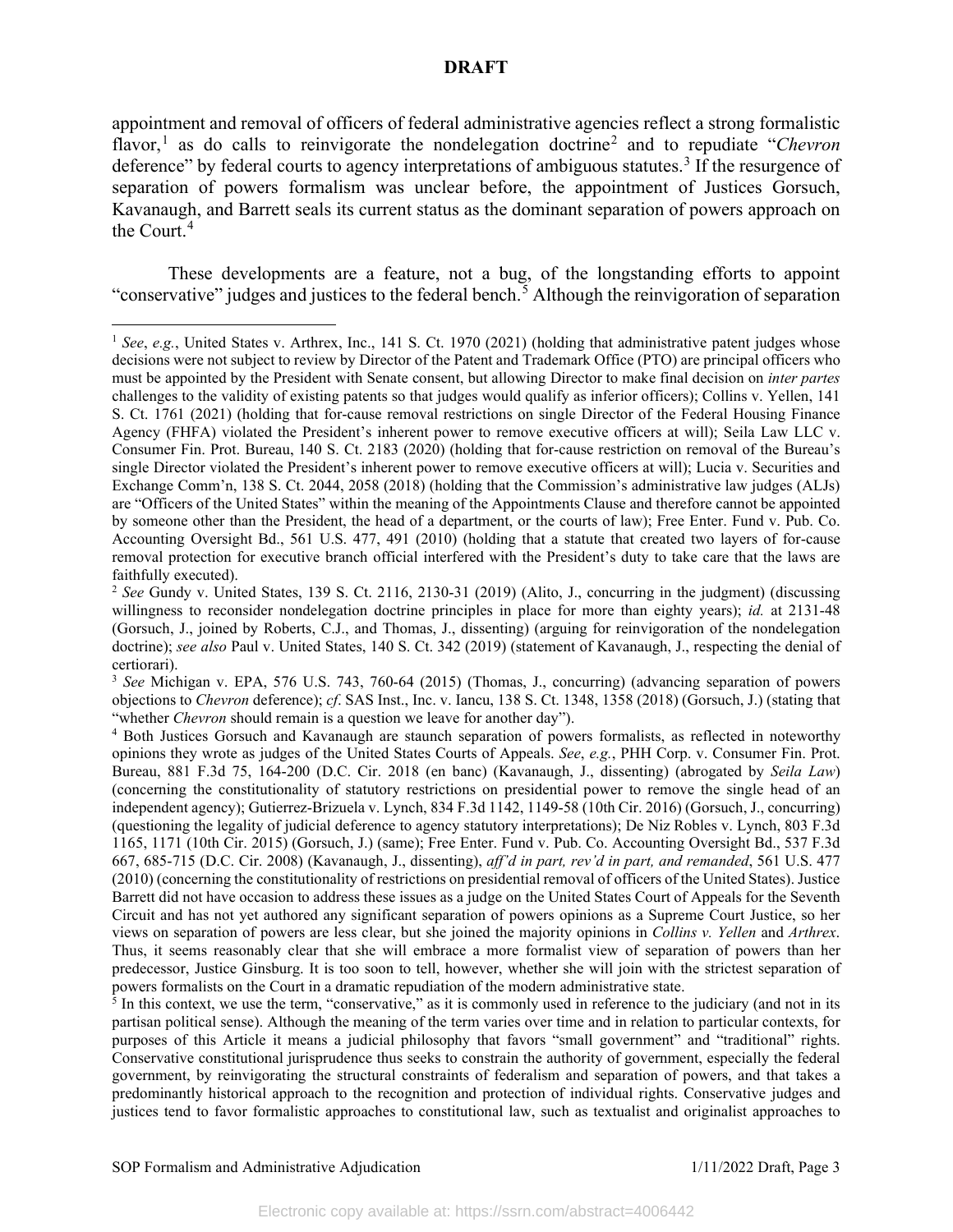of powers so as to constrain the modern administrative state may receive less attention than issues such as overturning *Roe v. Wade*,<sup>[6](#page-4-0)</sup> it has always been one of the principal objectives of the effort over the last several decades to reshape the courts.<sup>[7](#page-4-1)</sup> Separation of powers formalism is the logical jurisprudential tool to accomplish that objective because conservative justices generally favor a formalistic mode of analysis and because administrative agencies with broad regulatory authority and discretion are difficult to square with a formalistic reading of the separation of powers.<sup>[8](#page-4-2)</sup> The Court's new separation of powers formalism therefore has already begun to reshape administrative law, with profound implications for the modern administrative state. In this paper, we will consider the implications of the new separation of powers formalism for administrative adjudication, which has been the focus of some of our recent scholarship.<sup>[9](#page-4-3)</sup>

The distinction between formalism and functionalism as an approach to legal analysis in general, and separation of powers in particular, has been the subject of much attention.[10](#page-4-4) For purposes of this article, we understand *formalism* to be an approach to legal analysis that relies on categorical reasoning; i.e., bright-line rules that produce automatic outcomes (e.g., per se rules)

constitutional interpretation that produce categorical rules. Liberal or progressive judges and justices, by way of contrast, tend to take the opposite position on these matters, favoring a more evolutionary approach that empowers the government to improve social and economic conditions and to promote constitutional values by extending rights protections to marginalized communities. Of course, these generalizations oversimplify the reality that every judge or justice, regardless of ideological or political leaning, has a unique approach and perspective on constitutional issues. 6 410 U.S. 113 (1973).

<span id="page-4-1"></span><span id="page-4-0"></span><sup>7</sup> *See*, *e.g.*, PHILIP HAMBURGER, IS ADMINISTRATIVE LAW UNLAWFUL? (2014) (arguing that the modern administrative state violates separation of powers); Gary Lawson, *The Rise and Rise of the Administrative State*, 107 HARV. L. REV. 1231 (1994) (same); Craig Green, *Deconstructing the Administrative State*: *Chevron Debates and the Transformation of Constitutional Politics*, 101 B.U. L. REV. 619 (2021) (discussing links between conservatives' shifting approach to *Chevron* and efforts to "deconstruct" the administrative state); *see generally* RANDY E. BARNETT, RESTORING THE LOST CONSTITUTION: THE PRESUMPTION OF LIBERTY (2013); RICHARD A. EPSTEIN, THE CLASSICAL LIBERAL CONSTITUTION: THE UNCERTAIN QUEST FOR LIMITED GOVERNMENT (2017). The Federalist Society has been instrumental in advancing separation of powers arguments, based on doctrines such as the nondelegation doctrine and the unitary executive theory, to limit the authority of the administrative state. *See* Peter M. Shane, *Legislative Delegation, the Unitary Executive, and the Legitimacy of the Administrative State*, 33 HARV. J.L. & PUB. POL'Y 103, 103 (2010). For discussion of the Federalist Society's role in reshaping the judiciary to promote such libertarian conservative values, see MICHAEL AVERY & DANIELLE MCLAUGHLIN, THE FEDERALIST SOCIETY: HOW CONSERVATIVES TOOK THE LAW BACK FROM LIBERALS (2013); AMANDA HOLLIS-BRUSKY, IDEAS WITH CONSEQUENCES: THE FEDERALIST SOCIETY AND THE CONSERVATIVE COUNTERREVOLUTION (2015).

<span id="page-4-2"></span><sup>8</sup> *See* Ilan Wurman, *Constitutional Administration*, 69 STAN. L. REV. 359, 361 (2017) (describing a "school of formalists" who take the position that "although the doctrine pretends that agencies are merely executing the law, agencies are in fact routinely exercising legislative and judicial power as well, undermining the constitutional separation of powers").

<span id="page-4-3"></span><sup>9</sup> *See* Richard E. Levy & Robert L. Glicksman, *Restoring ALJ Independence*, 105 MINN. L. REV. 39 (2020) [hereinafter *ALJ Independence*].<br><sup>10</sup> *See*, *e.g.*, William N. Eskridge, Jr., *Relationships Between Formalism and Functionalism in Separation of Powers* 

<span id="page-4-4"></span>*Cases*, 22 HARV. J.L. & PUB. POL'Y 21 (1998); Aziz Z. Huq & Jon D. Michaels, *The Cycles of Separation-of-Powers Jurisprudence*, 126 YALE L.J. 346 (2016); Ronald J. Krotoszynski, Jr., *Transcending Formalism and Functionalism in Separation-of-Powers Analysis: Reframing the Appointments Power After Noel Canning*, 64 DUKE L.J. 1513 (2015); Thomas W. Merrill, *The Constitutional Principle of Separation of Powers*, 1991 SUP. CT. REV. 225, 225-35 [hereinafter Merrill, *Principle*]; Burt Neuborne, *Formalism, Functionalism, and the Separation of Powers*, 22 HARV. J.L. & PUB. POL'Y 45 (1998); Bijal Shah*, Judicial Administration*, 11 UCIRVINE L.REV. 1119 (2021); Peter L. Strauss, *Formal and Functional Approaches to Separation-of-Powers Questions—A Foolish Inconsistency?*, 72 CORNELL L. REV. 488 (1987); David Zaring, *Toward Separation of Powers Realism*, 37 YALE J. ON REG. 708 (2020).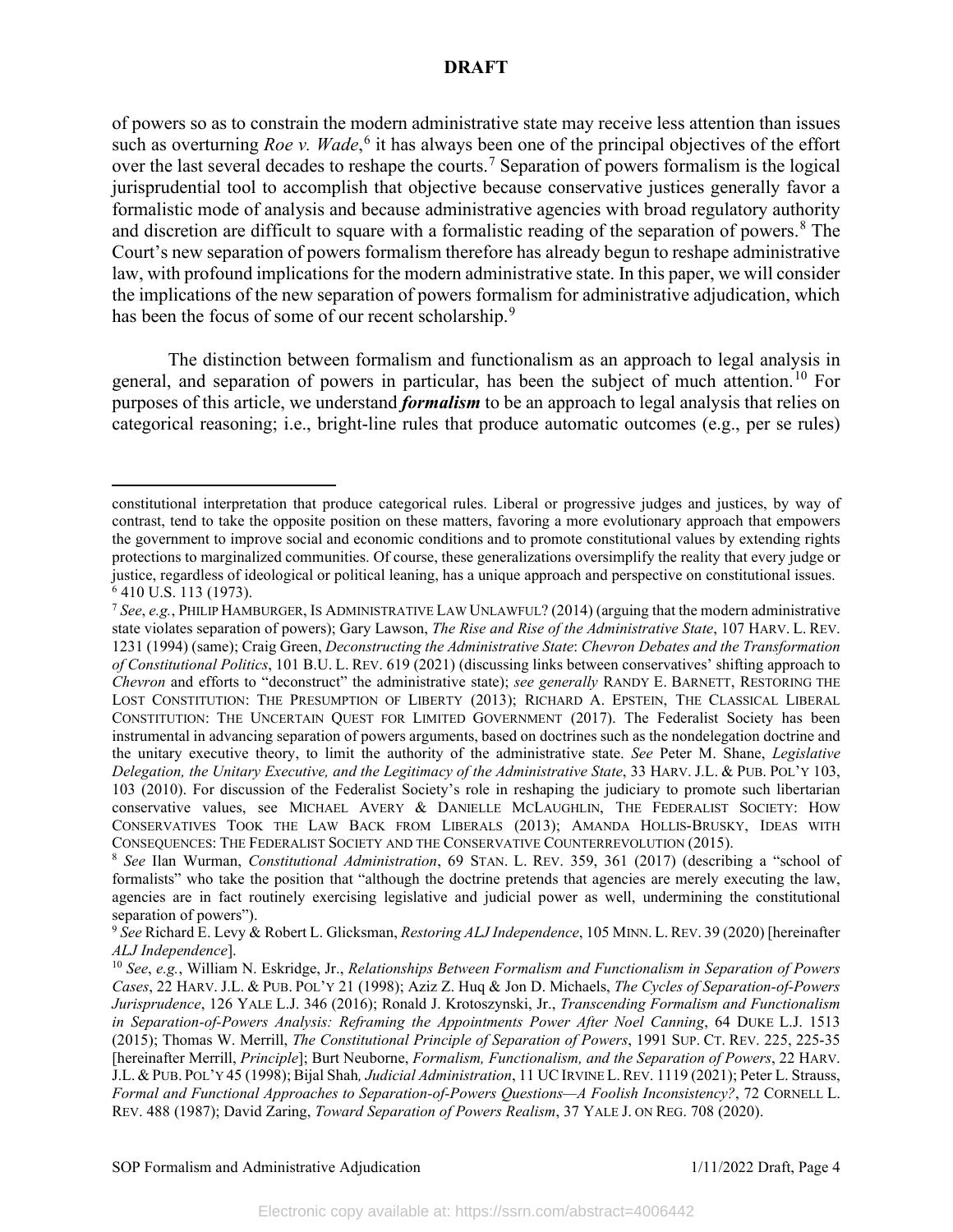attached to defined legal categories.<sup>[11](#page-5-0)</sup> In the separation of powers context, this means that there are three distinct categories of governmental power (legislative, executive, and judicial), each of which is subject to bright-line rules concerning its scope and the manner in which it is exercised. In formalistic analysis, everything depends on assigning the case to the proper category of power, which necessarily dictates the outcome because strict rules attach as a result of that categorization. Accordingly, characterizing the facts as placing the case in a particular category (as defined by text and precedent) is the key to formalistic analysis. [12](#page-5-1) By way of contrast, *functionalism* as we understand it eschews rigid categories and bright-line rules in favor of a flexible analysis that examines the circumstances of each case in relation to the values or purposes that underlie the law.<sup>[13](#page-5-2)</sup> In the separation of powers context, a functional approach focuses on the purposes of separation of powers to allocate authority among three distinct branches that will check each other so as to prevent any faction from gaining control of the entire government and promote the rule of law.<sup>[14](#page-5-3)</sup> It contemplates that legislative, executive, and judicial powers will overlap and intermingle, and is relatively unconcerned with the characterization of an action as legislative, executive, or judicial in character.<sup>[15](#page-5-4)</sup> Functionalist separation of powers analysis focuses instead on the extent to which a particular institutional arrangement preserves the essential functions of each branch and a balance of control among the branches.<sup>[16](#page-5-5)</sup>

<span id="page-5-5"></span><sup>16</sup> *See, e.g.*, Morrison v. Olson, 487 U.S. 654, 689-90 (1988); *see also* M. Elizabeth Magill, *Beyond Powers and Branches in Separation of Powers Law*, 150 U. PA. L. REV. 603, 611 (2001) [hereinafter Magill, *Beyond Powers*]

<span id="page-5-0"></span><sup>11</sup> *See* M. Elizabeth Magill, *The Real Separation in Separation of Powers Law*, 86 VA. L. REV. 1127, 1138 (2000) [hereinafter Magill, *Real Separation*] ("For the formalist, questions of horizontal governmental structure are to be resolved by reference to a fixed set of rules and not by reference to some purpose of those rules."); Molly S. McUsic, *Looking Inside Out: Institutional Analysis and the Problem of Takings*, 92 NW. U. L. REV. 591, 663 (1998) (linking formalism and categorical reasoning); Peter L. Strauss, *Was There a Baby in the Bathwater? A Comment on the Supreme Court's Legislative Veto Decision*, 1983 DUKE L.J. 789, 804 (1983) (describing shift from formalism to functionalism in separation of powers analysis as a move away from "air-tight" categorization); *see also* Thomas v. Union Carbide Agric. Prod. Co., 473 U.S. 568, 587 (1985) (O'Connor, J.) (agreeing that "practical attention to substance rather than doctrinaire reliance on formal categories should inform application of Article III").

<span id="page-5-1"></span><sup>&</sup>lt;sup>12</sup> *See, e.g.*, Immigration and Naturalization Serv. v. Chadha, 462 U.S. 919, 954-55 (1983) (holding that Congress may not invalidate decision of executive agency through a one-house veto or a veto of both houses without presentment to the President because congressional action is legislative and subject to constitutional bicameralism and presentment requirements).

<span id="page-5-2"></span><sup>13</sup> *See, e.g.*, Eskridge, *supra* note 10, at 21-22 (noting that functionalist reasoning "promises adaptability and evolution" and "emphasiz[es] pragmatic values like adaptability, efficacy, and justice in law"); Joshua B. Fischman, *Politics and Authority in the U.S. Supreme Court*, 104 CORNELL L. REV. 1513, 1585 (2019) ("Authority formalists have sought clear, textually based boundaries on delegated authority, while authority functionalists have argued for flexible boundaries that better serve social purposes."); Elad D. Gil, *Totemic Functionalism in Foreign Affairs Law*, 10 HARV. NAT'L SEC. J. 316, 325 (2019) ("In general, functionalist reasoning provides greater room for balancing formulas and flexible standards . . . .").

<span id="page-5-3"></span><sup>14</sup> *See* Mario Loyola, *The Concurrence of Powers: On the Proper Operation of the Structural Constitution*, 13 NYU J.L. & LIBERTY 220, 258 (2020) (stating that for functionalists, "as long as the three functions of government are carried out with some checks and balances, it shouldn't raise too many concerns when those functions get mixed within a single branch"); Magill, *Real Separation*, *supra* note 11, at 1142-43 (describing the "ultimate purpose" of functionalist analysis as being able "to achieve an appropriate balance of power among the three spheres of government"); Matthew James Tanielian, *Separation of Powers and the Supreme Court: One Doctrine, Two Visions*, 8 ADMIN. L.J. AM. U. 961, 967 (1995) (citing Merrill, *Principle*, *supra* note 10, at 232) (stating that for functionalists, "the goal of the separation of powers should be to ensure that each branch retains enough power to continue to act as a check upon the power of the other branches").

<span id="page-5-4"></span><sup>15</sup> *See* Linda D. Jellum, *"Which Is to Be Master," the Judiciary or the Legislature? When Statutory Directives Violate Separation of Powers*, 56 UCLA L. REV. 837, 861 (2009) ("[T]he functionalist approach posits that overlap beyond the core functions is practically necessary and even desirable.").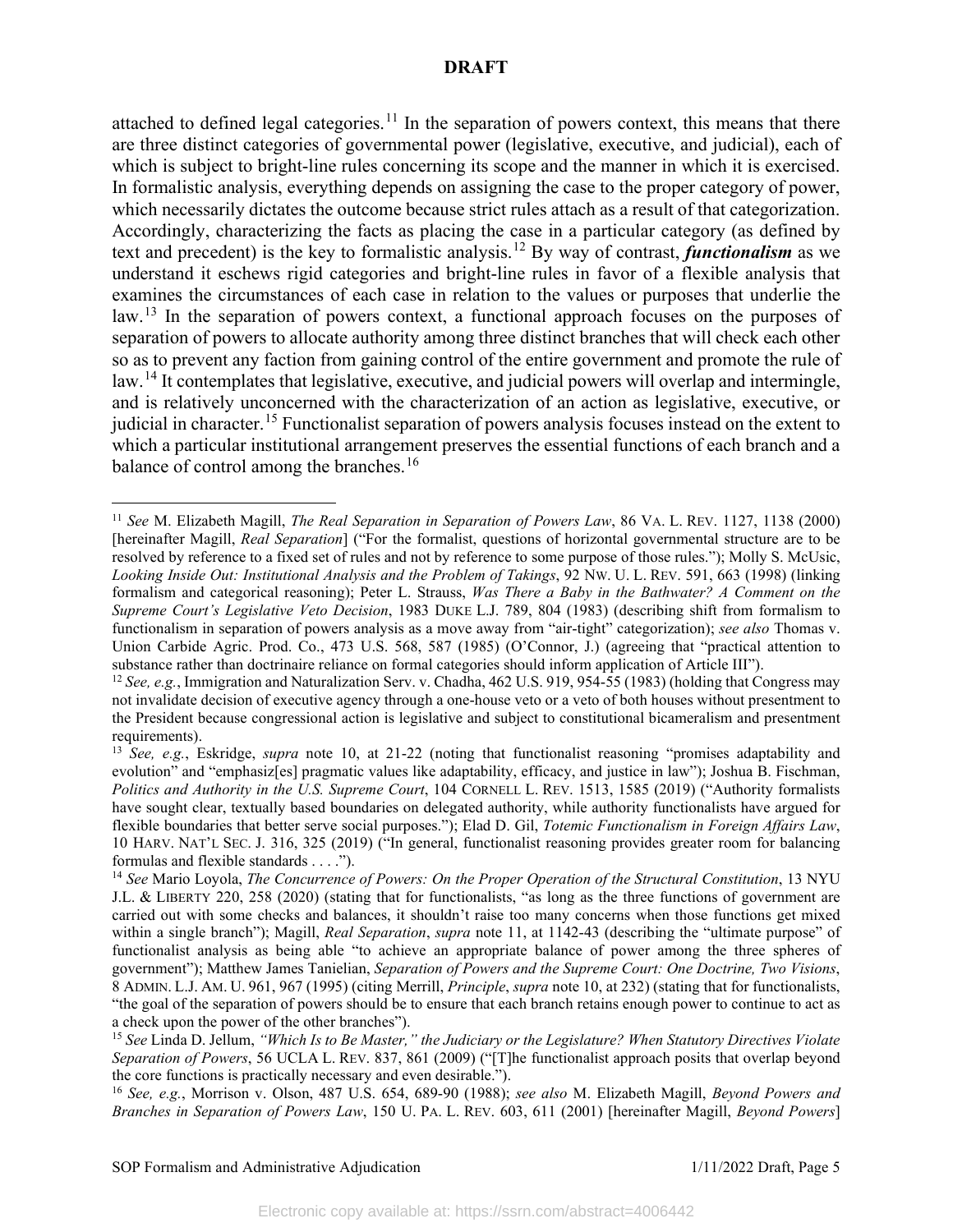In practice, the rise of functionalist separation of powers analysis in the New Deal era was an essential prerequisite to the growth of the administrative state during the Twentieth Century.<sup>[17](#page-6-0)</sup> Independent agencies with broad authority to issue binding rules, to investigate and prosecute violations, and to adjudicate cases, many of which were created during the New Deal,[18](#page-6-1) are nearly impossible to square with a formalistic view of separation of powers. [19](#page-6-2) During the so-called *Lochner* era, when the Supreme Court relied on various doctrines to invalidate government regulatory programs,<sup>[20](#page-6-3)</sup> formalistic separation of powers analysis was one tool that the Court deployed to invalidate New Deal legislation.<sup>[21](#page-6-4)</sup> Even before the Court's dramatic repudiation of its antiregulatory precedents in the aftermath of the "switch in time that saved nine,"[22](#page-6-5) however, there were signs of a more functionalist analysis.<sup>[23](#page-6-6)</sup> In the decades that followed the New Deal, functionalism became the dominant approach,  $^{24}$  $^{24}$  $^{24}$  and separation of powers seemed to impose few, if any, limits on the administrative state, which experienced phenomenal growth during the Twentieth Century.[25](#page-6-8)

<sup>(</sup>noting that functionalists "tolerat[e] the exercise of 'judicial' or 'legislative' power by an administrative agency—as long as a 'core' function of the department in question was not jeopardized"). This approach requires the Court to determine what the essential functions of each branch are, a matter that is hard to specify and subject to potential manipulation.

<span id="page-6-0"></span><sup>17</sup> Sidney A. Shapiro & Richard E. Levy, *Heightened Scrutiny of the Fourth Branch: Separation of Powers and the Requirement of Adequate Reasons for Agency Decisions*, 1987 DUKE L. J. 387 (1987).

<span id="page-6-1"></span><sup>18</sup> Daniel J. Gifford, *The Emerging Outlines of a Revised Chevron Doctrine: Congressional Intent, Judicial Judgment, and Administrative Autonomy*, 59 ADMIN. L. REV. 783, 790–91 (2007) ("In the New Deal era when regulation proliferated, its administration was repeatedly entrusted to independent agencies.").

<span id="page-6-2"></span><sup>19</sup> *See*, *e.g.*, Lawson, *supra* note 7.

<span id="page-6-3"></span><sup>20</sup> Richard E. Levy, *Escaping Lochner's Shadow: Toward a Coherent Jurisprudence of Economic Rights*, 73 N.C. L. REV. 329, 336 (1995).

<span id="page-6-4"></span><sup>21</sup> *See id*. The most prominent example of this approach is *Schechter Poultry*, in which the Court famously applied the nondelegation doctrine to invalidate the National Industrial Recovery Act. Schechter Poultry Corp. v. United States, 295 U.S. 495 (1935).

<span id="page-6-5"></span><sup>22</sup> *See* John Q. Barrett, *Attribution Time: Cal Tinney's 1937 Quip, "A Switch in Time'll Save Nine,"* 73 OK. L. REV. 229 (2020); Daniel A. Crane & Adam Hester, *State-Action Immunity and Section 5 of the FTC Act*, 115 MICH. L. REV. 365, 371 (2016) (noting that after the "switch in time," the Supreme Court, having repudiated substantive due process, "was reluctant to permit anti-regulatory challenges under other legal theories"); Dina Mishra, *Child Labor as Involuntary Servitude: The Failure of Congress to Legislate Against Child Labor Pursuant to the Thirteenth Amendment in the Early Twentieth Century*, 63 RUTGERS L. REV. 59, 103 (2010) (discussing "the growing number of cases in which [the Court] overruled its previous anti-regulatory precedents after the 'switch in time'").

<span id="page-6-6"></span><sup>23</sup> *E.g.*, Humphrey's Ex'r v. United States, 295 U.S. 602 (1935) (upholding imposition of for-cause removal restrictions on members of the Federal Trade Commission); Crowell v. Benson, 285 U.S. 22 (1932) (analyzing degree to which Article III courts must retain the ability to review administrative adjudication of private rights). It is, perhaps, telling that *Humphrey's Executor* prevented President Roosevelt from removing a member of the FTC who opposed enforcement of the antitrust laws. *See PHH Corp. v. Consumer Fin. Prot. Bureau*, 881 F.3d 75, 170 (2018) (en banc) (Kavanaugh, J., dissenting) (describing *Humphrey's Executor* as "an unexpected decision that incensed President Roosevelt and helped trigger his ill-fated court reorganization proposal in 1937").

<span id="page-6-7"></span><sup>24</sup> *See* Peter P. Swire, Note, *Incorporation of Independent Agencies into the Executive Branch*, 94 YALE L.J. 1766, 1768 (1985) (describing *Humphrey's Executor* as "part of a major shift to functionalism after 1935," which became the dominant mode of separation of powers analysis).

<span id="page-6-8"></span><sup>25</sup> *Cf*. Ronald J. Krotoszynski, Jr., *Constitutional Flares: On Judges, Legislatures, and Dialogue*, 83 MINN. L. REV. 1, 9 (1998) (arguing that "the growth of the modern administrative state required the reconceptualization of the delegation doctrine and separation of powers doctrine" based on functionalist analysis, "largely in order to realize the benefits and efficiencies associated with agency expertise"). Nonetheless, unlike other aspects of its *Lochner-*era antiregulatory jurisprudence, such as its narrow reading of federal legislative power and substantive economic due process, the Court did not overrule or repudiate *Schechter Poultry*. Instead, it consistently distinguished the case by finding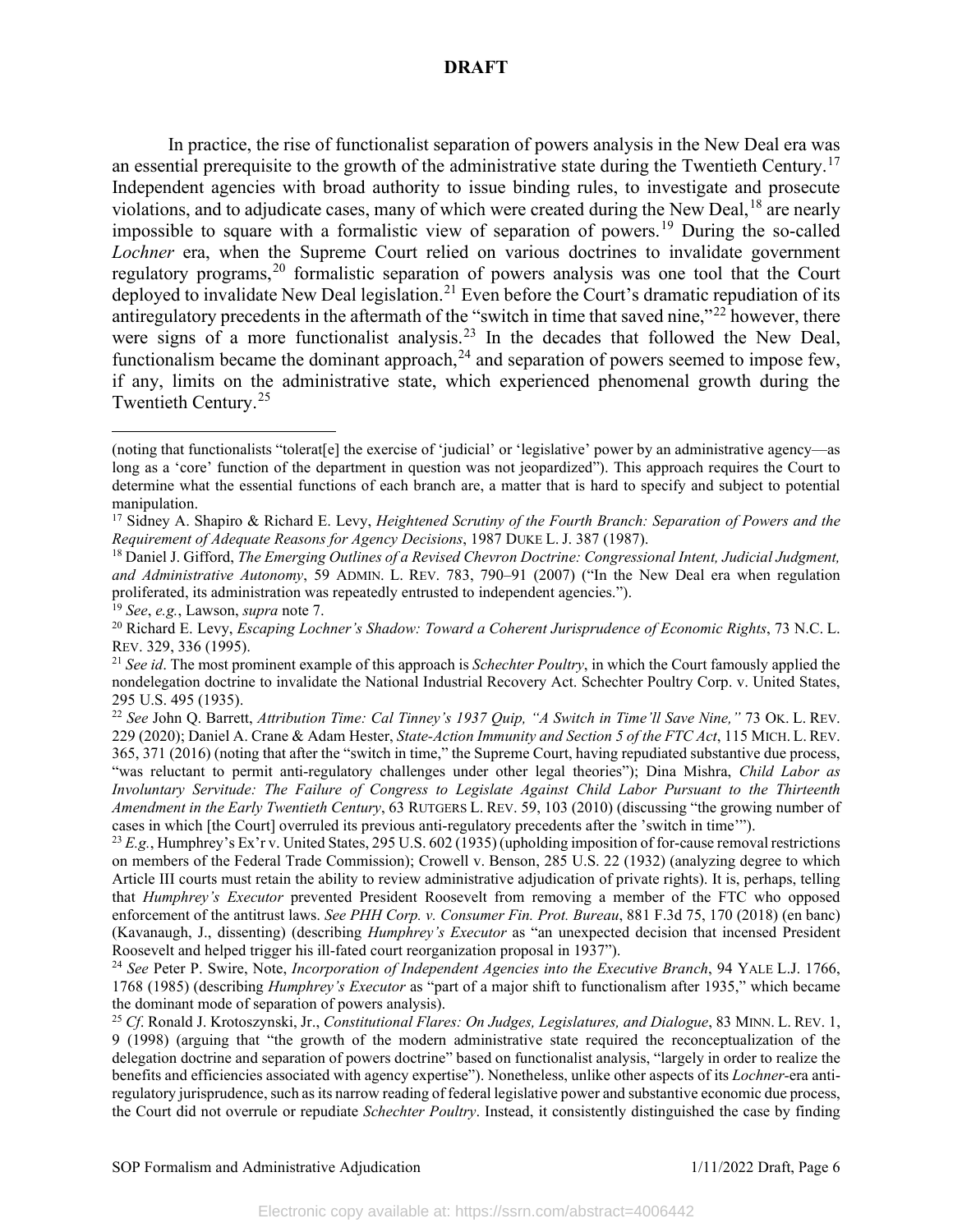Thus, the current resurgence of separation of powers formalism represents a serious challenge to administrative law as we know it. Some manifestations of this new separation of powers formalism have garnered significant attention. Thus, for example, the effort to rein in broad delegations to administrative agencies and the related attack on *Chevron* deference have been front and center in the administrative law and separation of powers literature.<sup>[26](#page-7-0)</sup> Likewise, the Court's embrace of the strong unitary executive theory, as reflected in recent separation of powers cases that include *Free Enterprise Fund*, [27](#page-7-1) *Lucia*, [28](#page-7-2) *Seila Law*, [29](#page-7-3) *Arthrex*, [30](#page-7-4) and *Collins v. Yellen*, [31](#page-7-5) has garnered considerable scholarly attention.<sup>[32](#page-7-6)</sup> Notwithstanding important pronouncements in *Stern v. Marshall*<sup>[33](#page-7-7)</sup> and a pair of recent decisions involving administrative adjudication of challenges to patents,  $34$  the implications of the new separation of powers formalism for administrative adjudication, however, have received less attention in the commentary.<sup>[35](#page-7-9)</sup>

In this Article, we seek to contribute to a more robust scholarly discussion of separation of powers and administrative adjudication. Although the Court has not engaged in an extensive discussion or reformulation of its separation of powers jurisprudence concerning administrative adjudication since its highly functionalist decision in *Commodity Futures Trading Commission v.*  Schor more than three decades ago,<sup>[36](#page-7-10)</sup> recent opinions of individual Justices show signs that such

- <span id="page-7-4"></span><sup>30</sup> United States v. Arthrex, Inc., 141 S. Ct. 1970 (2021).
- <span id="page-7-5"></span><sup>31</sup> 141 S. Ct. 1761 (2021).

even very open-ended standards sufficient to meet the nondelegation doctrine's intelligible principle test. *See* Whitman v. American Trucking Ass'ns, 531 U.S. 457, 474-75 (2001) (citing examples).

<span id="page-7-0"></span><sup>26</sup> *See*, *e.g.*, Gillian E. Metzger, *The Roberts Court and Administrative Law*, 2019 SUP. CT. REV. 1, 43 (2019); Gillian E. Metzger, *The Supreme Court 2016 Term—Foreword: 1930s Redux: The Administrative State Under Siege*, 131 HARV. L REV. 1 (2017) [hereinafter Metzger, *Redux*]; Magill, *Real Separation*, *supra* note 11.

<span id="page-7-1"></span> $27$  Free Enter. Fund v. Pub. Co. Accounting Oversight Bd., 561 U.S. 477 (2010).

<span id="page-7-2"></span><sup>28</sup> Lucia v. Securities and Exchange Comm'n, 138 S. Ct. 2044 (2018).

<span id="page-7-3"></span><sup>29</sup> Seila Law LLC v. Consumer Fin. Prot. Bureau, 140 S. Ct. 2183 (2020).

<span id="page-7-6"></span><sup>32</sup> *See*, *e.g.*, Timothy G. Duncheon & Richard L. Revesz, *Seila Law as an Ex Post, Static Conception of Separation of Powers*, 8/27/2020 U. CHI. L. REV. ONLINE 97 (2020); Levy & Glicksman, *ALJ Independence*, *supra* note 9; Richard W. Murphy, *The DIY Unitary Executive*, 63 ARIZ. L. REV. 439 (2021); Cass R. Sunstein & Adrian Vermeule, *Presidential Review: The President's Statutory Authority over Independent Agencies*, 109 GEO. L.J. 637, 638 (2021). <sup>33</sup> 564 U.S. 462, 482-503 (2011) (invalidating adjudication of traditional common law defamation claim by bankruptcy courts).

<span id="page-7-8"></span><span id="page-7-7"></span><sup>34</sup> *See* Thryv, Inc. v. Click-to-Call Techn., LP, 140 S. Ct. 1367 (2020); Oil States Energy Serv. v. Greene's Energy Group, 138 S. Ct. 1365 (2018). For further discussion of these decisions, see *infra* notes 199-214 and accompanying text.

<span id="page-7-9"></span><sup>35</sup> *But cf*. William Baude, *Adjudication Outside Article III*, 133 HARV. L. REV. 1511 (2020) (considering the justifications for non-Article III adjudication); Michael S. Greve, *Why We Need Federal Administrative Courts*, 28 GEO. MASON L. REV. 765, 774 (2021) (noting "enduring doubts" about the current model of administrative adjudication that "arise from separation-of-powers concerns"). Some of the Court's appointment and removal power cases have involved administrative adjudicators, and so have clear implications for administrative adjudication. *See infra* notes 237-241 and accompanying text. While several of these decisions acknowledged that administrative adjudication presents distinctive issues (e.g., *Free Enterprise Fund*, 561 U.S. at 507 n.10), none of them offered any extended analysis of separation of powers and administrative adjudication. There has also been a spate of recent articles focusing on the historical understanding of "public rights," *see infra* note 230 (citing examples). These articles, however, do not offer a larger account of administrative adjudication.<br><sup>36</sup> 478 U.S. 833 (1986). The Court's more recent forays into the field have acknowledged doctrinal uncertainty without

<span id="page-7-10"></span>attempting to revisit the doctrine. *See generally infra* Part II and accompanying text (discussing the Court's separation of powers jurisprudence concerning non-Article III adjudication). Justice Gorsuch, however, has signaled some dissatisfaction with the *Schor* test. *See* Thryv, Inc v. Click-To-Call Techn., LP, 140 S. Ct. 1367, 1388-89 (2020)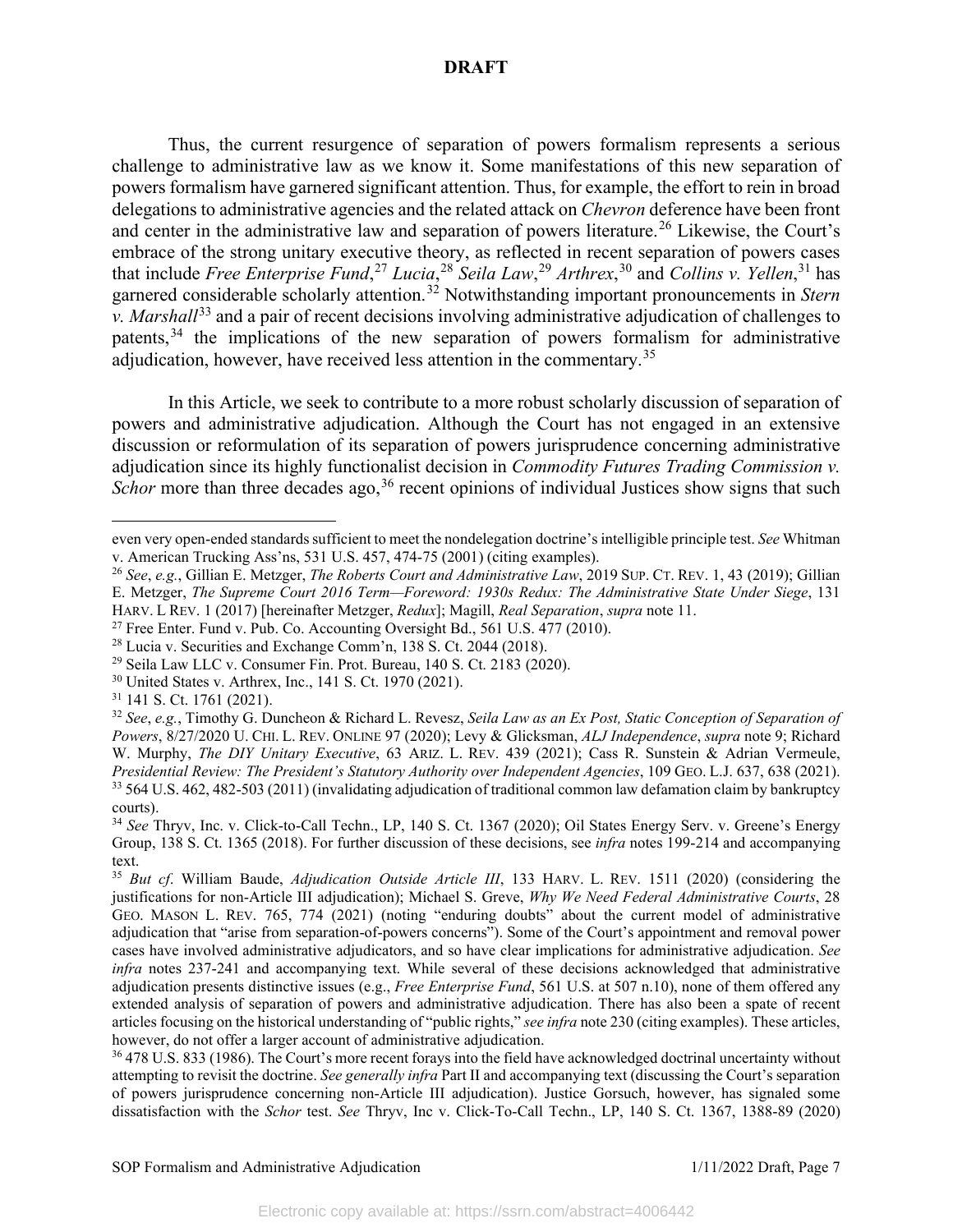a doctrinal restatement may be on the horizon.<sup>[37](#page-8-0)</sup> We wish to emphasize that this article is not intended to endorse the new separation of powers formalism or advocate for its adoption. Instead, we take the Court's embrace of this approach as a given, and seek to explore its implications for administrative adjudication.

Our core thesis is that, properly understood, most administrative adjudication is fully consistent with separation of powers formalism because it involves the execution of law by officials within the executive branch. The Article develops this thesis in three steps. Part I of the Article provides our definition of formalism and functionalism, discusses the reemergence of formalism as the predominant mode of separation of powers analysis, and describes the manifestations of the new separation of powers formalism in the Court's cases involving the parameters of legislative, executive, and judicial power. Part II explores the development of traditional doctrines governing adjudication by tribunals whose decisionmakers lack life tenure and salary protections (which we refer to as non-Article III adjudication), focusing on the Supreme Court's treatment of the constitutionality of Article I courts and the importance of the distinction between public and private rights. This review concludes that although the current doctrine concerning administrative adjudication is confusing and poorly defined, administrative adjudication is generally valid either because Congress may vest the determination of so-called "public rights" in non-Article III tribunals or because administrative agencies adjudicate cases as adjunct factfinders for the courts.

Finally, Part III develops our approach to administrative adjudication. It begins with an examination of the emergent Article III formalism advanced by Justice Gorsuch, which focuses on an historical inquiry into the application of the public rights doctrine. We argue that this approach is flawed because it does not account for the structural role of the Article III judiciary. Building on a structural perspective, we offer an approach under which the initial implementation of statutory provisions by agencies using quasi-judicial procedures is executive in character and then relate this understanding to the public rights doctrine that has long governed the constitutionality of administrative adjudication. Finally, we emphasize that the critical separation of powers question for administrative adjudication is the availability and scope of judicial review, rather than the propriety of initial administrative adjudication, because the availability and scope of judicial review determine the extent of any encroachment, if any, on judicial power.

#### **I. The New Separation of Powers Formalism**

In this part of the Article we identify, define, and describe what we call the "new separation of powers formalism." The purpose here is not merely to describe the leading cases, but also to "connect the dots" so as to clarify its core premises and their implications for the broader jurisprudence of separation of powers as it relates to administrative adjudication. We begin with a general discussion of formalism and functionalism as modes of legal analysis, with particular

<sup>(</sup>Gorsuch, J., joined by Sotomayor, J. dissenting) (arguing that foreclosure of judicial review of the decision by the Director of the PTO to initiate *inter partes* review of previously awarded patents impermissibly infringed upon the judicial power).

<span id="page-8-0"></span><sup>&</sup>lt;sup>37</sup> See infra notes 81-88 and accompanying text (discussing growing criticisms within the Court of various deference doctrines); Part IIIA.1 (discussing Justice Gorsuch's emerging Article III formalism).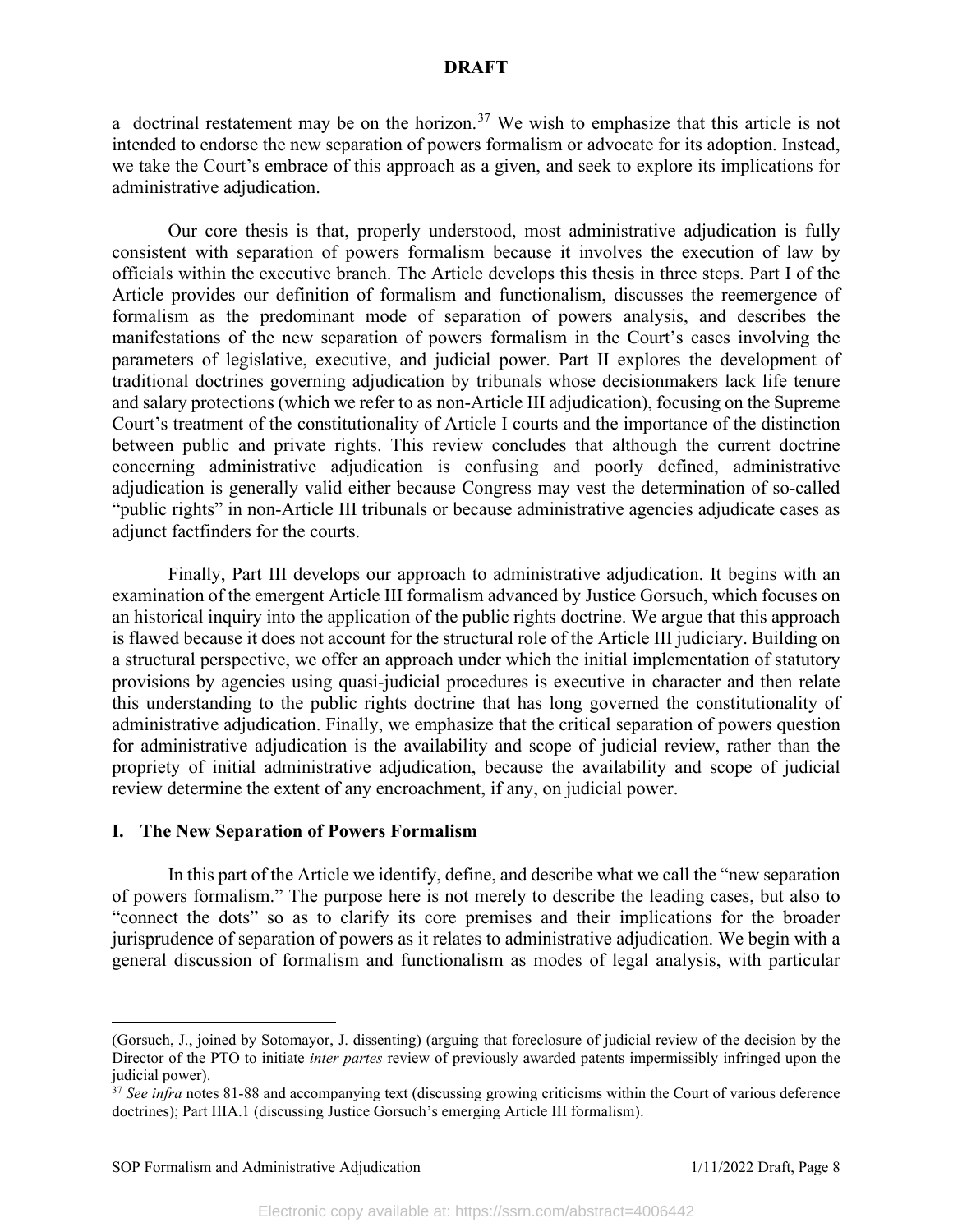reference to the separation of powers. We then examine the formalistic approach reflected in recent Supreme Court opinions, sketching out its core premises.

## **A. Formalism and Functionalism**

Although the concepts of formalism and functionalism as styles of legal reasoning with important implications for separation of powers analysis will be familiar to readers, we think it best to begin by explicitly stating our understanding of formalism and functionalism and their implications for separation of powers. Given that they are styles of legal reasoning,  $38$  formalism and functionalism can appear with respect to any type of law (e.g., statutory, common, or constitutional law) and in any substantive field of law (e.g., torts, environmental regulation, or individual rights). Regardless of the context, however, formalism and functionalism reflect certain key features, often captured by the distinction between "rules" and "standards" (or principles).<sup>[39](#page-9-1)</sup>

# 1. *Formalism*

As a style of legal reasoning, formalism is focused on categorical analysis. Categorical analysis dictates relatively clear and specific outcomes based upon the assignment of a particular case to a particular category. Accordingly, formalism favors bright line, per se rules based on mutually exclusive categories even if the imperfection of language and the human aspects of the law make perfect attainment of these goals impossible.<sup>[40](#page-9-2)</sup> The essential premise of formalism is that bright line rules provide clear guidance to those who are subject to the law and limit the ability of judges or other officials to determine outcomes based on personal preferences, as opposed to the law.[41](#page-9-3) At least in the current era, formalism is generally associated with conservative judges, but it is not always or inevitably so.<sup>[42](#page-9-4)</sup>

<span id="page-9-0"></span><sup>38</sup> *See* Thomas B. Nachbar, *Twenty-First Century Formalism*, 75 U. MIAMI L. REV. 113, 118 (2020) (proposing an understanding of modern formalism as "a commitment to a form of legal thinking").

<span id="page-9-1"></span><sup>39</sup> *See* Tanielian, *supra* note 14, at 967 ("The relationship between categorical separation and checks and balances, on one hand, and formalism and functionalism on the other, is strikingly congruent with the methodological contrast between rules and standards."); *see generally* Nachbar, *supra* note 38; Pierre J. Schlag, *Rules and Standards*, 33 UCLA L. REV. 379 (1985); Kathleen M. Sullivan, *The Justices of Rules and Standards*, 106 HARV. L. REV. 22 (1992).

<span id="page-9-2"></span><sup>40</sup> *See, e.g.*, Jeffrey M. Shaman, *On the 100th Anniversary of Lochner v. New York*, 72 TENN. L. REV. 455, 468 (2005) (citing *Lochner* as an example of "a highly formalistic way of thinking that conceived of reality in terms of mutually exclusive black and white categories").

<span id="page-9-3"></span><sup>41</sup> *See*, *e.g.*, Antonin Scalia, *The Rule of Law as a Law of Rules*, 56 U. CHI. L. REV. 1175 (1989).

<span id="page-9-4"></span> $42$  For example, textualist and originalist modes of interpretation, frequently championed by conservative Justices and scholars, are highly formalistic. *See, e.g.*, Nachbar, *supra* note 38, at 116-17 (footnotes omitted) (explaining that Justice Scalia's formalism "is commonly associated with textualism or originalism (or both)"); Caleb Nelson, *What is Textualism?*, 91 VA. L. REV. 347 (2005) (arguing that the central divide between textualists and intentionalists is the propensity of textualists to favor "rules" and of intentionalists to favor "standards"). Interestingly, however, Justice Scalia—a renowned formalist—championed *Chevron* deference, a functionalist doctrine that is now in the crosshairs of separation of powers formalists. *See* Arlington v. Fed. Cmmc'ns Comm'n, 569 U.S. 290 (2013) (rejecting an exception to *Chevron* deference for "jurisdictional" issues). *Cf*. Elad D. Gil, *Totemic Functionalism in Foreign Affairs Law*, 10 HARV. NAT'L SEC. J. 316, 326 (2019) ("[U]nder a functionalist reading of [*Chevron*], judicial deference to executive agencies' statutory interpretations is appropriate because they have more expertise in ascertaining the meaning of laws they are charged with administering and are better situated to reflect democratic preferences.");

Dawn Johnsen, *"The Essence of A Free Society": The Executive Powers Legacy of Justice Stevens and the Future of Foreign Affairs Deference*, 106 NW. U. L. REV. 467, 492 (2012) (footnote omitted) ("The *Chevron* Court explained the justifications for deference in terms of functionalism and democratic theory: 'Judges are not experts in the field, and are not part of either political branch of the Government,' while the administering agencies possess superior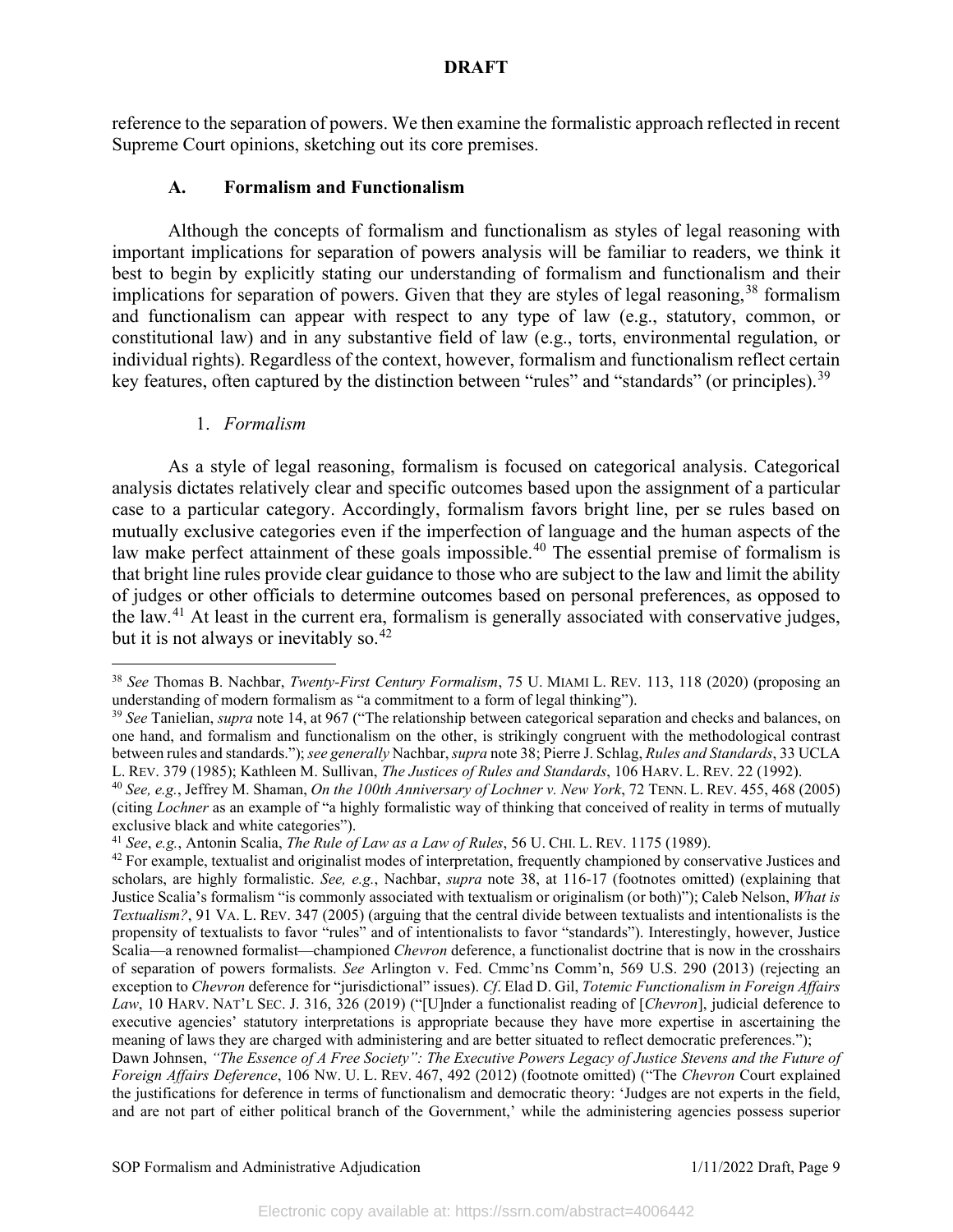An excellent example of formalistic reasoning in a separation of powers context is *INS v. Chadha*, [43](#page-10-0) which invalidated a "legislative veto" provision authorizing either the House of Representatives or the Senate to nullify agency action by simple resolution. The Court's analysis rested on a formalistic understanding of the separation powers.<sup>[44](#page-10-1)</sup> The analysis began with the premise that legislative power must be exercised in accordance with the requirements of bicameralism and presentment.<sup>[45](#page-10-2)</sup> Thus, the key question was whether the legislative veto was a legislative act—i.e., whether it fit within the category to which bicameralism and presentment requirements attach. The Court offered three reasons for concluding that the legislative veto was a legislative act: (1) because a part of the legislature (the House of Representatives) exercised the veto; (2) because the veto altered legal rights by revoking a deportable alien's asylum; and (3) because the veto effectively reclaimed authority Congress had delegated to the Attorney General by statute.<sup>[46](#page-10-3)</sup> Once the Court concluded that the veto was a legislative act, it was necessarily invalid because it was not adopted in compliance with bicameralism and presentment procedures.<sup>[47](#page-10-4)</sup>

expertise and political accountability by virtue of serving an elected President."); Kimberly L. Wehle, *Defining Lawmaking Power*, 51 WAKE FOREST L. REV. 881, 903 (2016) ("*Chevron* step one requires courts to give effect to clear congressional directives and, for functionalists, to scour legislative history and purpose to identify Congress's intent.").

<span id="page-10-0"></span><sup>43</sup> 462 U.S. 919 (1983).

<span id="page-10-1"></span><sup>&</sup>lt;sup>44</sup> See id. at 951 ("The Constitution sought to divide the delegated powers of the new federal government into three defined categories, legislative, executive, and judicial, to assure, as nearly as possible, that each Branch of Government would confine itself to its assigned responsibility."); *see also id.* 946 ("The very structure of the articles delegating and separating powers under Arts. I, II, and III exemplify the concept of separation of powers.").

<span id="page-10-2"></span><sup>&</sup>lt;sup>45</sup> *Id.* at 951 ("It emerges clearly that the prescription for legislative action in Art. I, §§ 1, 7 represents the Framers' decision that the legislative power of the Federal government be exercised in accord with a single, finely wrought and exhaustively considered, procedure.").

<span id="page-10-3"></span><sup>46</sup> *Id.* at 952-955. In our view, none of these explanations is entirely convincing. First, the fact that the veto was exercised by the House of Representatives is a starting point, but cannot be sufficient, as the Court in *Chadha*  acknowledged. *Id.* at 952. That the action altered *Chadha's* legal status cannot explain why the act was legislative (as opposed to executive or judicial), insofar as both the executive action of the Attorney General and the judicial decision of the Supreme Court also altered Chadha's legal status. Finally, it is simply incorrect to suggest that the legislative veto reversed the statutory delegation of authority to the Attorney General. That delegation of authority was always subject to and limited by the House of Representatives' exercise of the veto, which did not alter or amend the underlying statute in any way. These points do not mean that *Chadha* was wrongly decided—there are alternative rationales for the outcome. Indeed, from a formalist perspective it does not matter what category of power the veto falls into—if it is legislative it violates bicameralism and presentment, if it is executive it violates Article II, and if it is judicial it violates Article III. *See* Metro. Washington Airports Auth. v. Citizens for Abatement of Aircraft Noise, 501 U.S. 252, 274-76 (1991) (reasoning that agency controlled by Congress violated separation of powers if its actions were executive because Congress cannot control the exercise of executive power and if its actions were legislative because it violated bicameralism and presentment).

<span id="page-10-4"></span><sup>47</sup> The line-item veto case is another example of formalistic separation of powers reasoning. *See* Clinton v. City of New York, 524 U.S. 417, 438 (1998) (invalidating statute that authorized President to "cancel" budgetary items after signing an appropriation statute into law because the President "[i]n both legal and practical effect . . . has amended two Acts of Congress by repealing a portion of each" without following bicameralism and presentment). Bradford Clark suggested that the Court has taken a more formalistic approach to separation of powers when legislative action is involved because the legislative process was tightly constrained to promote principles of federalism. *See* Bradford R. Clark, *Separation of Powers as a Safeguard of Federalism*, 79 TEX. L. REV. 1321, 1391-93 (2011). While this observation may have been true at the time, the Court's subsequent cases involving executive power indicate that the new separation of powers formalism is not confined to the legislative power. *See infra* Part IB.2 (discussing the Court's recent cases involving executive power).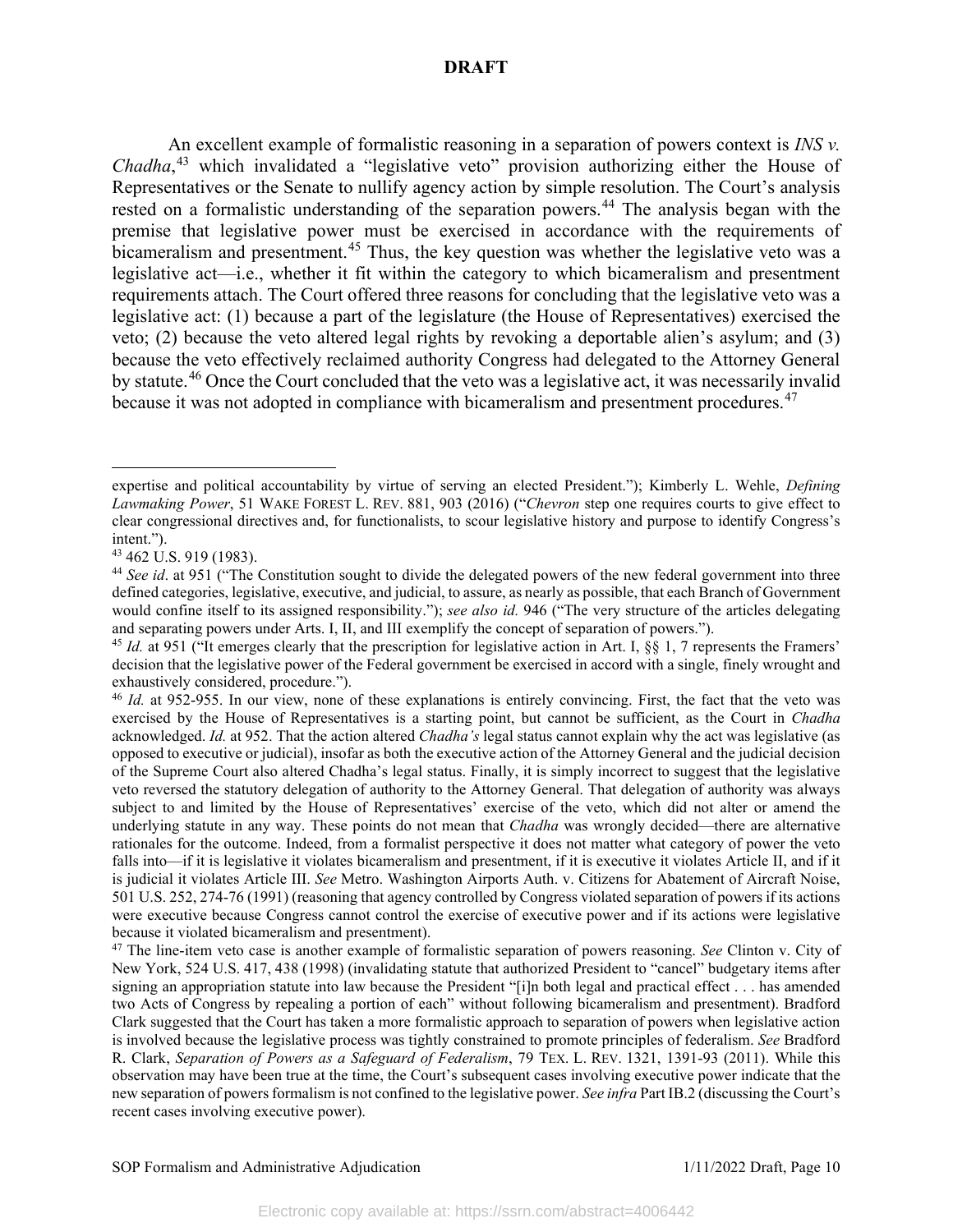As a mode of analysis, formalism may be attractive because bright line rules lead to clear and objective outcomes. This virtue, however, may also be its vice. To the extent that formalism dictates outcomes, it may produce results that seem wrong—whether as a matter of justice, the purposes of a rule, or the ideological preferences of a judge.<sup>[48](#page-11-0)</sup> When confronted with such an outcome, courts may be inclined to adapt the rule through devices such as the alteration or manipulation of categories, the recognition of categorical exceptions, and the use of legal fictions.[49](#page-11-1) To the extent that the categorization of a case can be manipulated by this sort of judicial reasoning, however, the outcome is neither clear nor objective. Manipulation of categories, moreover, tends to mask the true reasons for a result, and the resulting decisions are often disingenuous and lacking in transparency.<sup>[50](#page-11-2)</sup>

# 2. *Functionalism*

As a style of reasoning, functionalism is focused on producing decisions that further the underlying interests, purposes, or values served by the law.<sup>[51](#page-11-3)</sup> Accordingly, the functionalist approach favors open-ended rules that allow the courts to consider the circumstances of each case in light of those interests, purposes, and values.<sup>[52](#page-11-4)</sup> In place of bright-line rules, functionalists favor standards or principles, balancing tests, ends-means scrutiny, and multi-factored "all-thecircumstances" frameworks. [53](#page-11-5) The essential premise of functionalism is that the law is a system of social ordering that serves a purpose and should be applied accordingly. At least in the current

<span id="page-11-0"></span><sup>48</sup> *Cf*. Pierre Schlag, *Formalism and Realism in Ruins (Mapping the Logics of Collapse)*, 95 IOWA L. REV. 195, 205- 07 (2009) (describing critiques of formalism as arbitrary, inefficacious, dogmatic, and incoherent, and noting that "[t]o its critics, formalism seems to be detached from both normative and political values as well as the ostensible realities in the social and economic sphere. Accordingly, formalism is routinely described as mechanical, wooden, rigid, authoritarian, and generally out of touch").

<span id="page-11-1"></span><sup>49</sup> *See*, *e.g.*, Aviam Soifer, *Reviewing Legal Fictions*, 20 GA. L. REV. 871, 892 (1986) (describing an example "of the triumph of fictions over facts, formalism over realism"); Wurman, *supra* note 8, at 366 (describing "the two formalist fictions that mask the administrative state's unconstitutional foundations"); *see also* Robert E. Scott, *Chaos Theory and the Justice Paradox*, 35 WM. & MARY L. REV. 329, 337 (1993) ("The formalist creation of fictions and artificial categories ultimately led to the rejection of formalism and the emergence of Legal Realism.").

<span id="page-11-2"></span><sup>50</sup> *See, e.g.*, Cass R. Sunstein, *What Judge Bork Should Have Said*, 23 CONN. L. REV. 205, 215–16 (1991) (arguing that originalism "is merely the latest version of formalisms in the law," and that it reflects "the pretense that one can decide hard cases in law by reference to value judgments made by someone else. Those who indulge in that pretense usually end up not by abandoning value judgments but by making them covertly.").

<span id="page-11-3"></span><sup>51</sup> *See* Allison H. Eid, *Federalism and Formalism*, 11 WM. & MARY BILL RTS. J. 1191, 1197 (2003) (stating that "a formalist is more likely to follow a rule without regard to the values that underlie it; a functionalist is more likely to look just at the values at stake").

<span id="page-11-4"></span><sup>52</sup> *See* Peter M. Shane, *Who May Discipline or Remove Federal Judges? A Constitutional Analysis*, 142 U. PA. L. REV. 209, 214 (1993) (arguing that "functionalist debates over government structure are often notably open-ended").

<span id="page-11-5"></span> $<sup>53</sup>$  The intelligible principle test for the nondelegation doctrine is an example of a functionalist approach to separation</sup> of powers. Under that test, when Congress delegates decisionmaking authority to agencies, it must "lay down by legislative act an intelligible principle to which the person or body authorized to [act] must conform." J.W. Hampton, Jr., & Co. v. United States, 276 U.S. 394, 409 (1928). The test is designed to ensure that core legislative functions are performed by Congress (pursuant to the bicameralism and presentment requirements), but it is open-ended and flexible. *See* ROBERT L. GLICKSMAN & RICHARD E. LEVY, ADMINISTRATIVE LAW: AGENCY ACTION IN LEGAL CONTEXT 111-12 (3d ed. 2020) (describing the function of the intelligible principle test and identifying "a number of factors that may affect the specificity of the statutory standards needed to satisfy" the test).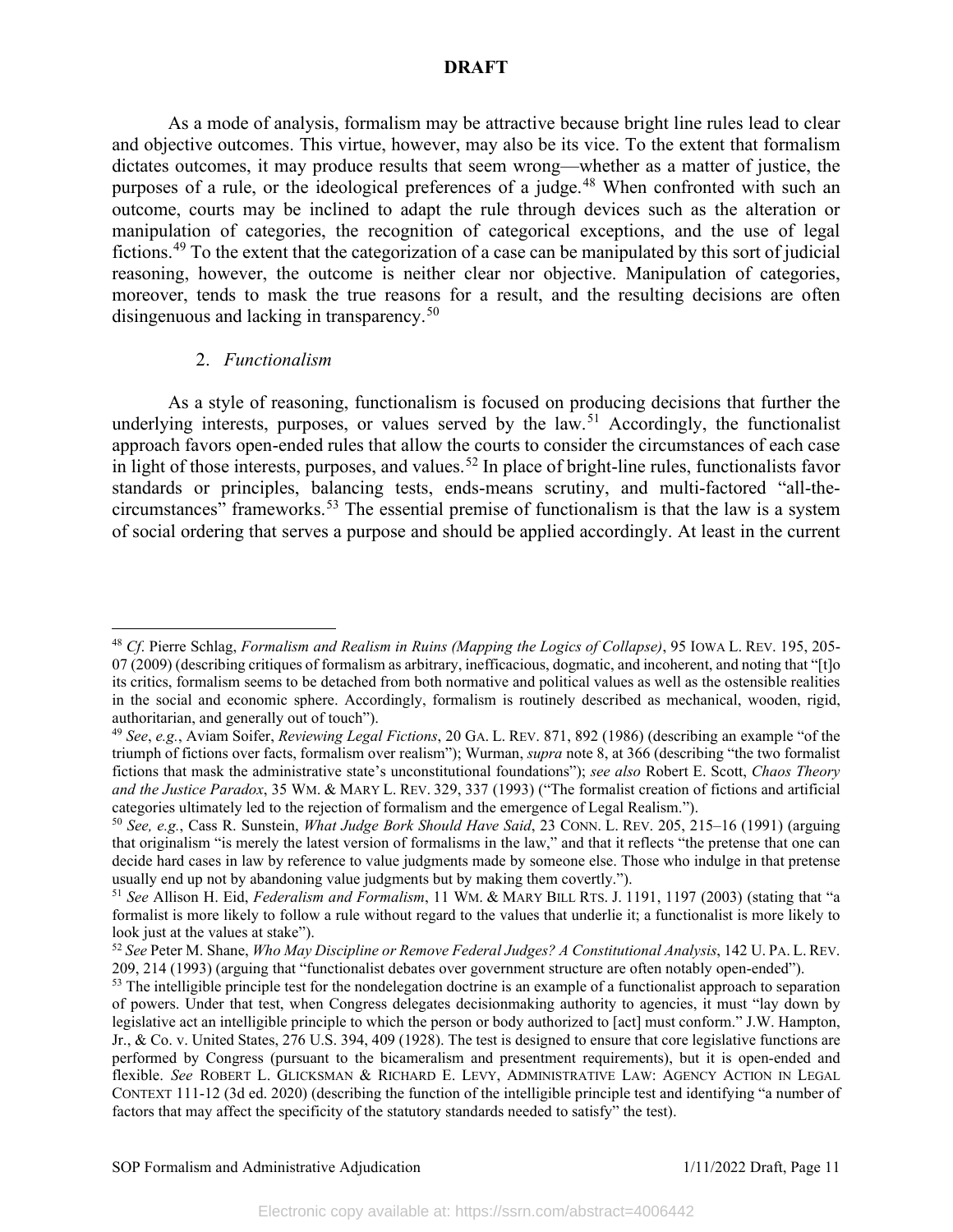era, functionalism is generally associated with liberal or progressive judges, but is not always or inevitably so. $54$ 

An excellent example of functionalistic reasoning in the separation of powers context is Morrison v. Olson,<sup>[55](#page-12-1)</sup> in which the Court upheld a good cause restriction on the removal of an independent counsel appointed under the Ethics in Government Act.<sup>[56](#page-12-2)</sup> The Court rejected the formalistic argument that, because the independent counsel was an executive officer engaged in quintessentially executive actions of investigation and prosecution, the President, as head of a unitary Executive Branch, must be able to remove the independent counsel "at will."<sup>[57](#page-12-3)</sup> Instead, the Court inquired whether the independence afforded the independent counsel by good-cause removal protections would interfere with the essential functions of the President.<sup>[58](#page-12-4)</sup> Because the independent counsel was a temporary appointee who was tasked with a single investigation and lacked any policy authority, the Court concluded that the good-cause limitation did not interfere with the President's essential functions and therefore did not violate separation of powers.<sup>[59](#page-12-5)</sup>

As a mode of analysis, functionalism may be attractive because it offers the flexibility to achieve just outcomes in each case. This virtue, however, may also be its vice. To the extent that functionalism uses open-ended tests that weigh competing considerations in light of all the circumstances, there is no objectively correct outcome. [60](#page-12-6) Functionalism invites judges to make subjective judgments based on their personal values and ideological preferences. Because judges attach different weights to such factors, just outcomes are in the eye of the beholder and functionalism offers little certainty or predictability for parties who seek to adapt their behavior to the law.<sup>[61](#page-12-7)</sup> As a result, functionalistic regimes may be less likely to produce just outcomes than they appear to be at first glance.

<span id="page-12-0"></span><sup>54</sup> *See, e.g.*, Victoria F. Nourse & John P. Figura, *Toward A Representational Theory of the Executive; The Unitary Executive: Presidential Power from Washington to Bush by Steven G. Calabresi & Christopher S. Yoo. (Fndd1) New Haven, Connecticut: Yale University Press, 2008*, 91 B.U. L. REV. 273, 291 (2011) ("Functionalism has been considered a liberal version of the separation of powers on the theory that it presumes that Congress may alter the balance of power as long as it does not offend major textual provisions."); Justin Desautels-Stein, *Pragmatic Liberalism: The Outlook of the Dead*, 55 B.C. L. REV. 1041, 1059 (2014) (associating "legal functionalism with the modern liberal tendency to emphasize foreground rules over background rules" that focus on the purposes of government action and the nature of the social problem being addressed). Indeed, as noted above, *Humphrey's Executor*—a quintessentially functionalist decision permitting independent agencies—was handed down by a conservative court as a means of insulating agencies from the control of a liberal President. *See supra* note 23 and accompanying text.<br> $55\,487$  U.S. 654 (1988).

<span id="page-12-2"></span><span id="page-12-1"></span><sup>&</sup>lt;sup>56</sup> The Act expired pursuant to its "sunset" provision in 1999, and was not renewed. *See*, *e.g.*, Michael B. Rappaport, *Replacing Independent Counsels with Congressional Investigations*, 148 U. PA. L. REV. 1595, 1595 (2000).

<span id="page-12-3"></span><sup>57</sup> *Morrison*, 487 U.S. at 689-90 ("The analysis contained in our removal cases is designed not to define rigid categories of those officials who may or may not be removed at will by the President, but to ensure that Congress does not interfere with the President's exercise of the 'executive power' and his constitutionally appointed duty to 'take care that the laws be faithfully executed' under Article II.").

<span id="page-12-4"></span><sup>&</sup>lt;sup>58</sup> See id. at 691 ("[W]e cannot say that the imposition of a 'good cause' standard for removal by itself unduly trammels on executive authority.").

<span id="page-12-5"></span><sup>59</sup> *See id.* at 691-93.

<span id="page-12-6"></span><sup>60</sup> *See* Keith Werhan, *Normalizing the Separation of Powers*, 70 TUL. L. REV. 2681, 2685–86 (1996) ("The openended interest balancing that separation-of-powers functionalists typically favor risks incoherency where there is no agreed-upon scale of values by which to measure the risk and reward of a government practice.").

<span id="page-12-7"></span><sup>61</sup> *See* Martin H. Redish, *Federal Judicial Independence: Constitutional and Political Perspectives*, 46 MERCER L. REV. 697, 712 (1995) ("Because of the inherently subjective and unpredictable nature of all variants of the functionalist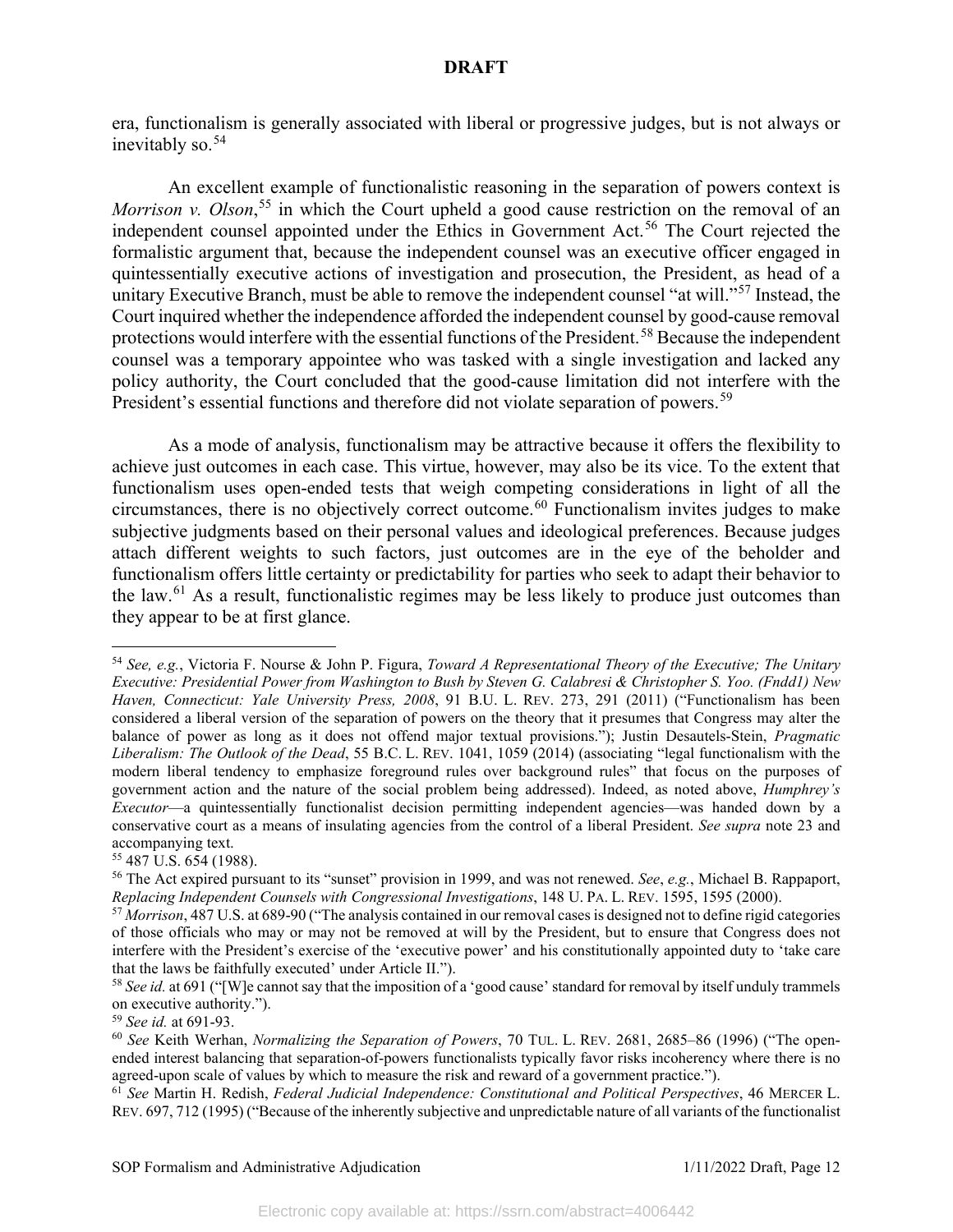Of course, formalism and functionalism are not absolutes, but rather represent the opposite ends of a spectrum of reasoning styles.<sup>[62](#page-13-0)</sup> No court or judge is entirely formalist or entirely functionalist, and courts and judges may take more or less formalistic or functionalistic approaches in different cases. [63](#page-13-1) Nonetheless, the choice between a more formalistic or more functionalistic separation of powers jurisprudence matters for administrative law.<sup>[64](#page-13-2)</sup> From a formalistic perspective, any government action must be categorized as belonging to the legislative, executive, or judicial power and must comply with the constitutional conditions for the exercise of that power. From a functionalist perspective, the characterization of government action as legislative, executive, or judicial is less important than the overall balance of power and control among the three branches.

## **B. The Return of Formalism**

In recent cases, the Court's conservative justices have embraced a formalistic approach to separation of powers under which there are three distinct categories of governmental power exercised by three distinct branches of government in accordance with three distinct sets of constitutional requirements. [65](#page-13-3) As developed in this section, this approach has implications for the legislative, executive, and judicial powers as they relate to administrative agencies. First, the legislative power to "make the law" must be exercised by Congress pursuant to bicameralism and presentment, which supports reinvigoration of the nondelegation doctrine and undercuts a core rationale for *Chevron* deference.<sup>[66](#page-13-4)</sup> Second, administrative agencies are necessarily engaged in (and limited to) the execution of the laws, which means that the President must be able to control them under a strong unitary executive principle.<sup>[67](#page-13-5)</sup> Third, only the Article III judiciary has the authority

model, it is simply impossible to predict a decision on the constitutionality of particular legislative or executive invasions of the judicial province when employing a functionalist standard.").

<span id="page-13-0"></span><sup>62</sup> *See* Thomas O. Sargentich, *The Contemporary Debate About Legislative-Executive Separation of Powers*, 72 CORNELL L. REV. 430, 486 (1987) (referring to "the methodological continuum running from legal formalism to functionalism").

<span id="page-13-1"></span><sup>63</sup> Indeed, *Chadha* (1983) and *Morrison* (1988), discussed above as paradigmatic examples of formalistic and functionalist reasoning, were decided by the Supreme Court within five years of each other and, perhaps paradoxically, the Court's composition had, if anything, become more conservative between *Chadha* (the formalistic case) and *Morrison* (the functionalistic case) with the appointment of Justices Scalia and Kennedy.<br><sup>64</sup> *See* Ronald J. Krotoszynski, Jr., *Cooperative Federalism, the New Formalism, and the Separation of Powers* 

<span id="page-13-2"></span>*Revisited:* Free Enterprise Fund *and the Problem of Presidential Oversight of State-Government Officers Enforcing Federal Law*, 61 DUKE L.J. 1599, 1619 (2012) (claiming that, despite academic criticisms of "the formalism/functionalism dichotomy[, it] remains quite resilient and provides a generally accepted and effective means of categorizing major separation of powers doctrine precedents. Accordingly, 'the distinction retains significant explanatory force."").

<span id="page-13-3"></span><sup>&</sup>lt;sup>65</sup> The first of these cases, *Free Enterprise Fund*, emphatically proclaimed this approach in its very first sentence: "Our Constitution divided the 'powers of the new Federal Government into three defined categories, Legislative, Executive, and Judicial.'" 561 U.S. 477, 483 (2010) (quoting *Chadha*, 462 U.S. at 951). <sup>66</sup> These views have been espoused by individual Justices in concurring and dissenting opinions, but the chorus is

<span id="page-13-4"></span>growing and it appears that major changes in these doctrines may be in the offing. *See infra* notes 72-88 and accompanying text.

<span id="page-13-5"></span><sup>67</sup> Like *Free Enterprise Fund*, most of the recent decisions embracing formalism to invalidate provisions of agency statutes on separation of powers grounds concern the appointment, removal, and oversight of officers in the Executive Branch. *See infra* notes 89-100 and accompanying text.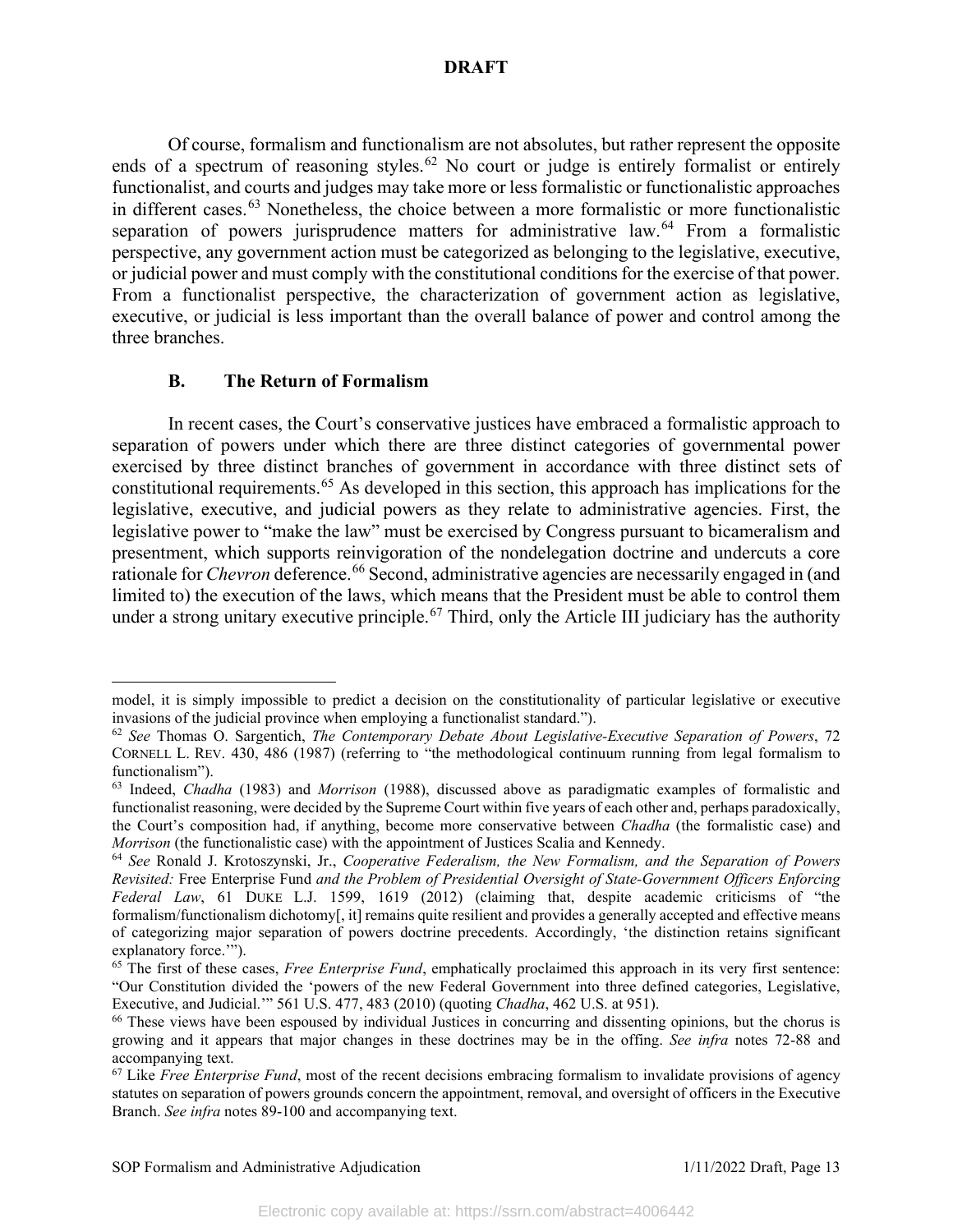to "say what the law is" and resolve cases and controversies, which further undermines *Chevron*  deference and has yet unresolved implications for administrative adjudication.<sup>[68](#page-14-0)</sup>

### 1. *Legislative Power*

The formalist conception of the *legislative* power to "make the law" insists that important public policy decisions must be made by Congress through the enactment of statutes in conformity with bicameralism and presentment requirements.<sup>[69](#page-14-1)</sup> In both areas, critics charge that current administrative law doctrine permits Congress to delegate essential policy decisions, and hence the legislative power, to the Executive Branch. The exercise of legislative power by the Executive Branch is, of course, incompatible with separation of powers in general and the requirements of bicameralism and presentment in particular.<sup>[70](#page-14-2)</sup> The essential premise of this critique is the characterization of particular executive actions as falling within the legislative power. Although this sort of argument depends on some clear understanding of what makes a particular government action legislative in character, advocates of this critique have not to this point advanced such an understanding.

In general terms, the nondelegation doctrine reflects a formalistic premise that the legislative power itself, having been vested in Congress, cannot be delegated. The intelligible principle test is a means of determining whether a particular delegation of authority violates this rule, on the theory that the lack of standards means that Congress has vested the antecedent legislative policy choice in the Executive Branch. Conversely, the incorporation of meaningful statutory standards indicates that Congress made the antecedent legislative policy choice and that subsidiary policy choices pursuant to those standards are executive actions to implement the statute.<sup>[71](#page-14-3)</sup> Insofar as the intelligible principle test is quite open-ended and accommodates broad administrative discretion, it operates as a functional accommodation for the delegation of substantial policy discretion and authority to agencies.

Justice Thomas has long argued that the Court has abdicated its duty to enforce the prohibition against delegation of the legislative power and failed to "adequately reinforce the

<span id="page-14-0"></span><sup>68</sup> This principle is less prominent in the cases, but appears to be gaining momentum. *See infra* notes 109-113 and accompanying text.

<span id="page-14-1"></span><sup>69</sup> *See generally supra* notes 43-47 and accompanying text (discussing *Chadha* and *Clinton v. City of New York*).

<span id="page-14-2"></span><sup>70</sup> *See* Clinton v. City of New York, 524 U.S. 417, 438 (1998) (concluding that power to amend statutes could not be vested in the President, even pursuant to standards that might satisfy the nondelegation doctrine).

<span id="page-14-3"></span><sup>71</sup> *See*, *e.g.*, Immigration and Naturalization Serv. v. Chadha, 462 U.S. 919, 953 n.16 (1983) ("Executive action under legislatively delegated authority that might resemble 'legislative' action in some respects is not subject to the approval of both Houses of Congress and the President for the reason that the Constitution does not so require. That kind of Executive action is always subject to check by the terms of the legislation that authorized it  $\dots$ ."); Indus. Union Dep't, AFL–CIO v. Am. Petroleum Inst., 448 U.S. 607, 685–686 (1980) (Rehnquist, J., concurring in the judgment) (explaining that the nondelegation doctrine ensures that Congress makes "important choices of social policy," that Congress provides an "intelligible principle to guide the exercise of delegated discretion, and "that courts charged with reviewing the exercise of delegated legislative discretion will be able to test that exercise against ascertainable standards").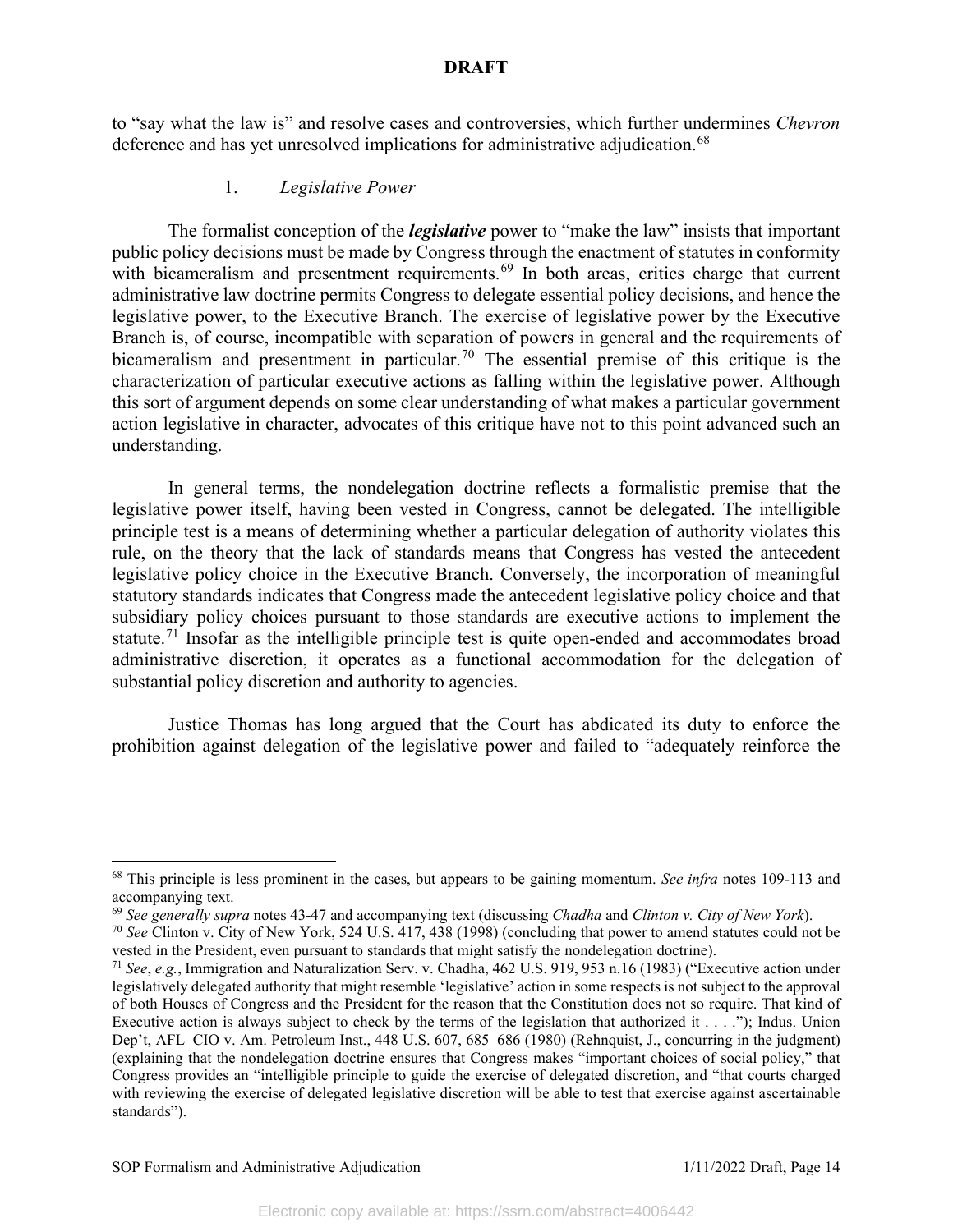Constitution's allocation of legislative power."[72](#page-15-0) More recently, in *Gundy v. United States*, [73](#page-15-1) other Justices seemed to endorse this critique. Justice Gorsuch, in a dissenting opinion joined by the Chief Justice and Justice Thomas, criticized "the intelligible principle misadventure" that had allowed "delegations of legislative power that on any other conceivable account should be held unconstitutional."[74](#page-15-2) He characterized the Court's application of the intelligible principle doctrine as inconsistent with the Framers' delegation to the courts of "the job of keeping the legislative power confined to the legislative branch."[75](#page-15-3) Indeed, Justice Gorsuch has even questioned the legitimacy of the Court's precedents "allowing executive agencies to issue legally binding regulations to govern private conduct."<sup>[76](#page-15-4)</sup>

A majority of justices may be prepared to reinvigorate the nondelegation doctrine. Chief Justice Roberts and Justice Thomas joined Justice Gorsuch's dissent in *Gundy*. Justice Alito, who authored a brief concurring opinion in *Gundy*, also signaled a willingness to reconsider the Court's approach to the nondelegation doctrine.[77](#page-15-5) Justice Kavanaugh did not participate in the *Gundy* case, but he has signaled his support for Justice Gorsuch's critique.<sup>[78](#page-15-6)</sup> Justice Barrett's position on the nondelegation doctrine is unclear,[79](#page-15-7) but her conservative leanings may indicate that she would support the reinvigoration. In the meantime, however, lower courts continue to reject nondelegation challenges to federal statutes.<sup>[80](#page-15-8)</sup>

Likewise, the new formalist objections to *Chevron* deference rest in part on the argument that *Chevron* countenances the exercise of legislative power by executive branch agencies.<sup>[81](#page-15-9)</sup> A

<span id="page-15-0"></span> $72$  Dep't of Transp. v. Ass'n of Am. RRs, 575 U.S. 43, 77 (2015) (Thomas, J., concurring in the judgment). Justice Thomas argued that the grants of different types of power to the three branches of government "are exclusive." *Id*. at 67.

<span id="page-15-1"></span><sup>73</sup> Gundy v. United States, 139 S. Ct. 2116 (2019).

<span id="page-15-3"></span><span id="page-15-2"></span><sup>&</sup>lt;sup>74</sup> *Id.* at 2140, 2141 (Gorsuch, J., dissenting).<br><sup>75</sup> *Id.* at 2135.

<span id="page-15-4"></span><sup>&</sup>lt;sup>76</sup> Kisor v. Wilkie, 139 S. Ct. 2400, 2438 n.84 (2019) (Gorsuch, J., concurring in the judgment).

<span id="page-15-5"></span><sup>77</sup> *See Gundy* 139 S. Ct. at 2131 (Alito, J., concurring in the judgment) ("If a majority of this Court were willing to reconsider the approach [to the nondelegation doctrine] we have taken for the past 84 years, I would support that effort.").

<span id="page-15-6"></span><sup>78</sup> *See* Paul v. United States, 140 S. Ct. 342 (2019) (statement of Kavanaugh, J., respecting the denial of certiorari) (writing separately "because Justice Gorsuch's scholarly analysis of the Constitution's nondelegation doctrine in his *Gundy* dissent may warrant further consideration in future cases"). Before joining the Court, Justice Kavanaugh signaled his discomfort with broad delegations of rulemaking authority. *See* U.S. Telecom Ass'n v. FCC, 855 F.3d 381, 417-26 (D.C. Cir. 2017) (Kavanaugh, J., dissenting from denial of rehearing en banc) (relying on separation of powers to argue that *Chevron* did not apply in determining the legality of the net neutrality rule and that the delegation of authority to promulgate major rules must be explicit).

<span id="page-15-7"></span> $79$  As noted previously, Justice Barrett did not author any opinions on these issues while on the United States Court of Appeals for the Seventh Circuit. *See supra* note 4.

<span id="page-15-8"></span> $80$  For recent lower court decisions rejecting nondelegation challenges, see Doe # 1 v. Trump, 984 F.3d 848 (9<sup>th</sup> Cir. 2020), *vacated and remanded with instructions to vacate preliminary injunction as moot*, 2 F.4th 1284 (9<sup>th</sup> Cir. 2021) (holding that statute authorizing the President to suspend immigration or impose on aliens "any restrictions he may deem appropriate" upon finding that the entry of aliens "would be detrimental to the interests of the United States," contains a sufficient intelligible principle); Big Time Vapes, Inc. v. Food and Drug Admin., 963 F.3d 436 (5th Cir. 2020), *cert. denied*, 141 S. Ct. 2746 (2021) (rejecting claim that statute authorizing regulation of listed tobacco products and of "any other tobacco products that the Secretary of [Health and Human Services] by regulation deems to be subject to [the statute]" violates the nondelegation doctrine).

<span id="page-15-9"></span><sup>81</sup> As discussed *infra* notes 115-118 and accompanying text, the primary argument against *Chevron* is that judicial deference to agency interpretations is inconsistent with the vesting of the judicial power in the federal courts.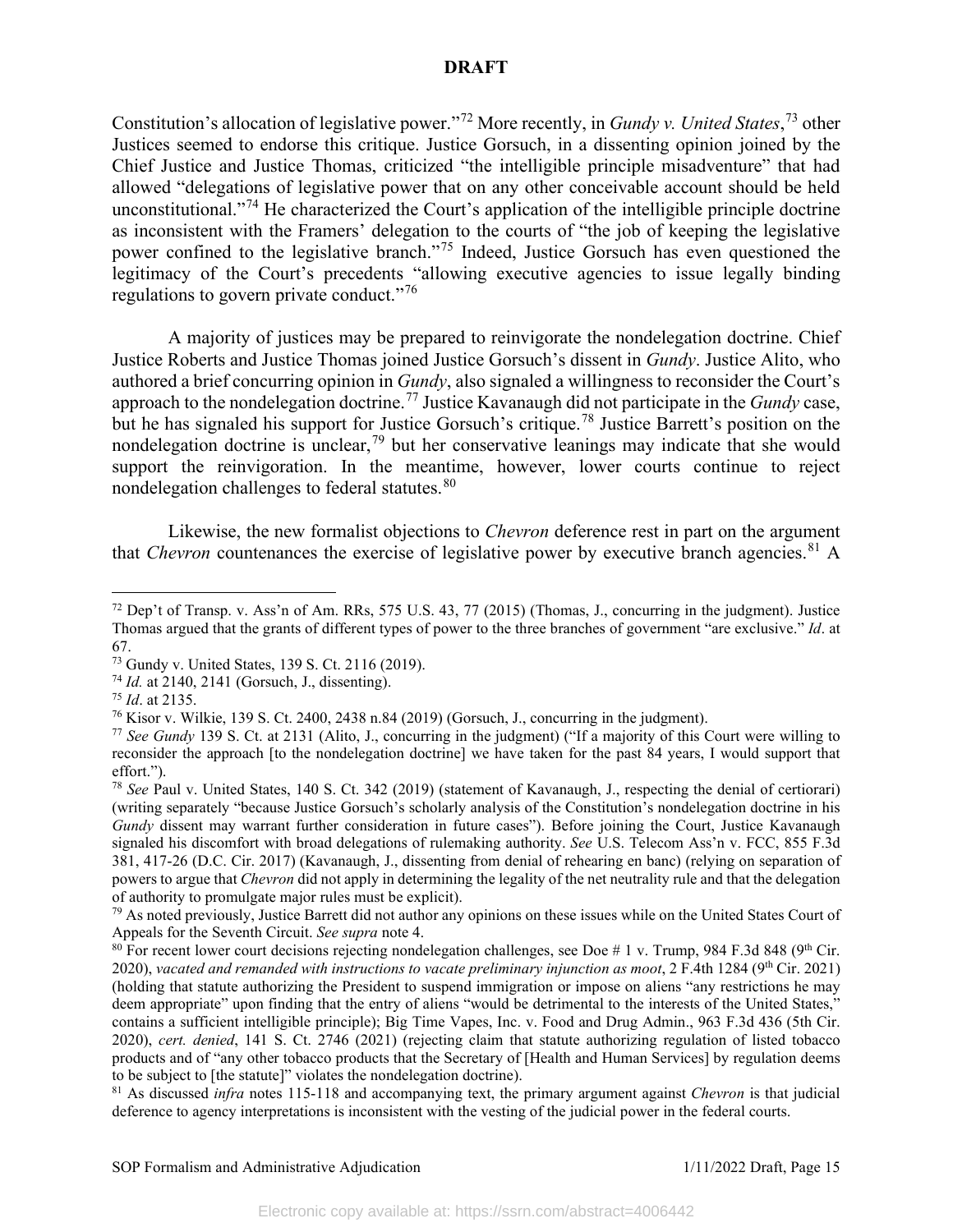central premise of *Chevron* is that statutory ambiguity constitutes an implicit delegation of authority to the agency to resolve that ambiguity.<sup>[82](#page-16-0)</sup> Justice Thomas has charged that this sort of naked policy authority is, in effect, legislative in character.<sup>[83](#page-16-1)</sup> This point is quite similar to the argument for reinvigorating the nondelegation insofar as it argues that Congress must be the body to make fundamental policy choices and that the delegation of those choices to Executive Branch officials is improper. As a practical matter, moreover, repudiation of *Chevron* deference would broaden judicial authority to narrow agencies' statutory authority.<sup>[84](#page-16-2)</sup>

The new formalist critique of legislative delegation seeks a more restrictive and bright line rule to ensure that only Congress exercises the legislative power, but the precise nature of that approach is elusive. A formalistic analysis of legislative delegations requires a definition of legislative power that is sufficiently clear to permit categorical analysis by characterizing particular agency actions as legislative in character. Perhaps it might be enough to strengthen the intelligible principle test by requiring more precise standards so as to ensure that fundamental policy choices are made by Congress. But some of the language quoted above also hints at a desire to reject the intelligible principle test altogether, without offering much clarity on what alternative rule or test would take its place. Thus, we might imagine a formalistic doctrine in which the Court sought to determine the original public meaning of the "legislative power" so as to identify particular powers that are nondelegable.<sup>[85](#page-16-3)</sup> The end result of this inquiry might produce a doctrine

<span id="page-16-0"></span><sup>82</sup> *See* Chevron U.S.A. Inc. v. Natural Res. Def. Council, Inc., 467 U.S. 837, 844 (1984) ("Sometimes the legislative delegation to an agency on a particular question is implicit rather than explicit. In such a case, a court may not substitute its own construction of a statutory provision for a reasonable interpretation made by the administrator of an agency.").

<span id="page-16-1"></span><sup>83</sup> *See*, *e.g.*, Michigan v. EPA, 576 U.S. 743, 762 (2015) (Thomas, J., concurring) (internal quotation marks and citations omitted) ("[I]f we give the force of law to agency pronouncements on matters of private conduct as to which Congress did not actually have an intent, we permit a body other than Congress to perform a function that requires an exercise of the legislative power.").

<span id="page-16-2"></span><sup>84</sup> The need for the judiciary to police agency authority was central to Chief Justice Roberts' dissent in *City of Arlington v. Fed. Cmmc'ns Comm'n,* 569 U.S. 290, 312-28 (2013) (Roberts, C.J., dissenting), in which he argued for an exception to *Chevron* deference when an agency is construing the scope of its own authority. *See id.* at 317 ("But before a court may grant [*Chevron*] deference, it must on its own decide whether Congress—the branch vested with lawmaking authority under the Constitution—has in fact delegated to the agency lawmaking power over the ambiguity at issue."). Paradoxically, perhaps, this position was forcefully rejected by Justice Scalia, a separation of powers formalist, who authored the majority opinion in *Arlington*. *See id.* at 297-98 ("That is not so for agencies charged with administering congressional statutes. Both their power to act and how they are to act is authoritatively prescribed by Congress, so that when they act improperly, no less than when they act beyond their jurisdiction, what they do is ultra vires*.* Because the question—whether framed as an incorrect application of agency authority or an assertion of authority not conferred—is always whether the agency has gone beyond what Congress has permitted it to do, there is no principled basis for carving out some arbitrary subset of such claims as 'jurisdictional.' "). Chief Justice Roberts apparently got the last laugh, however, as his opinion in *King v. Burwell* carved out an exception to *Chevron* deference for major questions of statutory construction. *See* King v. Burwell, 576 U.S. 473, 485-86 (2015) (declining to afford *Chevron* deference to issue whether the Affordable Care Act provided subsidies for insurance policies listed on the federal exchange because it was "a question of deep 'economic and political significance' that is central to this statutory scheme [such that] had Congress wished to assign that question to an agency, it surely would have done so expressly."). For commentary on the major questions doctrine, see, e.g., Abigail R. Moncrieff, *Reincarnating the "Major Questions" Exception to Chevron Deference as A Doctrine of Noninterference (or Why Massachusetts v. EPA Got It Wrong)*, 60 ADMIN. L. REV. 593, 596 (2008); Cass R. Sunstein, *There Are Two "Major Questions" Doctrines*, 73 ADMIN. L. REV. 475 (2021).

<span id="page-16-3"></span><sup>&</sup>lt;sup>85</sup> A balanced historical analysis might suggest that the original public meaning of Article I does not support the nondelegation doctrine. *See* Julian Davis Mortenson & Nicholas Bagley, *Delegation at the Founding*, 121 COLUM. L. REV. 277, 280 (2021) ("In fact, the Constitution at the Founding contained no discernable, legalized prohibition on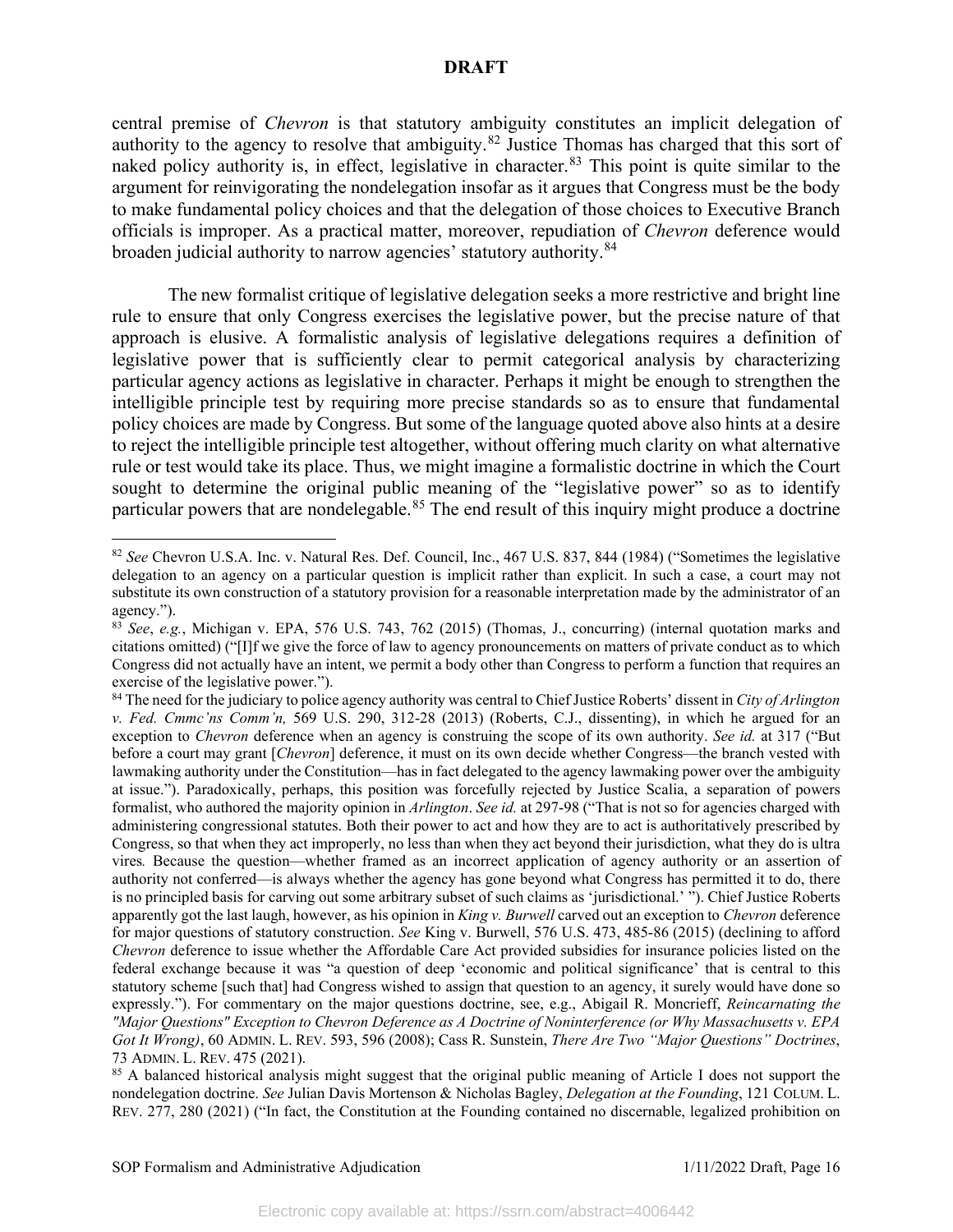that focuses on particular types of policy decisions that must be made by Congress,  $^{86}$  $^{86}$  $^{86}$  that identifies specific enumerated powers that cannot be delegated, $87$  or that rejects or limits agency authority to issue binding legislative rules.<sup>[88](#page-17-2)</sup>

Ultimately, the key point is that a new formalist reinvigoration of the nondelegation doctrine would be focused on defining the legislative power more clearly so as to support a categorical rejection of particular delegations. Depending on the final form of this doctrine, it could be used to reject or limit countless statutory delegations of rulemaking authority.

## 2. *Executive Power*

The new formalist perspective on the executive power is the most firmly ensconced component of the Supreme Court's separation of powers jurisprudence. In a series of five decisions handed down between 2010 and 2021, the Court has embraced a formalistic conception of the executive power derived from the unitary executive theory.<sup>[89](#page-17-3)</sup> Under this doctrine, the President

delegations of legislative power, at least so long as the exercise of that power remained subject to congressional oversight and control.").

<span id="page-17-0"></span><sup>86</sup> *Cf.* Indus. Union Dep't, AFL–CIO v. Am. Petroleum Inst., 448 U.S. 607, 685 (1980) (Rehnquist, J., concurring in the judgment) ("As formulated and enforced by this Court, the nondelegation doctrine . . . ensures to the extent consistent with orderly governmental administration that important choices of social policy are made by Congress, the branch of our Government most responsive to the popular will."*)*

<span id="page-17-1"></span><sup>87</sup> In *Skinner v. Mid-Am. Pipeline Co.*., 490 U.S. 212 (1989), the Court rejected the suggestion that the power to tax was subject to stricter rules against delegation. *See id.* at 220-21 ("We discern nothing in this placement of the Taxing Clause [as the first among the enumerated powers] that would distinguish Congress' power to tax from its other enumerated powers . . . in terms of the scope and degree of discretionary authority that Congress may delegate to the Executive in order that the President may 'take Care that the Laws be faithfully executed.' "). Some cases have suggested that delegation of power to define criminal offenses presents particular problems, but the status of this idea is unclear. *See* Touby v. United States, 500 U.S. 160, 165-66 (1991) (acknowledging that "[o]ur cases are "not entirely clear as to whether more specific guidance" is required "when Congress authorizes another Branch to promulgate regulations that contemplate criminal sanctions," but concluding that it was unnecessary to resolve that issue because the statutes in question would meet even this heightened requirement) (citing Fahey v. Mallonee, 332 U.S. 245, 249- 250 (1947); Yakus v. United States, 321 U.S. 414 (1944); and United States v. Grimaud, 220 U.S. 506 (1911)). *See also* United States v. Melgar-Diaz, 2 F.4<sup>th</sup> 1263 (9<sup>th</sup> Cir. 2021) (holding that statute criminalizing an alien's entry into the United States "at any time or place other than as designated by immigration officers, 8 U.S.C.  $\S$  1325(a)((1)," violates the nondelegation doctrine).

<span id="page-17-2"></span><sup>88</sup> Justice Gorsuch suggested that he might support this view in *Kisor v. Wilkie*, 139 S. Ct. 2400, 2438 n.84 (2019) (Gorsuch, J., concurring in the judgment) ("To be sure, our precedent allowing executive agencies to issue legally binding regulations to govern private conduct may raise constitutional questions of its own.") (citing Dep't of Transp. v. Ass'n of Am. RRs, 575 U. S. 43, 66 (2015) (Thomas, J., concurring)). Before joining the Court, Justice Kavanaugh suggested that any delegation of authority to promulgate "major rules" must be explicit. *See* U.S. Telecom Ass'n v. FCC, 855 F.3d 381, 417-26 (D.C. Cir. 2017) (Kavanaugh, J., dissenting from denial of rehearing en banc); *see generally* Michael Sebring, Note, *The Major Rules Doctrine: How Justice Brett Kavanaugh's Novel Doctrine Can Bridge the Gap Between the* Chevron *and Nondelegation Doctrines*, 12 N.Y.U. J.L. & LIBERTY 189 (2019) (arguing that this doctrine is an appropriate response to the separation of powers concerns presented by the delegation of authority to promulgate binding legislative rules).

<span id="page-17-3"></span><sup>&</sup>lt;sup>89</sup> The strong unitary executive theory is not the only possible formalistic view of the executive power. Aside from the President's independent constitutional authority, executive power is derived from statutes. Thus, a formalist view of the executive power might emphasize legislative supremacy and postulate that the President's power can be limited by statute. This kind of approach appears to apply in relation to congressional control over the jurisdiction of the federal courts, which permits Congress to alter the law or strip the courts of jurisdiction, provided that it does not dictate the outcome in a particular case. *See* Patchak v. Zinke, 138 S. Ct. 897, 905 (2018) ("The simplest example [of an encroachment on the judicial power] would be a statute that says, 'In *Smith v. Jones, Smith* wins.' At the same time,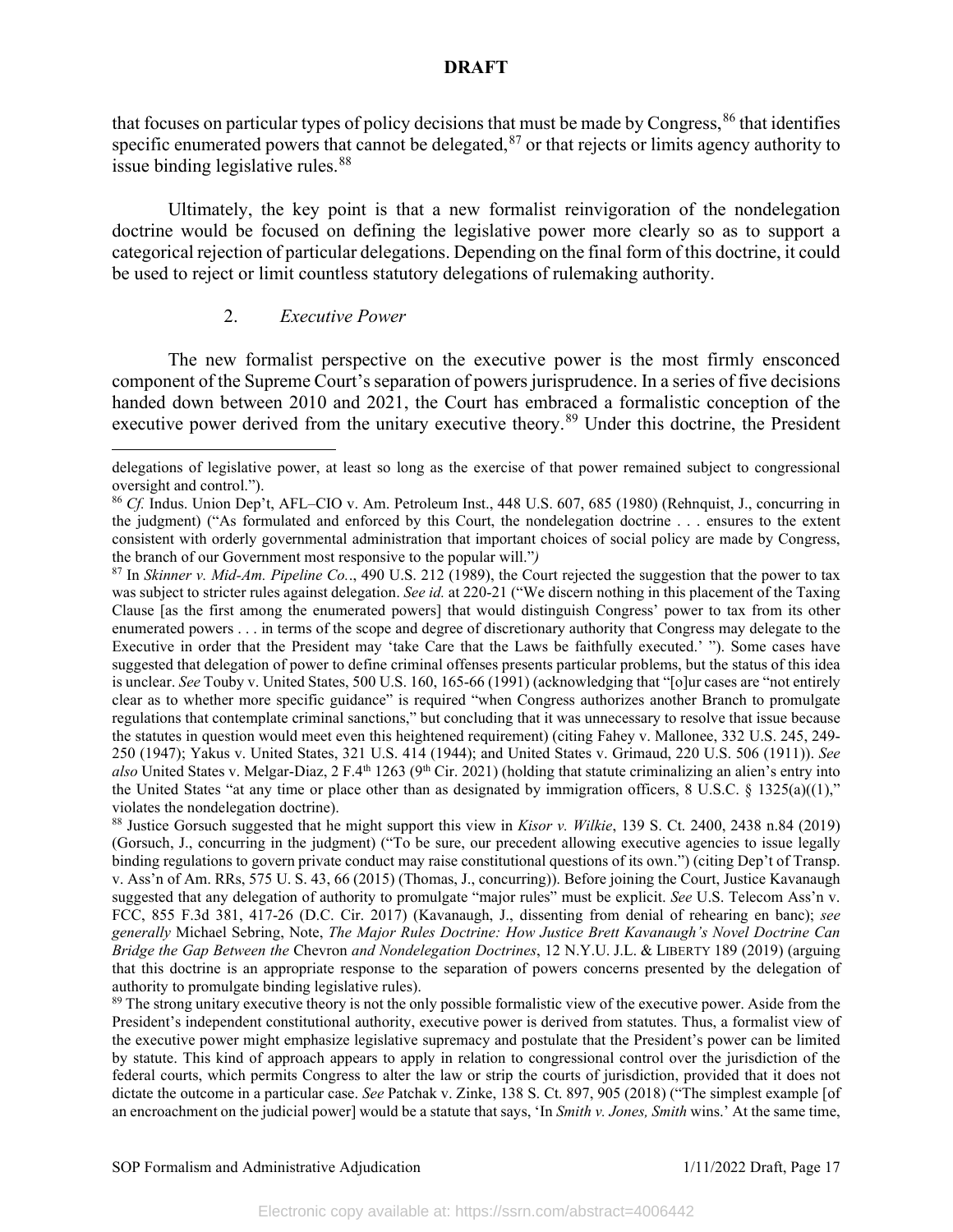must be able to control the exercise of executive power by all officers within the executive branch, including administrative agencies:

- In *Free Enterprise Fund v. Public Co. Accounting Oversight Bd.*,<sup>[90](#page-18-0)</sup> the Court invalidated the good-cause removal limitation on the members of the Public Company Accounting Oversight Board, located within the SEC, on the ground that two layers of good-cause removal protections interfered with the President's duty to take care that the laws are faithfully executed.  $91$
- In *Lucia v. Securities and Exchange Commission*,<sup>[92](#page-18-2)</sup> the Court held that ALJs of the Securities and Exchange Commission qualify as officers of the United States whose appointment by subordinate officers within the SEC violated the Appointments Clause.<sup>[93](#page-18-3)</sup>
- In *Seila Law LLC v. Consumer Financial Protection Bureau*,<sup>[94](#page-18-4)</sup> the Court relied on a strong unitary executive theory to hold that the imposition of good-cause restrictions on the President's removal of the single Director of the Consumer Financial Protection Bureau violated Article II.<sup>[95](#page-18-5)</sup>
- In *United States v. Arthrex, Inc.*,<sup>[96](#page-18-6)</sup> the Court held that Administrative Patent Judges (APJs) could not be responsible for final decisions concerning patent validity unless they were principal officers appointed by the President with the consent of the Senate.<sup>[97](#page-18-7)</sup>

<span id="page-18-6"></span><sup>96</sup> 141 S. Ct. 1970 (2021).

the legislative power is the power to make law, and Congress can make laws that apply retroactively to pending lawsuits, even when it effectively ensures that one side wins."); Bank Markazi v. Peterson, 136 S. Ct. 1310, 1323-26 (2016) (concluding that while Congress may not direct the courts to achieve a particular result under old law, it may alter the law in such a manner that it effectively compels that result.).

<span id="page-18-0"></span><sup>90</sup> 561 U.S. 477 (2010).

<span id="page-18-1"></span><sup>91</sup> *See id.* at 484. *See also id*. at 495 (stating that the Sarbanes-Oxley Act "not only protects Board members from removal except for good cause, but withdraws from the President any decision on whether that good cause exists. That decision is vested instead in other tenured officers—the Commissioners—none of whom is subject to the President's direct control. The result is a Board that is not accountable to the President, and a President who is not responsible for the Board.").<br><sup>92</sup> 138 S. Ct. 2044, 2049 (2018).

<span id="page-18-3"></span><span id="page-18-2"></span><sup>&</sup>lt;sup>93</sup> Not surprisingly, Justice Kagan's *Lucia* opinion was less formalistic than the other decisions discussed here. Instead of relying on the unitary executive theory, the Court relied on *Freytag v. Comm'r of Internal Revenue*, 501 U.S. 868 (1991), in which it had held that special trial judges who had been appointed by the Chief Judge of the Tax Court were inferior officers whose appointment had to conform to the Appointments Clause. *See Lucia*, 138 S. Ct. at 2052-53 ("*Freytag* says everything necessary to decide this case."). Nonetheless, *Lucia* is certainly consistent with the strong unitary executive theory and does not challenge the formalistic approach taken in the other cases. <sup>94</sup> 140 S. Ct. 2183 (2020).

<span id="page-18-5"></span><span id="page-18-4"></span><sup>&</sup>lt;sup>95</sup> *Id.* at 2197 ("We hold that the CFPB's leadership by a single individual removable only for inefficiency, neglect, or malfeasance violates the separation of powers."); *see* Duncheon & Revesz, *supra* note 32, at 98 ("In his majority opinion in *Seila Law*, Chief Justice John Roberts embraces formalism, arriving at an apparently bright-line rule that a for-cause removal restriction on a single-headed agency with executive power violates Article II."); Howard Schweber, *The Roberts Court's Theory of Agency Accountability: A Step in the Wrong Direction*, 8 BELMONT L. REV. 460, 461 (2021) (arguing that Chief Justice Roberts' *Seila Law* opinion "uncritically adopts an 18th century understanding of political accountability and applies that understanding in a formalistic and ultimately self-defeating way to the conditions of modern politics").

<span id="page-18-7"></span><sup>&</sup>lt;sup>97</sup> The patent holder argued that the appointment of APJs by the Secretary of Commerce violated the Appointments Clause because APJs were principal officers and the Court agreed. Rather than invalidate the appointment, however, the Court's remedy was to convert APJs into inferior officers (so that their appointment was valid) by permitting the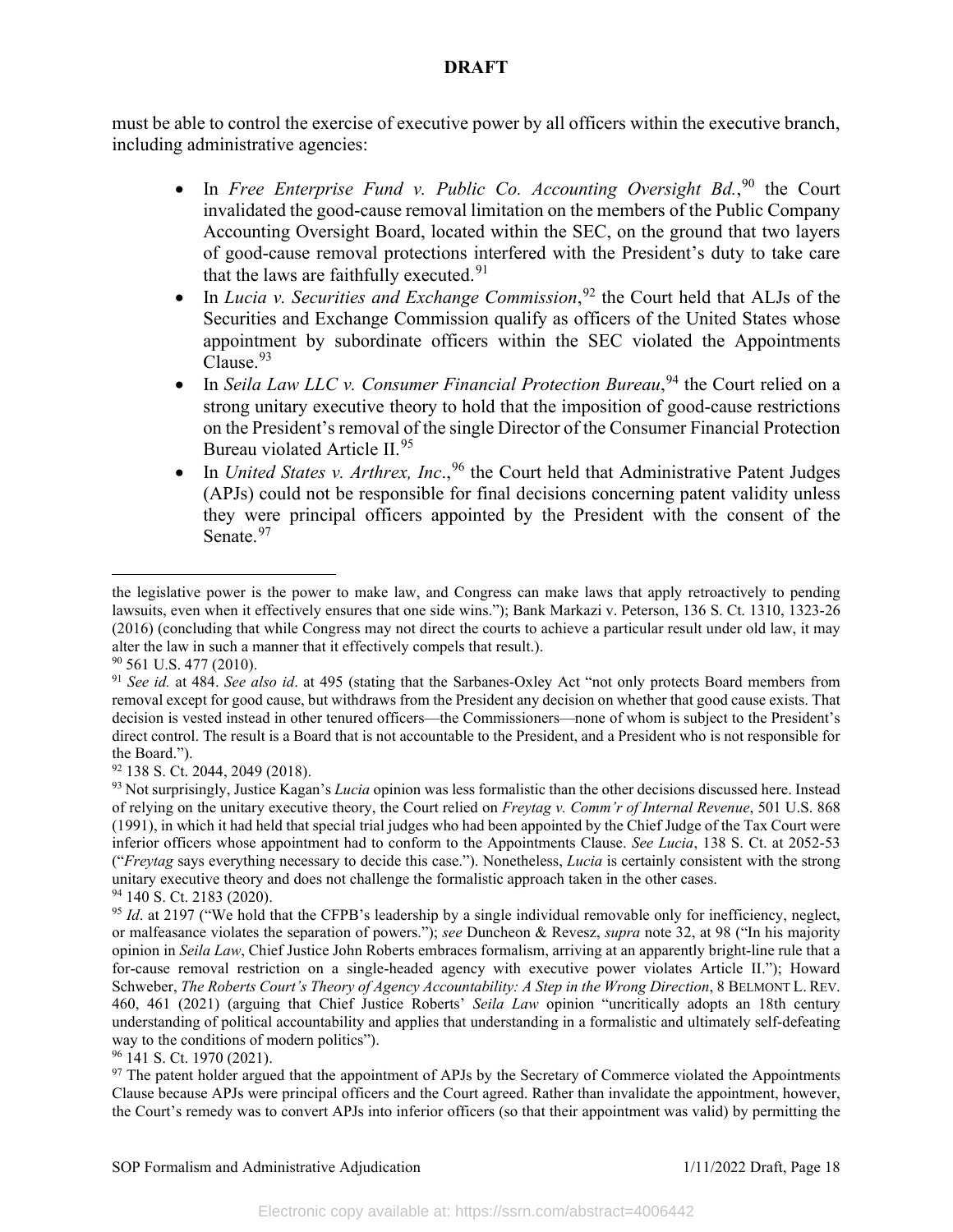• In *Collins v Yellen*,<sup>[98](#page-19-0)</sup> the Court followed *Seila Law* to hold that good-cause restrictions on the President's authority to remove the Director of the Federal Housing Finance Agency (FHFA) violated separation of powers. $99$ 

At the core of these decisions is a formalistic theory of the unitary executive under which the power of administrative agencies is controlled through the accountability of agency officials to the President and the President's accountability to the people.<sup>[100](#page-19-2)</sup>

It follows from this theory that any action by administrative agencies to implement statutory requirements—whether to enforce the law, promulgate regulations, or adjudicate cases is executive in character. Under a formalistic view of separation of powers, agencies must be part of the executive branch, since they are neither Congress nor courts and since the existence of

Director of the PTO—an officer appointed by the President with Senate consent—to review APJ decisions. *Id.* at 1987 (quoting Marbury v. Madison, 5 U.S. (1 Cranch) 137, 178 (1803)) ("In sum, we hold that 35 U.S.C. § 6(c) is unenforceable as applied to the Director insofar as it prevents the Director from reviewing the decisions of the PTAB on his own. The Director may engage in such review and reach his own decision. When reviewing such a decision by the Director, a court must decide the case 'conformably to the constitution, disregarding the law' placing restrictions on his review authority in violation of Article II.").

<span id="page-19-0"></span><sup>98 141</sup> S. Ct. 1761 (2021).

<span id="page-19-1"></span><sup>99</sup> Although *Seila Law* had distinguished the FHFA when rejecting it as an historical precedent for the CFPB, *Collins*  concluded that those distinctions were immaterial. *See id* at 1784-87 (rejecting various possible grounds for distinguishing the FHFA from the CFPB). This extension of *Seila Law* prompted objections from Justices Kagan and Sotomayor. *See id*. at 1800-01 (Kagan, J., concurring in part and concurring in the judgment) ("My second objection is to the majority's extension of *Seila Law*'s holding. . . . "Any 'agency led by a single Director,' no matter how much executive power it wields, now becomes subject to the requirement of at-will removal."); *id*. at 1804 (Sotomayor, J., concurring in part and dissenting in part) ("Never before, however, has the Court forbidden simple for-cause tenure protection for an Executive Branch officer who neither exercises significant executive power nor regulates the affairs of private parties.").

<span id="page-19-2"></span><sup>100</sup> This theory does not appear in *Lucia*, *see* 138 S. Ct. at 2051-55 (focusing narrowly on the question whether ALJs are officers of the United States, as opposed to mere employees, for purposes of the Appointments Clause), but it features prominently in *Free Enterprise Fund*, *Seila Law*, *Arthrex*, and *Collins*. *See Free Enterprise Fund*, 561 U.S. at 496-97 ("Without the ability to oversee the Board, or to attribute the Board's failings to those whom he can oversee, the President is no longer the judge of the Board's conduct. . . . He can neither ensure that the laws are faithfully executed, nor be held responsible for a Board member's breach of faith. This violates the basic principle that the President 'cannot delegate ultimate responsibility or the active obligation to supervise that goes with it,' because Article II 'makes a single President responsible for the actions of the Executive Branch.'") (quoting Clinton v. Jones, 520 U.S. 681, 712–713 (1997) (Breyer, J., concurring in the judgment)); *id*. at 498 ("James Madison extolled this 'great principle of unity and responsibility in the Executive department,' which ensures that 'the chain of dependence [will] be preserved; the lowest officers, the middle grade, and the highest, will depend, as they ought, on the President, and the President on the community.' 1 ANNALS OF CONG. 499 (1789)."); *Seila Law*, 140 S. Ct. at 2197 ("The entire 'executive Power' belongs to the President alone. But because it would be 'impossib[le]' for 'one man' to 'perform all the great business of the State,' the Constitution assumes that lesser executive officers will 'assist the supreme Magistrate in discharging the duties of his trust.' 30 Writings of George Washington 334 (J. Fitzpatrick ed. 1939). These lesser officers must remain accountable to the President, whose authority they wield."); *Arthrex*, 141 S. Ct. at 1979 (citations omitted) ("Today, thousands of officers wield executive power on behalf of the President in the name of the United States. That power acquires its legitimacy and accountability to the public through 'a clear and effective chain of command' down from the President, on whom all the people vote."); *Collins*, 141 S. Ct. at 1784 ("The removal power helps the President maintain a degree of control over the subordinates he needs to carry out his duties as the head of the Executive Branch, and it works to ensure that these subordinates serve the people effectively and in accordance with the policies that the people presumably elected the President to promote. . . . In addition, because the President, unlike agency officials, is elected, this control is essential to subject Executive Branch actions to a degree of electoral accountability.").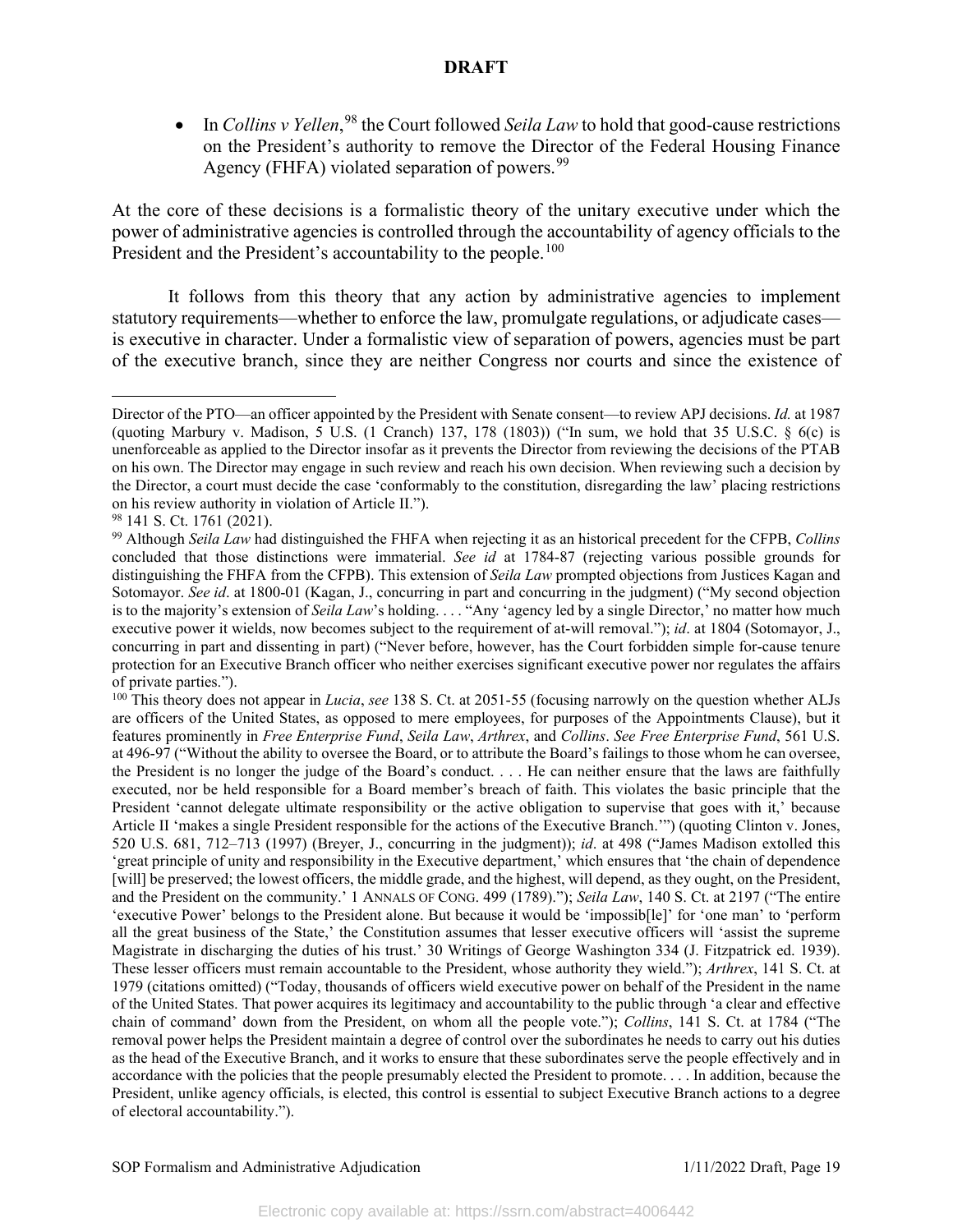governmental entities that are not part of any of the three branches is unacceptable. As part of the executive branch, agencies must exercise executive power and cannot exercise legislative or judicial power.[101](#page-20-0) Thus, for example, *Seila Law* cast doubt on *Humphrey's Executor's* functionalist analysis, under which the FTC was deemed to act as "as a legislative or as a judicial aid" that "occupies no place in the executive department and who exercises no part of the executive power vested by the Constitution in the President."<sup>[102](#page-20-1)</sup>

Under the strong unitary executive principle reflected in the cases, three conclusions inevitably follow from the premise that agencies wield executive power. First, as officers of the United States, agency officials are subject to the Appointments Clause, which contemplates an essential role for the President in the appointment of officers.[103](#page-20-2) Second, the President's role as the head of the Executive Branch with the duty to take care that the laws be faithfully executed means that the President generally must be able to remove executive branch officials at will.<sup>[104](#page-20-3)</sup> Third,

<span id="page-20-2"></span><sup>103</sup> See Lucia, 138 S. Ct. at 2051 ("The Appointments Clause prescribes the exclusive means of appointing 'Officers.' Only the President, a court of law, or a head of department can do so. *See* Art. II, § 2, cl. 2."). The Appointments Clause permits the appointment of inferior officers without presidential involvement. *See id.* at 2051 n.3 (acknowledging the distinction between principal and inferior officers). Most clearly, vesting appointment in the courts eliminates any presidential role in appointments, which is not entirely consistent with the strong unitary executive principle reflected in the recent cases. In *Morrison v. Olson*, the Court rejected the suggestion that it would violate the separation of powers to vest the appointment of executive officers in the courts of law. Morrison v. Olson, 487 U.S. 654, 673 (1988) ("On its face, the language of this 'excepting clause' [for inferior officers] admits of no limitation on interbranch appointments. Indeed, the inclusion of 'as they think proper' seems clearly to give Congress significant discretion to determine whether it is 'proper' to vest the appointment of, for example, executive officials in the 'courts of Law.'"). Of course, *Morrison* is a highly functionalist decision, *see supra* notes 55-59 and accompanying text, and the current Court might reject this broad language and require presidential control over the appointment of executive officers. For the time being at least, it is also possible for Congress to limit presidential involvement in the appointment of inferior officer by vesting their appointment in an independent agency (as the head of a department), as in *Lucia*. Nonetheless, independent agencies may soon be on the chopping block. In any event, President Trump relied on *Lucia* to insist that agency heads must be given free rein when appointing ALJs by exempting them from civil service merit hiring protocols. *See* Exec. Order No. 13843, § 1 Excepting Administrative Law Judges from the Competitive Service, 83 Fed. Reg. 32755, 32755 (July 13, 2018) ("As evident from recent litigation, *Lucia* may also raise questions about the method of appointing ALJs, including whether competitive examination and competitive service selection procedures are compatible with the discretion an agency head must possess under the Appointments Clause in selecting ALJs.").

<span id="page-20-3"></span><sup>104</sup> *See*, *e.g.*, *Seila Law*, 140 S. Ct. at 2192 (emphasis added) ("Our precedents have recognized only two exceptions to the President's *unrestricted* removal power.").

<span id="page-20-0"></span><sup>&</sup>lt;sup>101</sup> *See Arthrex*, 141 S. Ct. at 1982 ("While the duties of APJs 'partake of a Judiciary quality as well as Executive," APJs are still exercising executive power and must remain 'dependent upon the President.'") (internal quotations, brackets, and citations omitted) (quoting 1 ANNALS OF CONG., at 611–612 (J. Madison)); *Collins*, 141 S. Ct. at 1785 ("In deciding what it must do, what it cannot do, and the standards that govern its work, the FHFA must interpret the Recovery Act, and interpreting a law enacted by Congress to implement the legislative mandate is the very essence of execution of the law.").

<span id="page-20-1"></span><sup>102</sup> *Humphrey's Executor*, 295 U.S. at 628; *see Seila Law*, 140 S. Ct. at 2198 ("Rightly or wrongly, the Court [in *Humphrey's Executor*] viewed the FTC (as it existed in 1935) as exercising 'no part of the executive power.'"); *id.* at 2199 (characterizing the Court in *Morrison v. Olson* as "[b]acking away from the reliance in *Humphrey's Executor* on the concepts of 'quasi-legislative' and 'quasi-judicial' power"); *see also id.* (emphasis added) ("In short, *Humphrey's Executor* permitted Congress to give for-cause removal protections to a multimember body of experts, balanced along partisan lines, that performed legislative and judicial functions and was *said* not to exercise any executive power."). To be sure, there are formalistic elements to the analysis in *Humphrey's Executor*, insofar as the Court focused on characterizing the nature of the power being exercised to determine whether the President's removal power attached. Nonetheless, the notion that the FTC could exercise "quasi-legislative" or "quasi-judicial" powers as a legislative or judicial aid that is not squarely within the Executive Branch is distinctively functionalist.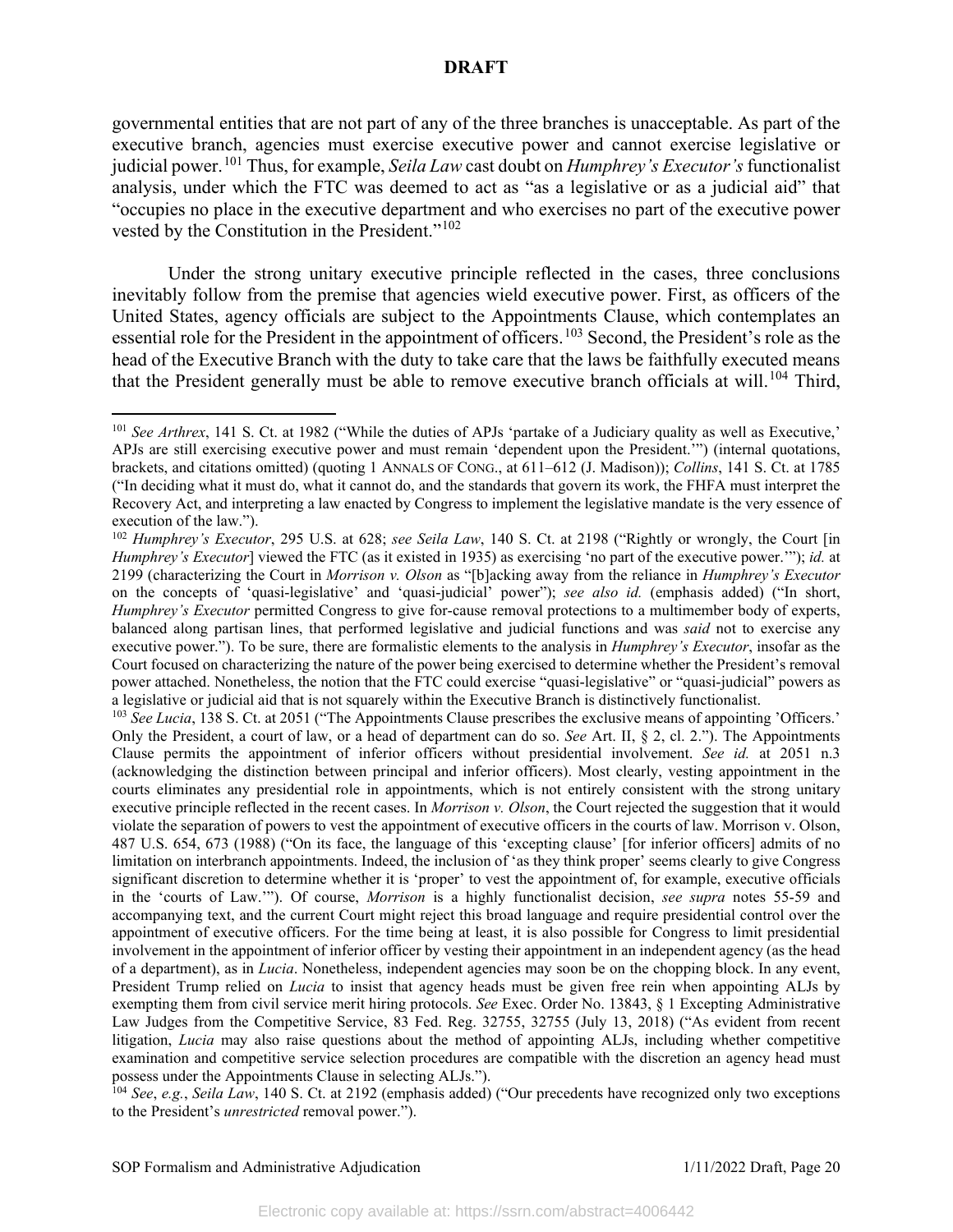*Arthrex* indicates that any final decision by an executive branch agency must be controlled by the principal officer in charge of that department, who in turn would be subject to appointment and (likely) removal at will by the President.<sup>[105](#page-21-0)</sup>

In this manner, the Court's recent executive power precedents contemplate that the President must directly control any final decision made by executive officers.<sup>[106](#page-21-1)</sup> Ultimately, these principles are simply incompatible with independent agencies, whose continued viability is in serious doubt.[107](#page-21-2) Indeed, *Arthrex's* pronouncement that any final executive action must be under the control of a principal officer appointed by the President with Senate consent, taken together with the recent removal power cases, would seem to lead to the inevitable conclusion that the President must be able to control the actions of all principal officers by removing them at will. This would seem to include multi-member independent agencies, who qualify as heads of departments under *Lucia* and who have no superior other than the President. As discussed more fully below, the Court's recent executive power decisions therefore have important implications for administrative adjudication.<sup>[108](#page-21-3)</sup>

## 3. *Judicial Power*

Under the formalist conception of separation of powers, the *judicial* power is the power of the courts to resolve cases and controversies within their jurisdiction, including the power to "say what the law is." This power includes the authority, in a proper case or controversy, to review the actions of the Legislative and Executive Branches for compliance with the law.[109](#page-21-4) Insofar as administrative agencies are part of the executive branch and act pursuant to law, the judicial power includes the power to review their actions (in a proper case or controversy). These principles are at the core of formalist critiques of doctrines that require courts to defer to agencies on legal issues, including "*Chevron* deference" to agency interpretations of the statutes they administer<sup>[110](#page-21-5)</sup> and

<span id="page-21-0"></span><sup>&</sup>lt;sup>105</sup> See Arthrex, 141 S. Ct. at 1985 ("Only an officer properly appointed to a principal office may issue a final decision binding the Executive Branch in the proceeding before us.").

<span id="page-21-1"></span><sup>&</sup>lt;sup>106</sup> Under current doctrine, the President is still unable to control the final decisions of independent agencies, which highlights their incompatibility with the new separation of powers formalism.

<span id="page-21-2"></span><sup>&</sup>lt;sup>107</sup> Indeed, it is possible that the Court will invalidate any good-cause limitations on officers who wield executive power, including inferior officers, which is the logical endpoint of its broad pronouncements on the removal power. *See* Daniel D. Birk, *Interrogating the Historical Basis for a Unitary Executive*, 73 STAN. L. REV. 175, 193 (2021) ("Unitarians come in many flavors, but most assert that the Constitution requires the President to have the ability to remove all executive officers—principal or inferior—at will."). The recent cases, however, seem less critical of the "exception" to at will removal for inferior officers. *Seila Law*, for example, omitted the sort of veiled criticism of this exception that the Court directed toward *Humphrey's Executor*. *See Seila Law*, 140 S. Ct. at 2199 (discussing exception to at will removal for inferior officers). Indeed, *Arthrex* implicitly approved good-cause removal provisions for inferior officers as it left good-cause restrictions on removal of APJs intact after it converted them into inferior officers by allowing the Director of the PTO to make the final decision in *inter partes* review cases.<br><sup>108</sup> See infra notes 244-248 and accompanying text (discussing presidential oversight of administrative adjudication)

<span id="page-21-4"></span><span id="page-21-3"></span><sup>109</sup> *See* Marbury v. Madison, 5 U.S. (1 Cranch) 137 (1803) (asserting judicial authority to review the actions of the Secretary of State for compliance with the law and of Congress for compliance with the Constitution).

<span id="page-21-5"></span><sup>110</sup> The Court in Chevron U.S.A. Inc. v. Natural Res. Def. Council, Inc., 467 U.S. 837 (1984), held that courts are required to defer to any permissible interpretation of an ambiguous statute by the agency with authority to implement that statute. Insofar as *Chevron* rests on the concept of implicit delegation of policy choices to administrative agencies, it is vulnerable to the argument that it represents an improper delegation of legislative power. *See supra* notes 81-84 and accompanying text. Here the focus is on the contention that deference to agencies on matters of law is an abdication of the judicial power.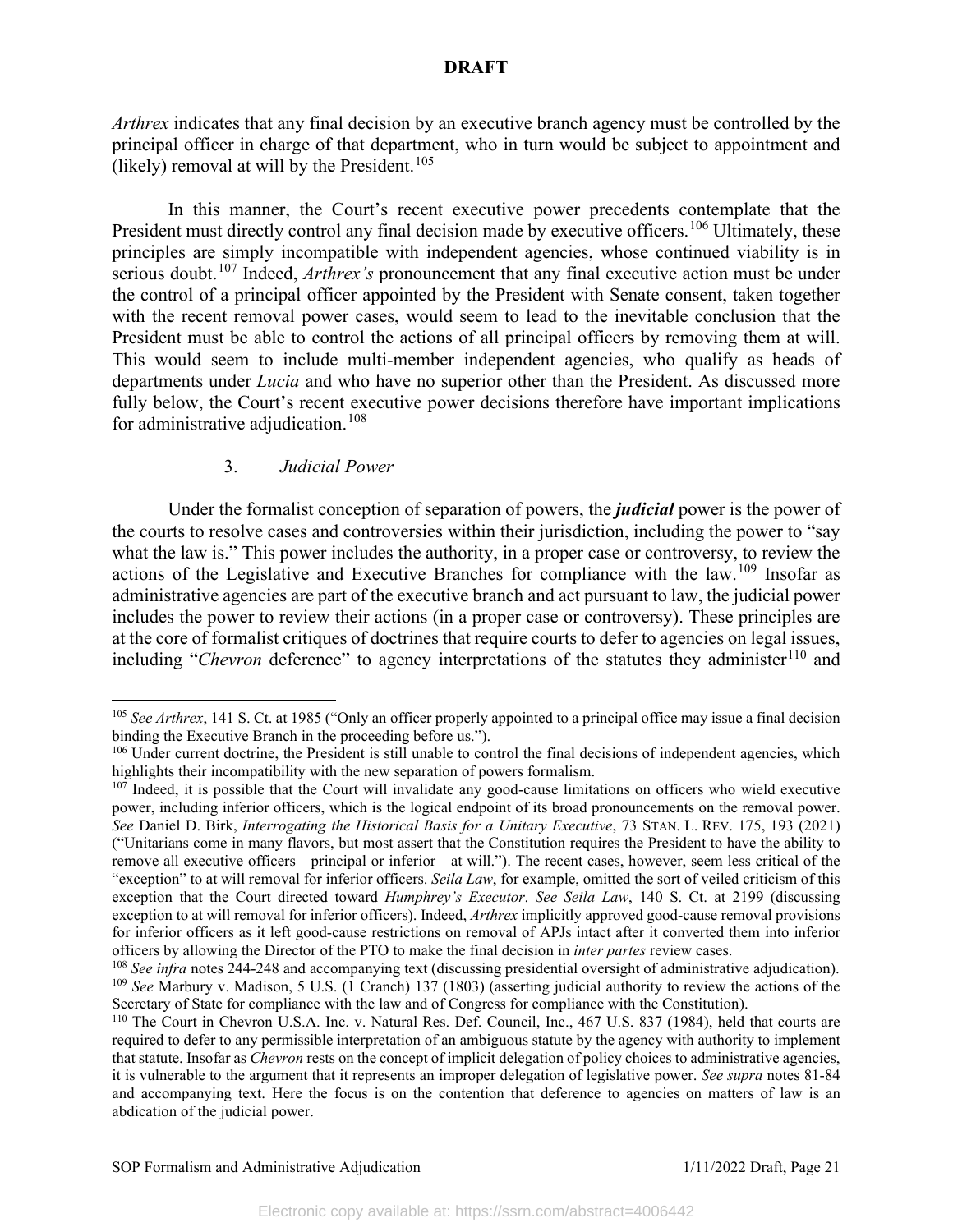"*Auer* deference" to agency interpretations of their own regulations.<sup>[111](#page-22-0)</sup> Although these critiques have yet to ripen into a majority decision repudiating deference to agencies on these matters, there has already been substantial erosion of both doctrines and their formal repudiation may only be a matter of time.<sup>[112](#page-22-1)</sup> In addition, there are some recent decisions that reflect a formalistic approach to the adjudication of cases by tribunals that are not Article III courts.<sup>[113](#page-22-2)</sup>

In recent years, separation of powers formalists have criticized *Chevron* as inconsistent with separation of powers.<sup>[114](#page-22-3)</sup> One of the Court's earliest and most vocal *Chevron* critics is Justice Thomas. He argues that deference to an agency's interpretive authority infringes on the judicial power, which "'as originally understood, requires a court to exercise its independent judgment in interpreting and expounding upon the laws.'"[115](#page-22-4) According to Justice Thomas, by precluding judges from exercising that judgment, *Chevron* "wrests from Courts the ultimate interpretative authority to 'say what the law is' and hands it over to the Executive."[116](#page-22-5) In one of his last opinions before retiring, Justice Kennedy likewise deemed it "necessary and appropriate to reconsider, in an appropriate case, the premises that underlie *Chevron*" because "[t]he proper rules for interpreting statutes and determining agency jurisdiction and substantive agency powers should accord with constitutional separation-of-powers principles and the function and province of the Judiciary."[117](#page-22-6) Citing Justice Kennedy's plea, Justice Gorsuch has agreed that "there are serious questions" about whether *Chevron* "comports with the Constitution."<sup>[118](#page-22-7)</sup>

Although the Court has not (yet) repudiated *Chevron* altogether, recent decisions have greatly narrowed its scope.<sup>[119](#page-22-8)</sup> Of particular significance in this regard is the so-called "major

<span id="page-22-1"></span><span id="page-22-0"></span><sup>&</sup>lt;sup>111</sup> Auer v. Robbins, 519 U.S. 452 (1997).<br><sup>112</sup> The Justices have not had occasion to address comprehensively the implications of this vision of judicial power for other issues, such as the validity of non-Article III adjudication. See *infra* notes 184-196 (discussing the Court's recent decisions applying the public/private rights distinction without comprehensively addressing non-Article III adjudication). Justice Gorsuch, in particular, has expressed his dissatisfaction with the Court's current approach to this issue. See *infra* notes 159-214 (discussing Justice Gorsuch's dissenting opinions in Oil States Energy Services v. Greene's Energy Group, 138 S. Ct. 1365 (2018), and Thryv, Inc v. Click-To-Call Techn., LP, 140 S. Ct. 1367 (2020)). <sup>113</sup> *See* Oil States Energy Serv. v. Greene's Energy Group, 138 S. Ct. 1365 (2018) (relying on the public rights doctrine to uphold administrative determination of patent claims); Stern v. Marshall, 564 U.S. 462 (2011) (invalidating adjudication of traditional common law defamation claim by bankruptcy courts).

<span id="page-22-3"></span><span id="page-22-2"></span><sup>114</sup> Paradoxically, perhaps, Justice Scalia, a noted conservative separation of powers formalist, was one of *Chevron's*  staunchest defenders, who consistently objected to efforts to limit its scope, most recently in *City of Arlington v. Fed. Cmmc'ns Comm'n,* 569 U.S. 290, 296-305 (2013) (rejecting exception to *Chevron* deference for agency interpretations of their own authority or jurisdiction). *See also* INS v. Cardoza-Fonseca, 480 U.S. 421, 453-55 (1987) (Scalia, J., concurring in the judgment) (objecting to the Court's refusal to apply *Chevron* deference to an agency's statutory interpretation on a pure question of law).

<span id="page-22-4"></span><sup>115</sup> Michigan v. EPA, 576 U.S. 743, 761 (2015) (Thomas, J., concurring) (quoting Perez v. Mortgage Bankers Ass'n, 575 U.S. 92, 119 (2015) (Thomas, J., concurring in the judgment)).

<sup>116</sup> *Id*. (quoting Marbury v. Madison, 5 U.S. (1 Cranch) 137, 177 (1803)).

<span id="page-22-6"></span><span id="page-22-5"></span><sup>117</sup> Pereira v. Sessions, 138 S. Ct. 2105, 2121 (2018) (Kennedy, J., concurring). The Court did not apply *Chevron* deference in *Pereira* because it concluded that the statute was clear and unambiguous. *See id*. at 2113. In the same case, Justice Alito called *Chevron* an "increasingly maligned precedent." *Id.* (Alito, J., dissenting).<br><sup>118</sup> Kisor v. Wilkie, 139 S. Ct. 2400, 2446 n.114 (2019) (Gorsuch, J., concurring in the judgment). As an appellate

<span id="page-22-7"></span>court judge, Gorsuch opined that *Chevron* "appears . . . to qualify as a violation of the separation of powers." Gutierrez-Brizuela v. Lynch, 834 F.3d 1142, 1154 (10<sup>th</sup> Cir. 2016).

<span id="page-22-8"></span><sup>119</sup> *See generally* GLICKSMAN & LEVY, *supra* note 53, at 318-25 (discussing the emergence of various "non-*Chevron*" issues of statutory interpretation). For a critical assessment of these developments, see Marla D. Tortorice, *Nondelegation and the Major Questions Doctrine: Displacing Interpretive Power*, 67 BUFF. L. REV. 1075, 1076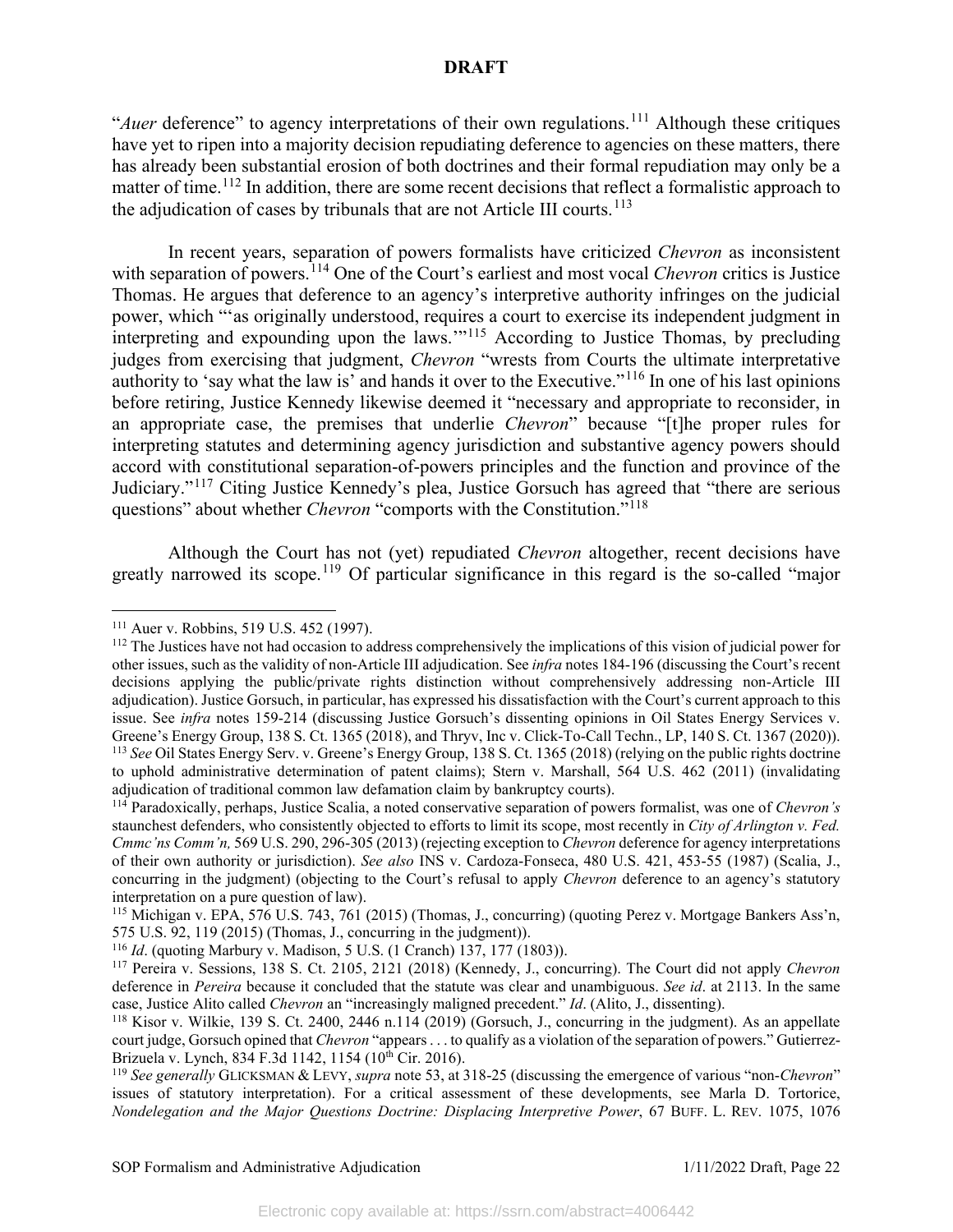questions" doctrine advanced by Chief Justice Roberts in *King v. Burwell*.<sup>[120](#page-23-0)</sup> In practice, the major questions doctrine gives courts discretion to decline deference by characterizing statutory issues as major questions that Congress has not delegated to agencies.<sup>[121](#page-23-1)</sup> All of this casts considerable doubt about the continuing viability of *Chevron*, [122](#page-23-2) which is significant given that "*Chevron* is the most-cited administrative law case of all time."[123](#page-23-3)

Similarly, a number of Justices have criticized deference to agency interpretations of their own regulations under *Auer v. Robbins*. [124](#page-23-4) In *Kisor v. Wilkie*, [125](#page-23-5) a narrow majority of the Court declined to overturn *Auer*, rejecting the litigants' argument that *Auer* deference violates separation of powers by "usurping the interpretive role of courts."[126](#page-23-6) Justice Kagan's plurality opinion, which reflected her functionalist approach to separation of powers, rejected concerns about a "supposed commingling of functions" and concluded that there was no separation of powers violation because "courts retain a firm grip on the interpretive function."[127](#page-23-7) Nonetheless, the plurality set forth a number of limitations that greatly limit the scope of *Auer* deference,<sup>[128](#page-23-8)</sup> a point that Chief Justice

<span id="page-23-2"></span><sup>122</sup> Kristin E. Hickman & Aaron L. Nielson, *The Future of Chevron Deference*, 70 DUKE L.J. 1015, 1015-1017 (2021), concludes that the future of *Chevron* "may be the most significant question right now in all of administrative law."

<span id="page-23-4"></span><sup>124</sup> 519 U.S. 452 (1997). *Auer* confirmed the approach to judicial review of regulatory interpretations taken in *Bowles* 

<span id="page-23-0"></span><sup>(2019)</sup> (arguing that efforts by separation of powers formalists such as Justice Gorsuch to eliminate *Chevron* deference reflects the judges' "own policy orientation and goals" and "it serves to reject the growth of the administrative state").  $120\,576\,$  U.S. 473, 486 (2015) (internal quotations and citations omitted) (declining to defer to the agency on a statutory interpretation issue that was "a question of deep economic and political significance that is central to this statutory scheme"). *See generally* Jonas J. Monast, *Major Questions About the Major Questions Doctrine*, 68 ADMIN L. REV. 445 (2016) (discussing implications of the doctrine). This doctrine operates as a kind of clear statement rule, under which delegations of authority to resolve major questions of statutory interpretation must be explicit. *See* Cass R. Sunstein, *The American Nondelegation Doctrine*, 86 GEO. WASH. L. REV. 1181, 1203 (2018) ("[T]he major questions doctrine, understood as a nondelegation canon, has fully arrived.").

<span id="page-23-1"></span><sup>121</sup> *See*, *e.g.*, Catherine M. Sharkey, *Cutting in on the* Chevron *Two-Step*, 86 FORDHAM L. REV. 2359, 2413 (2018) (claiming that the major questions exception "represents a distinct form of a retreat from *Chevron*, one that could readily be deployed in service of a broader project to tighten the bounds on the ever-inflating administrative state"). Justice Kavanaugh, for example, has converted the major questions doctrine into a clear statement rule requiring an explicit delegation of authority to promulgate "major rules." *See supra* notes 2, 66, 77-80 and accompanying text (discussing possible reinvigoration of the nondelegation doctrine).

<span id="page-23-3"></span><sup>123</sup> Jonathan H. Choi, *Legal Analysis, Policy Analysis, and the Price of Deference: An Empirical Study of Mayo and Chevron*, 38 YALE J. ON REG. 818, 821 (2021) (citing Peter M. Shane & Christopher J. Walker, *Foreword: Chevron at 30: Looking Back and Looking Forward*, 83 FORDHAM L. REV. 475, 475 (2014)). For a defense of *Chevron*'s constitutionality, see Craig Green, Chevron *Debates and the Constitutional Transformation of Administrative Law*, 88 GEO. WASH. L. REV. 654 (2020).

<span id="page-23-6"></span><span id="page-23-5"></span><sup>&</sup>lt;sup>125</sup> 139 S. Ct. 2400 (2019).<br><sup>126</sup> *Id.* at 2421. Justice Kagan's opinion was joined by Justices, Breyer, Ginsburg, and Sotomayor in its entirety and in part by Chief Justice Roberts. Four Justices—Gorsuch, Thomas, Kavanaugh, and Alito—indicated their support for overruling *Auer*. Given Justice Barret's replacement of Justice Ginsburg, there may now be five votes for overturning *Auer*. 127 *Id*. at 2421-22; *see also id.* at 2422 (quoting City of Arlington, Texas v. Fed. Cmmc'ns Comm'n, 569 U.S. 290,

<span id="page-23-7"></span><sup>304-05 (2013))</sup> ("That sort of mixing is endemic in agencies, and has been 'since the beginning of the Republic.'"). Because these statements were included in a portion of the opinion that Chief Justice Roberts declined to join, only a plurality of the Justices signed onto them.

<span id="page-23-8"></span><sup>128</sup> *Id*. at 2415-18 (indicating that *Auer* deference applies only if (1) the regulation is "genuinely ambiguous" after exhausting "all the 'traditional tools' of construction"; (2) the agency construction is "reasonable" and "within the zone of ambiguity"; and (3) "the character and context of the agency interpretation entitles it to controlling weight," because (a) it is "the agency's 'authoritative' or 'official position' "; (b) it implicates the agency's "substantive expertise"; and (c) it "reflect[s] 'fair and considered judgment' ").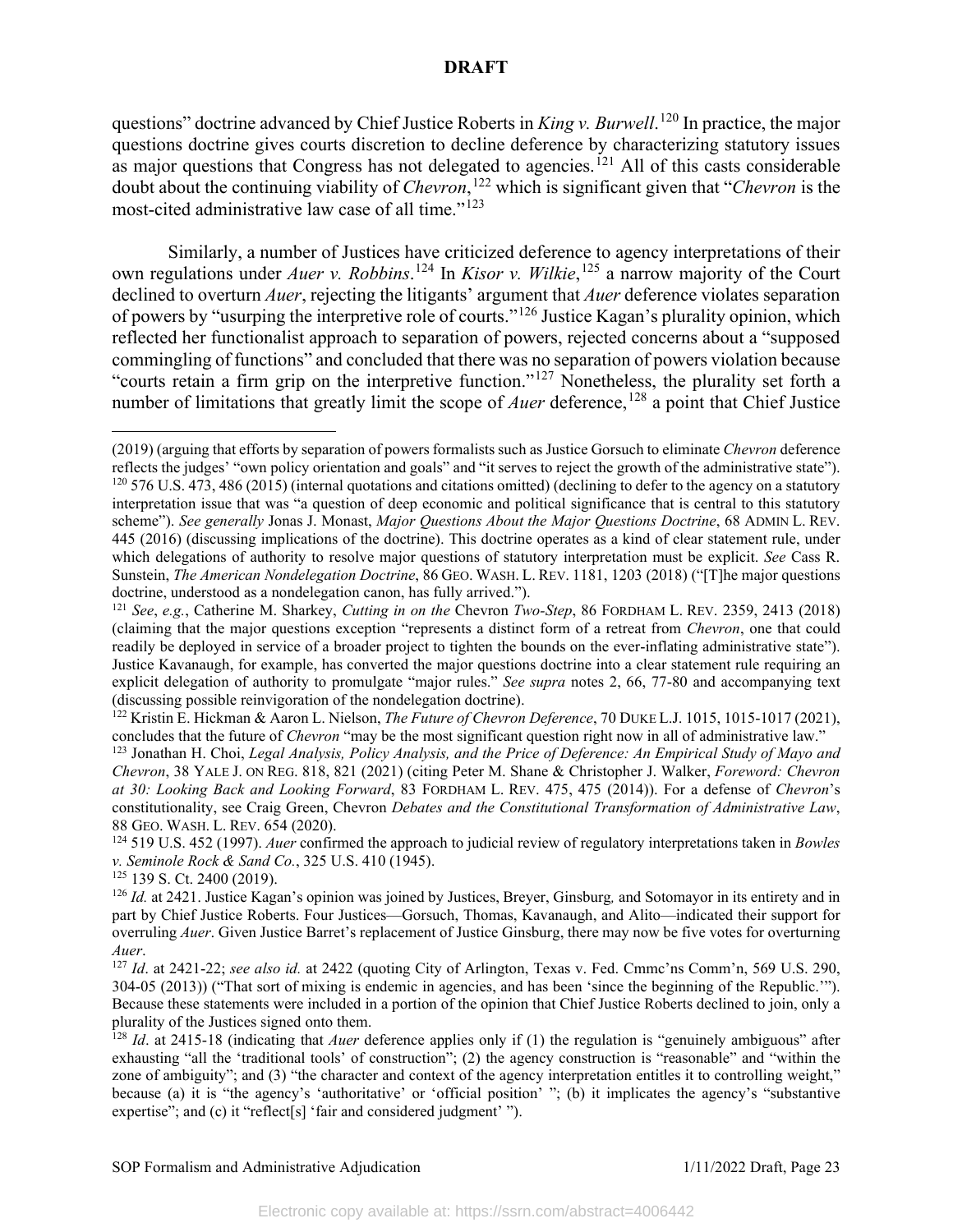Roberts emphasized in his separate concurrence.<sup>[129](#page-24-0)</sup> Justice Gorsuch authored a lengthy concurrence, joined by Justice Thomas and in part by Justices Kavanaugh and Alito, arguing that *Auer* should be overruled. [130](#page-24-1) Of particular relevance here, Justice Gorsuch took the view that *Auer*  deference compromises judicial independence in violation of Article III by allowing the Executive Branch to "say what the law is," thereby improperly "denying the people their right to an independent judicial determination of the law's meaning."[131](#page-24-2) The current status of *Auer* deference thus closely parallels that of *Chevron* deference. Both have been attacked as incompatible with Article III. Although neither has been overruled, both have been greatly eroded and may not long survive.

These developments, taken together with the other manifestations of a new separation of powers formalism, suggest that the time is ripe for a more formalist analysis of another separation of powers issue – adjudication by administrative agencies. Before considering the contours of what such a new Article III formalism might look like, in the following section we examine the evolution and status of the current doctrine on agency adjudication.

### **II. Non-Article III Adjudication**

Our focus in this Article is on how separation of powers formalism may affect agency authority to adjudicate cases, which the Court's recent decisions have not yet addressed in any comprehensive fashion.<sup>[132](#page-24-3)</sup> To lay the foundations for the analysis of this question, we begin with a review of the current doctrine on adjudication by tribunals whose adjudicators lack life tenure and salary protections, which we will call "non-Article III adjudication."<sup>[133](#page-24-4)</sup> Article III vests the judicial power in an independent judiciary, as reflected in its structural separation from the Legislative and Executive Branches and Article III's provisions giving judges life tenure and salary

<span id="page-24-0"></span><sup>129</sup> *Id.* at 2424 (Roberts, C.J., concurring) ("The majority catalogs the prerequisites for, and limitations on, *Auer* deference: The underlying regulation must be genuinely ambiguous; the agency's interpretation must be reasonable and must reflect its authoritative, expertise-based, and fair and considered judgment; and the agency must take account of reliance interests and avoid unfair surprise.").

<span id="page-24-1"></span><sup>130</sup> *See id.* at 2425-48 (Gorsuch, J., concurring in the judgment). Justice Gorsuch argued first that *Auer* is inconsistent with the Administrative Procedure Act, which directs the reviewing court to "decide all relevant questions of law," and "determine the meaning or applicability of the terms of an agency action," 5 U.S.C. § 706, and requires agencies to follow notice and comment procedures when they want to change a regulation. *See Kisor*, at 2432-35. He then contended that *Auer* deference violates Article III, which is the part of the opinion relevant here. *See id.* at 2437-41. In addition, Justice Gorsuch challenged the plurality's policy justifications for *Auer* and its reliance on *stare decisis*. *See id.* at 2441-47.

<span id="page-24-2"></span><sup>131</sup> *Id*. at 2441; *accord id.* at 2440. This view, which we explore further *infra* at note 209 and accompanying text, is central to Justice Gorsuch's formalist approach to non-Article III adjudication, which we discuss in Part III of the article. *See infra* Part IIIA.1.

<span id="page-24-3"></span><sup>132</sup> Nonetheless, there are some signs of dissatisfaction, such as Justice Gorsuch's dissent in *Thryv, Inc v. Click-To-Call Technologies, LP*, 140 S. Ct. 1367, 1388- 89 (2020) (Gorsuch, J., dissenting). Likewise, the appointment and removal power cases, such as *Free Enterprise Fund*, *Lucia*, *Arthrex*, and *Collins*, have enhanced at least to some degree presidential power over the appointment and removal of agency adjudicators.

<span id="page-24-4"></span><sup>&</sup>lt;sup>133</sup> We use this term generically to refer to adjudication by tribunals whose adjudicatory officials lack life tenure and salary protections, including administrative adjudication, adjudication by Article I (or legislative) courts, and adjudication by adjuncts to the federal courts, such as magistrates and bankruptcy courts. As we develop more fully below, *see infara* notes \_\_-\_\_ and accompanying text, we think the status and character of the non-Article tribunal matters. In using this term, we do not mean to imply that adjudication by all these tribunals necessarily takes place outside of Article III.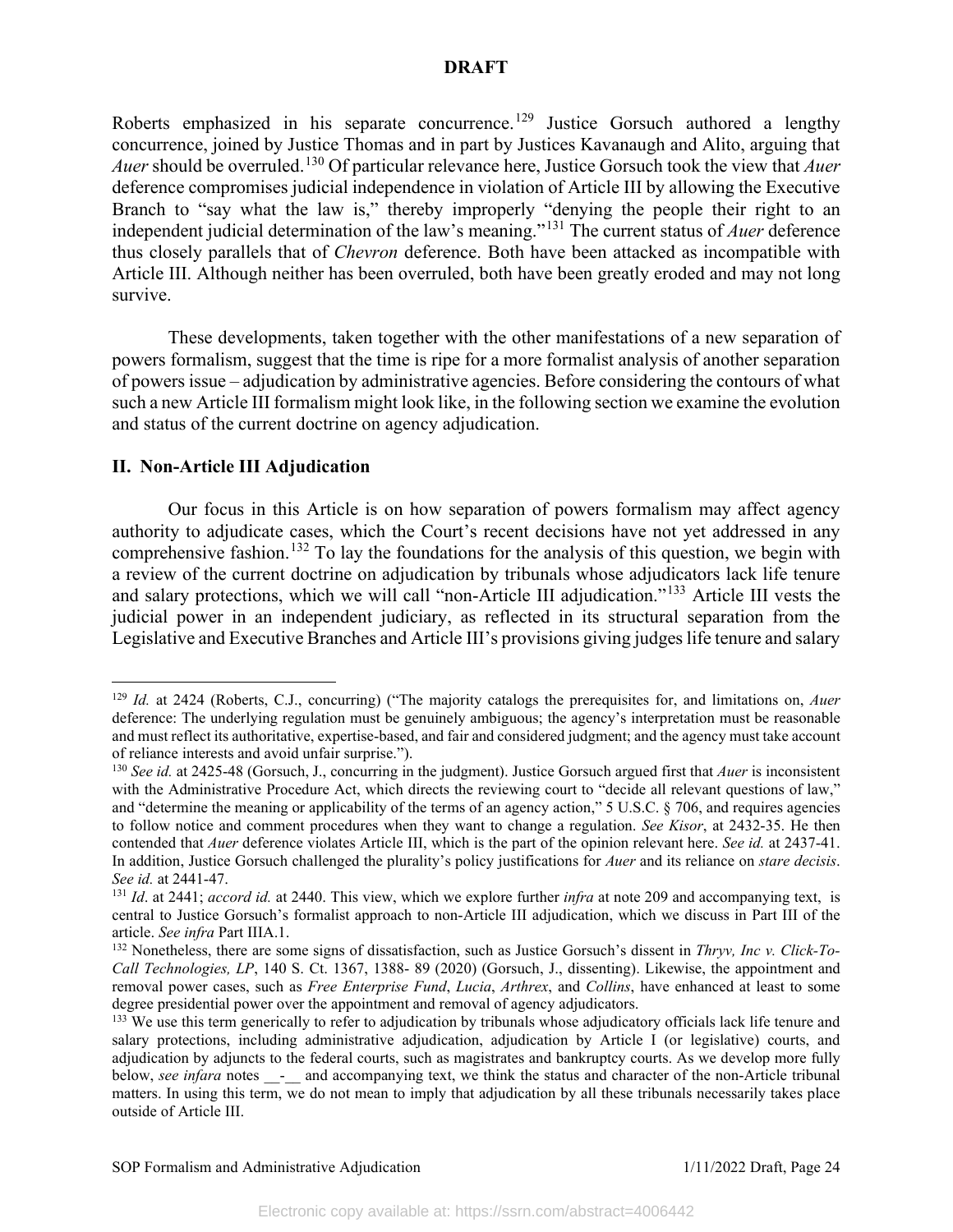protection.[134](#page-25-0) Notwithstanding these structural safeguards, current doctrine permits adjudication by various tribunals whose members lack life tenure and salary protections.[135](#page-25-1) This doctrine is convoluted and obscure, but ultimately reflects a functional accommodation that broadly permits non-Article III adjudication, provided that Article III courts retain the essential attributes of judicial power. Nonetheless, many aspects of this doctrine are poorly explained and make little sense, which suggests that it may be ripe for a formalist reassessment.

# **A. The Early Cases**

Like much of the law, the law of non-Article III adjudications has been path-dependent, in the sense that early decisions and doctrinal choices have shaped its subsequent development. Of particular importance here are two concepts that continue to shape the analysis: (1) the concept of Article I or legislative courts that may exercise some judicial power outside the confines of Article III; and (2) a distinction between public rights that may be freely assigned to non-Article III tribunals and private rights for which non-Article III tribunals may only act as adjuncts to the Article III courts. Both of these doctrines are poorly explained and frequently misunderstood.

## 1. *Article I (Legislative) Courts*

In two important pre-Civil War decisions, *American Insurance Co. v. Canter*[136](#page-25-2) and *Dynes v. Hoover*, [137](#page-25-3) the Supreme Court upheld adjudication by territorial courts and military tribunals. These cases introduced the concept of Article I or legislative courts exercising judicial power that was created by Congress rather than Article III itself, and therefore did not have to be exercised by the Article III judiciary.<sup>[138](#page-25-4)</sup> Whatever the merits of this concept in relation to territorial or military courts, however, its extension to other kinds of Article I courts is problematic and largely unexplained. $139$ 

In *Canter*, the Court upheld the adjudication of cases by territorial courts whose judges lacked life tenure or salary protections. This arrangement did not violate Article III even though the territorial courts exercised jurisdiction over matters, such as common law civil actions and criminal prosecutions, that clearly qualified as judicial in nature. Chief Justice Marshall explained:

[The territorial courts] are legislative Courts, created in virtue of the general right of sovereignty which exists in the government, or in virtue of that clause which

<span id="page-25-0"></span><sup>&</sup>lt;sup>134</sup> U.S. CONST. art. III, § 1 provides: "The judicial power of the United States, shall be vested in one Supreme Court, and in such inferior courts as the Congress may from time to time ordain and establish. The judges, both of the supreme and inferior courts, shall hold their offices during good behaviour, and shall, at stated times, receive for their services, a compensation, which shall not be diminished during their continuance in office."

<span id="page-25-1"></span><sup>&</sup>lt;sup>135</sup> These tribunals include not only administrative agencies, but also Article I courts of various kinds and other judicial adjuncts, such as magistrates and special masters.

<span id="page-25-2"></span> $^{136}$  26 U.S. (1 Pet.) 511 (1828) (upholding territorial courts staffed by judges without life tenure or salary protections). <sup>137</sup> 61 U.S. (20 How.) 65 (1857) (upholding military courts staffed by judges without life tenure or salary protections).

<span id="page-25-4"></span><span id="page-25-3"></span><sup>&</sup>lt;sup>138</sup> The designation of such tribunals as "Article I courts" or "legislative courts" is unfortunate because it is inaccurate and misleading. Article I courts are clearly not part of the Legislative Branch and are not congressional agencies. Nonetheless, we will continue to use the conventional terminology.<br><sup>139</sup> As we discuss more fully below, we think a better explanation for these cases might be that these judicial functions

<span id="page-25-5"></span>are properly considered part of the executive power to administer territories in the possession of the United States and to command the military. *See infra* notes 141, 144 and accompanying text.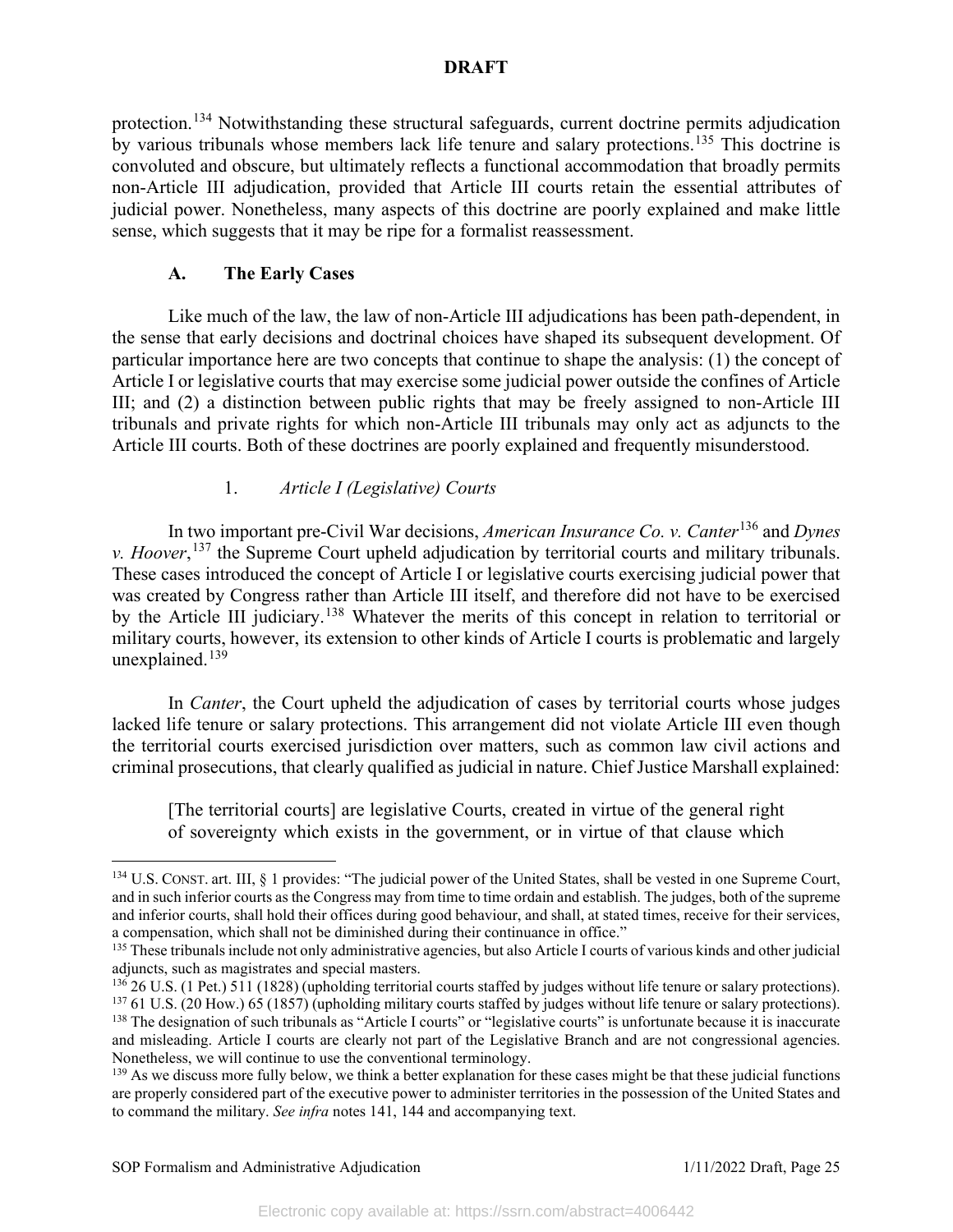enables Congress to make all needful rules and regulations, respecting the territory belonging to the United States. The jurisdiction with which they are invested, is not a part of that judicial power which is defined in the 3d article of the Constitution, but is conferred by Congress, in the execution of those general powers which that body possesses over the territories of the United States.<sup>[140](#page-26-0)</sup>

The core idea appears to be that Congress exercises the general authority to govern the territories that is otherwise exercised by states, including the power to provide for the adjudication of cases and controversies outside of Article III.<sup>[141](#page-26-1)</sup> The Court followed a similar rationale in *Dynes v*. *Hoover* in upholding the creation of military courts that operate outside of Article III.<sup>[142](#page-26-2)</sup>

While these early decisions establish historical precedents for non-Article III tribunals, their reasoning is problematic in several respects. Legislative or Article I courts are created by Congress to adjudicate disputes arising under federal laws, but that does not distinguish them from any other lower federal courts. More fundamentally, these courts cannot be part of the Legislative Branch or derive their authority from Article I because Congress cannot exercise judicial powers under any approach to the separation of powers. Conversely, these courts cannot be exercising legislative power because they are not Congress and do not follow bicameralism and presentment procedures.

Nor does it make sense to say that a part of the judicial power operates outside of Article III, which vests the federal judicial power in "one Supreme Court, and in such inferior courts as the Congress may from time to time ordain and establish."[143](#page-26-3) If what these courts exercise is judicial power, then separation of powers would seem to require that they must be part of the judicial branch.<sup>[144](#page-26-4)</sup> Nonetheless, this sort of reasoning and the designation of such tribunals as

<span id="page-26-1"></span><span id="page-26-0"></span><sup>&</sup>lt;sup>140</sup> *Canter*, 26 U.S. (1 Pet.) at 546.<br><sup>141</sup> *See id.* ("Although admiralty jurisdiction can be exercised in the states in those Courts, only, which are established in pursuance of the 3d article of the Constitution; the same limitation does not extend to the territories. In legislating for them, Congress exercises the combined powers of the general, and of a state government."). The same reasoning supports the constitutionality of local courts for the District of Columbia staffed by non-Article III judges. *See* Palmore v. United States, 411 U.S. 389, 400-04 (1973) (analogizing local courts in the District of Columbia to other non-Article III tribunals, including territorial courts and courts martial).

<span id="page-26-2"></span><sup>&</sup>lt;sup>142</sup> *Dynes*, 61 U.S. (20 How.) at 79 ("Congress has the power to provide for the trial and punishment of military and naval offences in the manner then and now practiced by civilized nations; and … the power to do so is given without any connection between it and the 3d article of the Constitution defining the judicial power of the United States; indeed, that the two powers are entirely independent of each other."); *see also* O'Callahan v. Parker, 395 U.S. 258, 261 (1969) ("The exigencies of military discipline require the existence of a special system of military courts in which not all of the specific procedural protections deemed essential in Art. III trials need apply"); U.S. ex rel. Toth v. Quarles, 350 U.S. 11, 17 (1955) ("[T]he Constitution does not provide life tenure for those performing judicial functions in military trials."). The War Powers Clauses, U.S. CONST., art. I, § 8, "supply Congress with ample authority to establish military commissions and make offenses triable by military commission." Bahlul v. United States, 840 F.3d 757, 761 (D.C. Cir. 2016) (Kavanaugh, J., concurring).

<span id="page-26-3"></span> $143$  U.S. CONST. art. III,  $\S$  1. That some cases and controversies within the federal judicial power might be resolved by state courts represents a fundamentally different question than the adjudication of cases and controversies by federal courts that lack life tenure and salary protections.

<span id="page-26-4"></span><sup>&</sup>lt;sup>144</sup> An alternative theory that might validate territorial and military courts would be that even the resolution of common law cases or criminal disputes might be considered executive in character insofar as it is integral to the administration of the territories and the military. *See infra* notes 252-253 and accompanying text; *but see* Baude, *supra* note 35, at 1569 ("Territorial courts . . . do exercise judicial power rather than executive power.").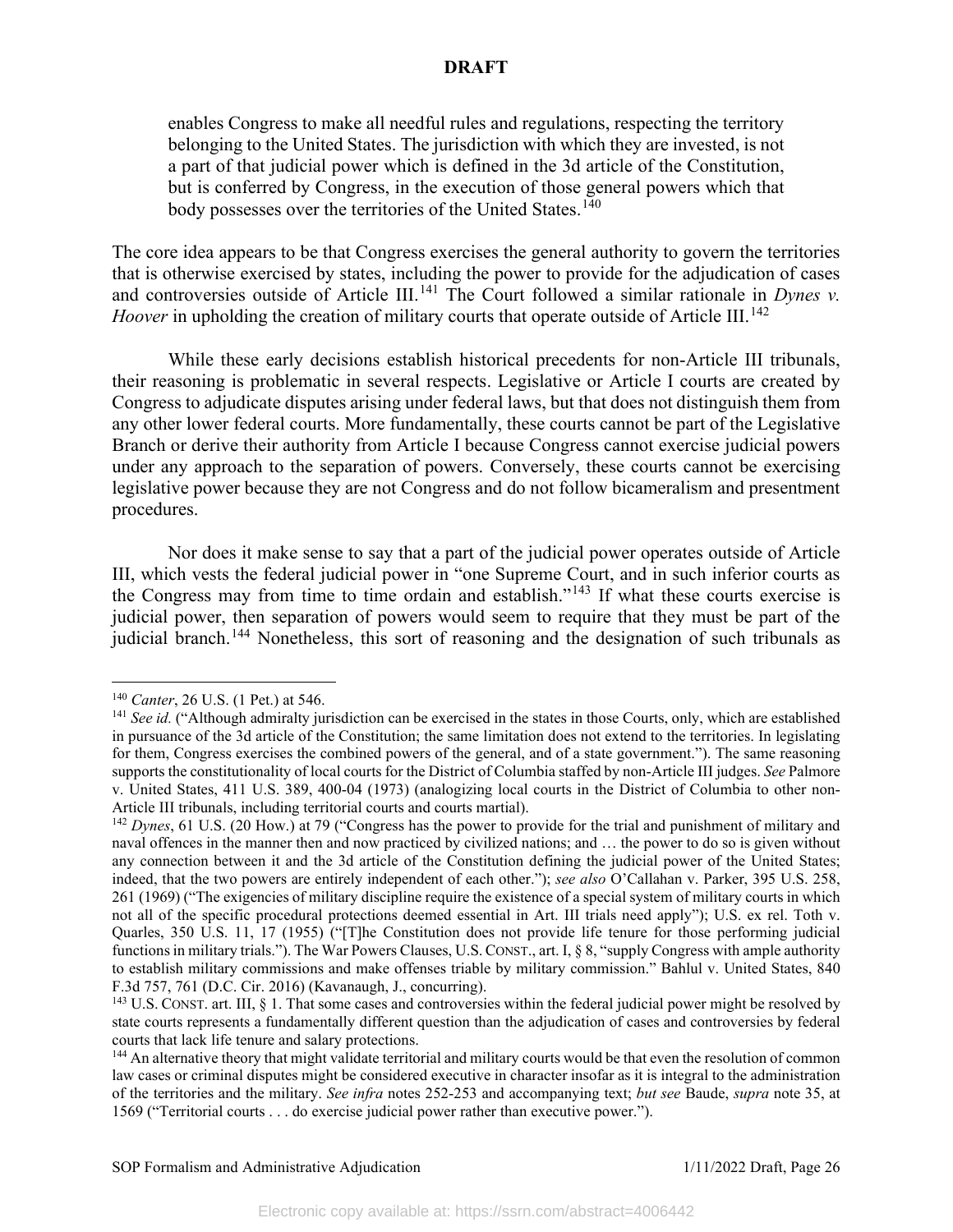Article I or legislative courts stuck and it continues to shape current doctrine in unfortunate ways. For our purposes, the characterization of territorial and military courts for purposes of separation of powers is not material, but the reliance on these cases to create and approve of other kinds of "Article I courts" is.<sup>[145](#page-27-0)</sup>

# 2. *Public and Private Rights*

A second concept that shapes current doctrine is the distinction between public and private rights. Under this distinction, although public rights are the proper subjects of a case or controversy, Congress may freely assign their adjudication to Article I courts or administrative agencies. In contrast, private rights are at the core of the judicial power and Congress may not assign their adjudication to non-Article III tribunals unless the Article III courts retain the essential attributes of judicial power.

The court introduced this distinction in *Murray's Lessee v. Hoboken Land & Improvement Co.*, [146](#page-27-1) another pre-Civil War decision. The case involved a tax collector who had absconded with his collected taxes rather than hand them over to the government. Under the applicable statutes, an administrative official audited the accounts and, upon determining a deficiency, the Secretary of the Treasury issued a distress warrant authorizing the seizure and sale of the property. The case

<span id="page-27-1"></span><sup>146</sup> 59 U.S. (18 How.) 272 (1855) (upholding administrative determination of tax collector liability for deficiencies).

Justice Scalia regarded territorial courts as exercising neither judicial nor executive power. *See* Freytag v. Comm'r of Internal Revenue, 501 U.S. 868, 913 (1991) (Scalia, J., concurring in part and concurring in the judgment) (stating that territorial courts "do not exercise the national *executive* power—but neither do they exercise any national *judicial* power. They are neither Article III courts nor Article I courts, but Article IV courts—just as territorial governors are not Article I executives but Article IV executives."). To support that characterization, he relied on Chief Justice Marshall's opinion in *Cante*r, 26 U.S. (1 Pet.) at 546, in which Marshall stated that territorial courts are not "constitutional Courts," but instead are "legislative Courts, created in virtue of the general right of sovereignty which exists in the government, or in virtue of that clause [the Property Clause, U.S. CONST. art. IV, § 3, cl. 2] which enables Congress to make all needful rules and regulations, respecting the territory belonging to the United States." *Freytag*, 501 U.S. at 913 (Scalia, J., concurring in part and concurring in the judgment). *See also* N. Pipeline Constr. Co. v. Marathon Pipe Line Co., 458 U.S. 50, 64 (1982) (recognizing the "exceptional" nature of territorial courts in that "the congressional assertion of a power to create legislative courts was consistent with, rather than threatening to, the constitutional mandate of separation of powers"); Mark D. Rosen, *The Radical Possibility of Limited Community-Based Interpretation of the Constitution*, 43 WM. & MARY L. REV. 927, 944 (2002) ("Congress has utilized the Property Clause to create 'territorial courts' (also known as Article IV courts) in the U.S. territories."). In other contexts, congressional reliance on the Property Clause may excuse noncompliance with obligations normally attached to the exercise of a given form of governmental power. *See, e.g.*, Robert L Glicksman, *Severability and the Realignment of the Balance of Power Over the Public Lands: The Federal Land Policy and Management Act of 1976 After the Legislative Veto Decisions*, 36 HASTINGS L.J. 1, 51-64 (1984) (considering whether reliance on the Property Clause to enact legislation governing the public lands eliminates the need to comply with bicameralism and presentment requirements, but concluding that it probably does not). Nevertheless, some proponents of the unitary executive have argued that even though territorial courts are created pursuant to powers vested in Congress under the Property Clause, "those courts must satisfy the dictates of Article III" in that they are "inferior courts" whose judges must "have tenure during good behavior and guarantees against diminishment in salary while in office." Steven G. Calabresi & Gary Lawson, *The Unitary Executive, Jurisdiction Stripping, and the Hamdan Opinions: A Textualist Response to Justice Scalia*, 107 COLUM. L. REV. 1002, 1035 (2007). In this Article, we do not take a position on whether territorial courts exercise power that is not judicial in the Article III sense.

<span id="page-27-0"></span><sup>145</sup> *See* Williams v. United States, 289 U.S. 553, 556 (1933) (upholding the Article I Court of Claims because "legislative courts possess and exercise judicial power—as distinguished from legislative, executive, or administrative power—although not conferred in virtue of the third article of the Constitution."). Whatever the merits of the Court's analysis of territorial and military courts, this reasoning is difficult to square with Article III.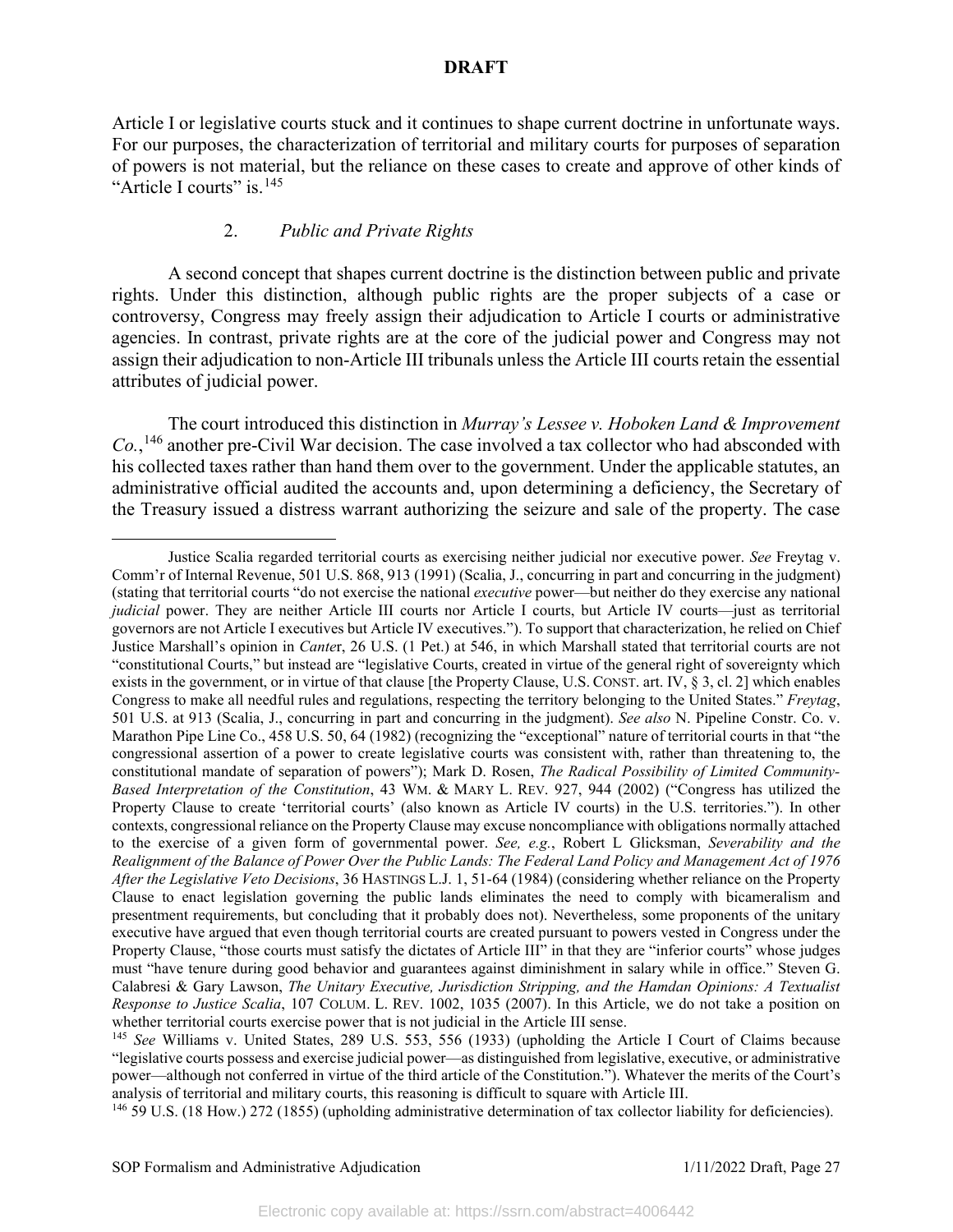involved a suit by the collector's creditors against the party who had purchased the collector's property at the distress sale. The creditors argued that the seizure and sale—which involved a determination by officials in the Executive Branch, rather than by an Article III court—violated due process and Article III.

In a lengthy, confusing, and poorly understood opinion that established certain key principles, the Court rejected these claims.<sup>[147](#page-28-0)</sup> First, it acknowledged that there is an overlap between executive and judicial power, observing that the auditing of a receiver of public funds "may be, in an enlarged sense, a judicial act," but so, too, were many executive actions that "involve an inquiry into the existence of facts and the application to them of rules of law."[148](#page-28-1) Thus, "it is not sufficient to bring such matters under the judicial power, that they involve the exercise of judgment upon law and fact."[149](#page-28-2) Second, in a famous and oft-quoted passage, the Court further distinguished between public and private rights:

To avoid misconstruction upon so grave a subject, we think it proper to state that we do not consider congress can either withdraw from judicial cognizance any matter which, from its nature, is the subject of a suit at the common law, or in equity, or admiralty; nor, on the other hand, can it bring under the judicial power a matter which, from its nature, is not a subject for judicial determination. At the same time there are matters, involving public rights, which may be presented in such form that the judicial power is capable of acting on them, and which are susceptible of judicial determination, but which congress may or may not bring within the cognizance of the courts of the United States, as it may deem proper.<sup>[150](#page-28-3)</sup>

In subsequent cases the Court relied on the public rights doctrine to uphold non-Article III adjudication of public rights by both Article I courts and administrative agencies.<sup>[151](#page-28-4)</sup>

The Court in *Murray's Lessee* did not clearly explain the distinction between public and private rights, leading to many different and conflicting perspectives on these concepts.<sup>[152](#page-28-5)</sup> Conventionally, the Court linked the concept of public rights to sovereign immunity, thereby

<span id="page-28-0"></span><sup>147</sup> *See* Charles Jordan Tabb, *The Bankruptcy Reform Act in the Supreme Court*, 49 U. PITT. L. REV. 477, 489 n.61 (1988) (listing *Murray's Lessee* as one of a number of "confusing" and hard to reconcile decisions); James F. Pfander & Andrew G. Borrasso, *Public Rights and Article III: Judicial Oversight of Agency Action*, 82 OHIO ST. L.J. 493, 496- 97 (forthcoming), (referring to the confusion stemming from varying interpretations of *Murray's Lessee*).

<span id="page-28-1"></span><sup>148</sup> *Murray's Lessee*, 59 U.S. (1 How.) at 280.

<span id="page-28-2"></span><sup>149</sup> *Id.*

<span id="page-28-3"></span><sup>150</sup> *Id.* at 284.

<span id="page-28-4"></span> $151$  Thus, for example, the court upheld the adjudication of a tariff dispute by a non-Article III tribunal in Ex parte *Bakelite*, 79 U.S. 438, 451 (1929) ("Legislative courts also may be created as special tribunals to examine and determine various matters, arising between the government and others, which from their nature do not require judicial determination and yet are susceptible of it. The mode of determining matters of this class is completely within congressional control. Congress may reserve to itself the power to decide, may delegate that power to executive officers, or may commit it to judicial tribunals.").

<span id="page-28-5"></span><sup>152</sup> For further discussion of the meaning of public rights, see *infra* notes 247-253 and accompanying text (concluding that public rights are rights belonging to the public whose assertion is a proper executive function).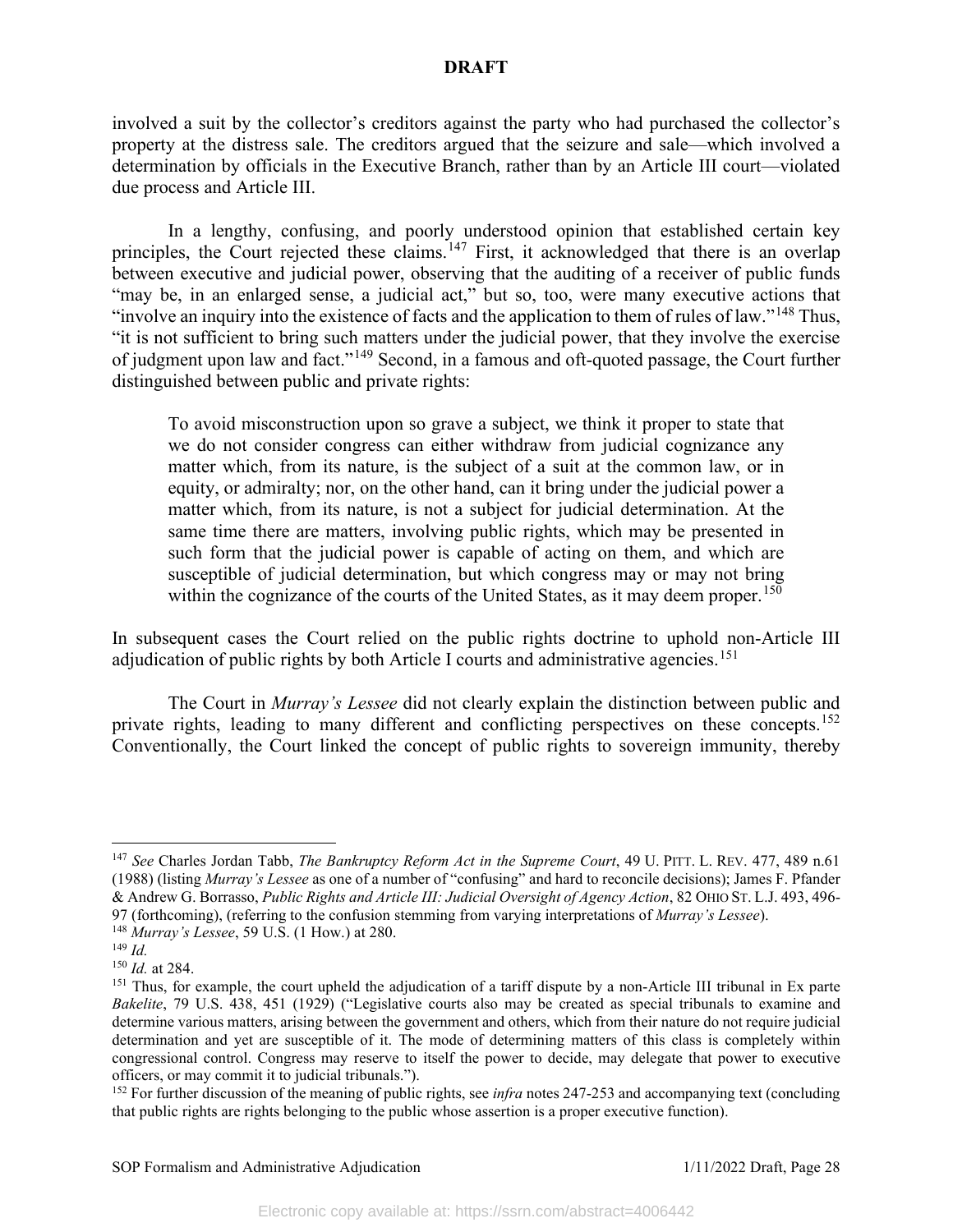limiting the doctrine to rights involving the government as a party.<sup>[153](#page-29-0)</sup> This understanding rested on language in *Murray's Lessee* emphasizing that because the government cannot be sued without its consent, it may give that consent on whatever terms it chooses.<sup>[154](#page-29-1)</sup> More recent developments have drawn the sovereign immunity rationale for public rights into question, but the Court has not offered a clear alternative explanation.<sup>[155](#page-29-2)</sup>

A final piece of the historical puzzle was added decades later in *Crowell v. Benson*, [156](#page-29-3) which upheld the administrative determination of compensation for injured maritime workers. Because the claim arose between private parties, the Court's public rights precedents did not apply.<sup>[157](#page-29-4)</sup> Nonetheless, Congress could vest the initial factual determinations of compensation claims in an administrative agency, whose function was similar to special masters and other "adjunct factfinders" who may assist the courts without violating Article III.<sup>[158](#page-29-5)</sup> Critically, however, *Crowell* indicated that when non-Article III tribunals decide matters of private rights under this adjunct theory, courts must retain a sufficient scope of review to avoid a violation of Article III. This scope of review included de novo review of questions of law and of determinations of jurisdictional and constitutional facts.[159](#page-29-6)

## **B. The Functionalist Transformation**

After *Crowell v. Benson*, the doctrine remained relatively stable until the 1980s, when a series of decisions reframed the doctrine in functionalist terms. These cases approached the issue as an inquiry into whether Congress has assigned the "essential attributes of judicial power" to non-Article III tribunals (rather than as a series of categorical exceptions from Article III). This inquiry involved an open-ended balancing of multiple factors, such as the non-Article III tribunal's jurisdiction and powers, the scope of review by Article III courts, and the nature of the rights involved. This approach merged the public rights doctrine and the adjunct theory as part of a

<span id="page-29-0"></span><sup>153</sup> *See*, *e.g.*, *Ex parte* Bakelite Corp., 279 U.S. 438, 451 (1929) (describing public rights as "matters, arising between the government and others, which from their nature do not require judicial determination and yet are susceptible of it.").

<span id="page-29-1"></span><sup>154</sup> *See Murray's Lessee*, 59 U.S. (1 How.) at 283-85; *see also* Granfinanciera, S.A. v. Nordberg, 492 U.S. 33, 67-68 (1989) (Scalia, J., concurring) (arguing that public rights arise only when the government is a party because the doctrine derives from the authority of the government to waive immunity on whatever terms and conditions it wishes). As will be developed more fully below, we think this view misinterprets *Murray's Lessee* and the public rights doctrine, which is better understood as reflecting the view that the enforcement of rights on behalf of the public is an executive act. *See infra* notes 247-263 and accompanying text; *see also* Richard E. Levy & Sidney A. Shapiro, *Government Benefits and the Rule of Law: Toward a Standards-Based Theory of Judicial Review*, 58 ADMIN. L. REV. 499 (2006) [hereinafter Levy & Shapiro, *Standards-Based Theory*] (advancing similar view); Pfander & Borrasso, *supra* note 147, at 550 (rejecting claim that *Murray's Lessee* turned on a waiver of sovereign immunity).

<span id="page-29-2"></span><sup>155</sup> *See infra* notes 179-183 (discussing the expansion of public rights in *Thomas v. Union Carbide* and *Granfinanciera*).

<span id="page-29-3"></span> $156$  285 U.S. 22 (1932) (upholding administrative determination of compensation for injured maritime workers, but requiring de novo determination of "constitutional" and "jurisdictional" facts).

<span id="page-29-4"></span><sup>&</sup>lt;sup>157</sup>*Id*. at 51 ("The present case does not fall within the categories [of public rights] just described, but is one of private right, that is, of the liability of one individual to another under the law as defined.").

<span id="page-29-5"></span><sup>&</sup>lt;sup>158</sup> *Id.* (reasoning that in private rights cases "there is no requirement that, in order to maintain the essential attributes of the judicial power, all determinations of fact in constitutional courts shall be made by judges").

<span id="page-29-6"></span><sup>&</sup>lt;sup>159</sup> *See id.* at 54 ("The reservation of full authority to the court to deal with matters of law provides for the appropriate exercise of the judicial function in this class of cases."); *id*. at 62 (construing the statute to allow a federal court to "determine for itself the existence of . . . fundamental or jurisdictional facts").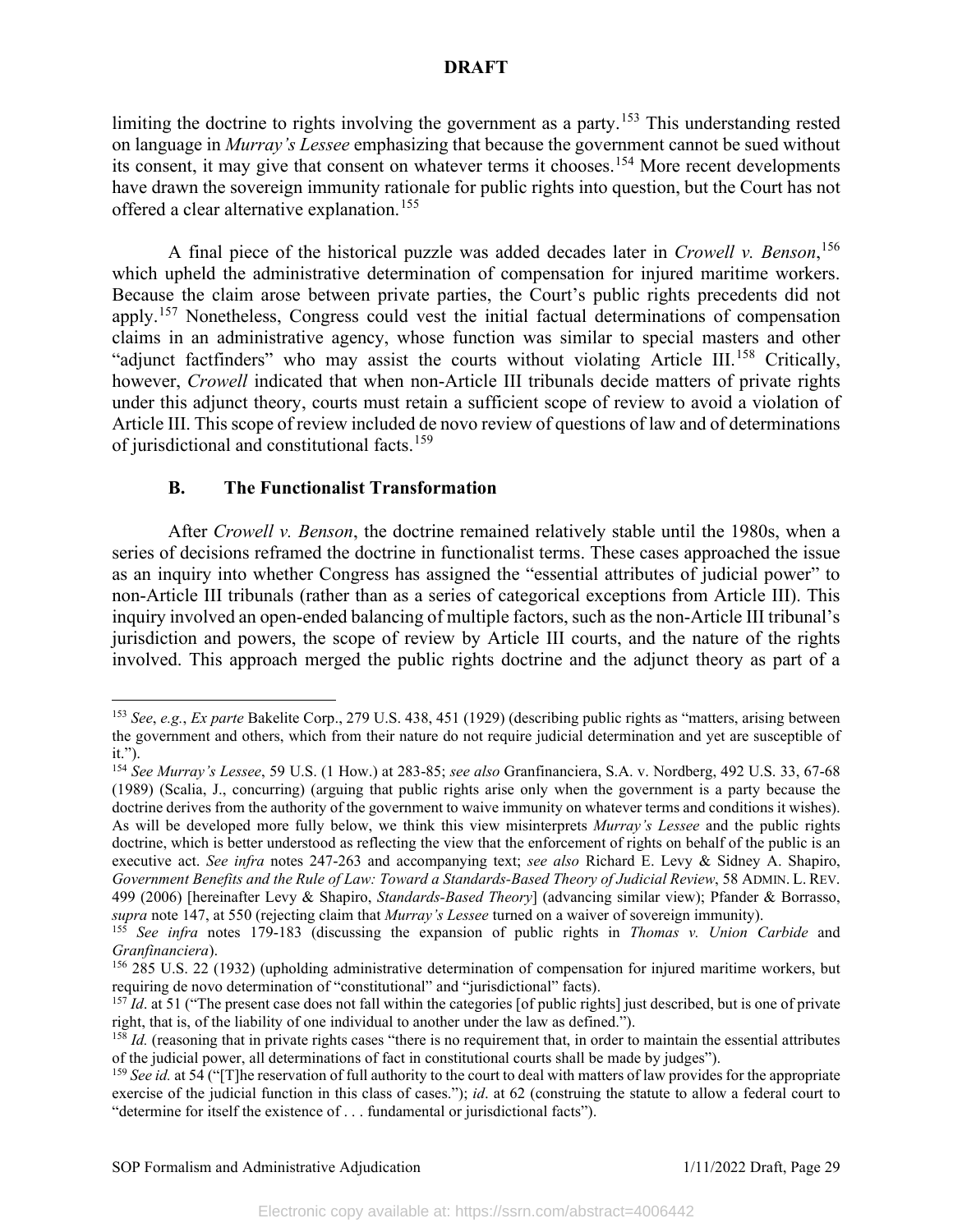broader inquiry into whether adjudication outside of Article III impermissibly encroached upon the judicial power.

The transformation of the doctrine began with *Northern Pipeline Construction Co. v.*  Marathon Pipe Line Co.,<sup>[160](#page-30-0)</sup> which held that the bankruptcy courts' broad jurisdiction to resolve private claims in bankruptcy proceedings violated Article III. First, the plurality concluded that the adjudicatory authority of the bankruptcy courts could not be sustained under cases upholding territorial courts, courts martial, or adjudication of public rights by legislative courts and administrative agencies.<sup>[161](#page-30-1)</sup> In particular, the plurality stated that while "the distinction between public and private rights has not been definitively explained[,] . . . a matter of public rights must at a minimum arise 'between the government and others,"<sup>[162](#page-30-2)</sup> while "the liability of one individual to another under the law as defined' is a matter of private rights."<sup>[163](#page-30-3)</sup> The plurality reasoned further that "only controversies [involving public rights] may be removed from Art. III courts and delegated to legislative courts or administrative agencies for their determination."<sup>[164](#page-30-4)</sup>

Second, the plurality also declined to uphold bankruptcy courts as "adjuncts" to the federal district courts, distinguishing *Crowell v. Benson*. In particular, unlike *Crowell*, the bankruptcy jurisdiction was not limited to legislatively created rights, but rather extended to traditional common law rights.<sup>[165](#page-30-5)</sup> More fundamentally, to pass muster under the adjunct theory, "the functions" of the adjunct must be limited in such a way that 'the essential attributes' of judicial power are retained in the Art. III court."<sup>[166](#page-30-6)</sup> After reviewing the statutory provisions concerning the jurisdiction, authority, and district court review of bankruptcy courts, the Court concluded that the statute "impermissibly removed most, if not all, of 'the essential attributes of the judicial power' from the Art. III district court, and . . . vested those attributes in a non-Art. III adjunct."<sup>[167](#page-30-7)</sup>

The decision in *Northern Pipeline* cast doubt on other adjudications by Article I courts and administrative agencies, but the Court acted quickly to remove those doubts. In *Thomas v. Union Carbide Agricultural Products. Co.*, [168](#page-30-8) the Court rejected the premise that the "public rights/private rights dichotomy of *Crowell* and *Murray's Lessee* . . . provides a bright-line test for determining the requirements of Article III."[169](#page-30-9) The Court in *Thomas* also stated that the right of a pesticide registrant to receive compensation from follow on registrants who used its data to support their request for registration under the federal pesticide regulatory statute "is not a purely 'private' right, but bears many of the characteristics of a 'public' right."[170](#page-30-10) Accordingly, the narrow grant of jurisdiction to an arbitral panel did not deprive the Article III courts of the essential attributes of judicial power even though they retained only a very narrow scope of review.<sup>[171](#page-30-11)</sup>

<span id="page-30-4"></span><sup>164</sup> *Id.*

<span id="page-30-6"></span><sup>166</sup> *Id.* at 81.

<span id="page-30-1"></span><span id="page-30-0"></span><sup>160</sup> 458 U.S. 50 (1982). 161 *Id.* at 65-70.

<span id="page-30-2"></span><sup>162</sup> *Id.* at 70 (quoting *Ex parte* Bakelite Corp., 279 U.S. 438, 451 (1929)).

<span id="page-30-3"></span><sup>163</sup> *Id.* (quoting Crowell v. Benson, 285 U.S. 22, 51 (1932)).

<span id="page-30-5"></span><sup>165</sup> *See id.* 80-81.

<span id="page-30-7"></span><sup>167</sup> *Id.* at 87.

<span id="page-30-8"></span><sup>168</sup> 473 U.S. 568 (1985). <sup>169</sup> *Id.* at 585-86.

<span id="page-30-10"></span><span id="page-30-9"></span><sup>170</sup> *Id*. at 589.

<span id="page-30-11"></span><sup>171</sup> *Id*. at 592-93.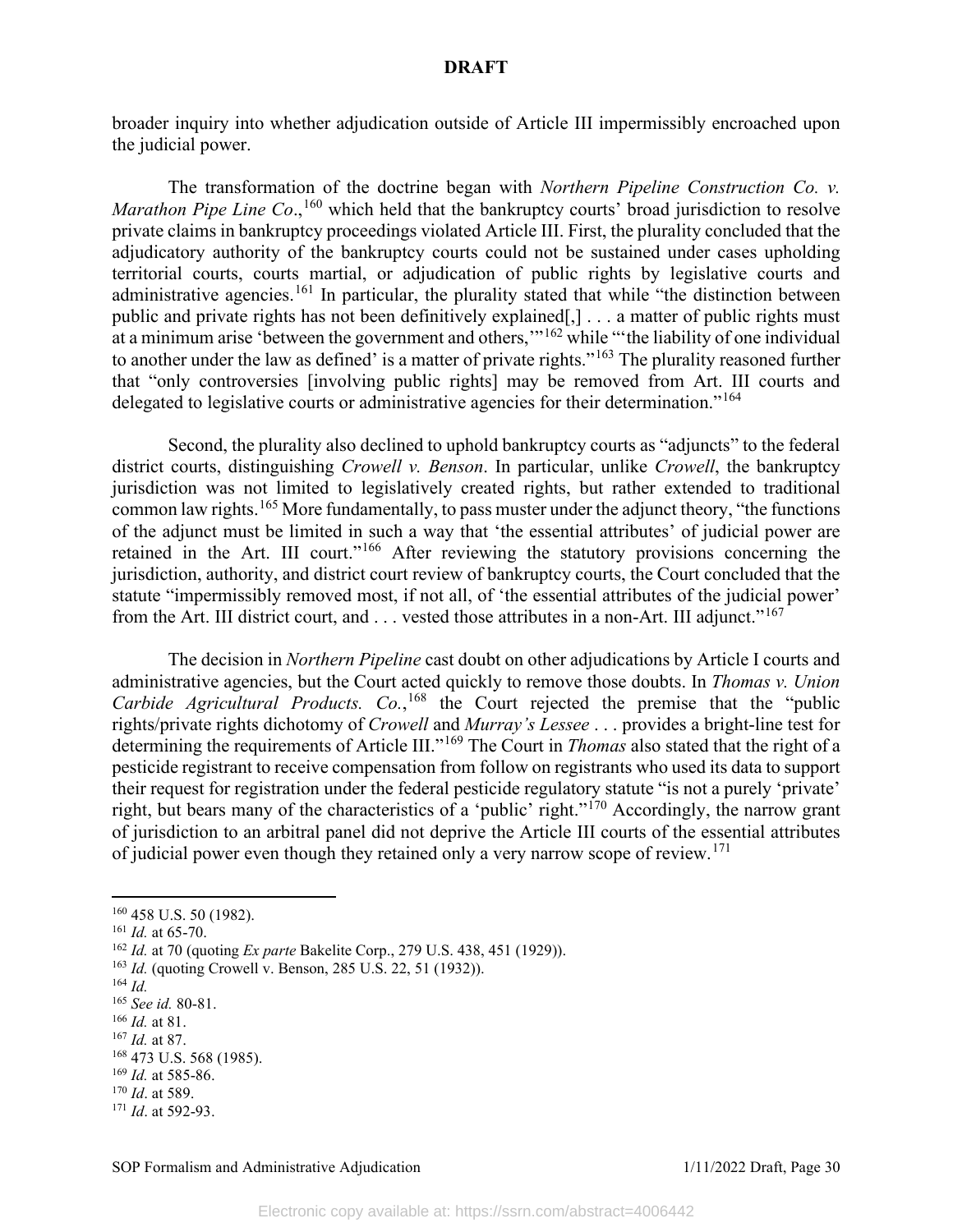Subsequently, in *Commodities Futures Trading Commission v. Schor*, [172](#page-31-0) the Court upheld the adjudication of common law contract counterclaims by an administrative agency. In so doing, the Court adopted a quintessentially functionalistic three-part test for administrative adjudication, <sup>[173](#page-31-1)</sup> observing that prior cases "weighed a number of factors, none of which has been deemed determinative, with an eye to the practical effect that the congressional action will have on the constitutionally assigned role of the federal judiciary."[174](#page-31-2) These factors included "[1] the extent to which the 'essential attributes of judicial power' are reserved to Article III courts, and, conversely, the extent to which the non-Article III forum exercises the range of jurisdiction and powers normally vested only in Article III courts, [2] the origins and importance of the right to be adjudicated, and [3] the concerns that drove Congress to depart from the requirements of Article  $III.$ <sup>[175](#page-31-3)</sup>

Applying these factors in *Schor*, the Court elaborated further on each. First, the CFTC did not exercise the "essential attributes of judicial power" because its jurisdiction was limited, courts retained the power to review the CFTC's decisions under conventional administrative law standards of review, and the CFTC did not exercise other incidental powers, such as conducting jury trials or enforcing its own subpoenas.<sup>[176](#page-31-4)</sup> Second, "the nature of the right asserted" included consideration of whether a public or private right was involved, but this factor was not determinative. Indeed, even though the particular claim at issue was a state common law claim "assumed to be at the 'core' of matters normally reserved to Article III courts,"<sup>[177](#page-31-5)</sup> the Court upheld its adjudication by the CFTC. Finally, the Court indicated that Congress's reason for giving the CFTC jurisdiction—to make "effective a specific and limited federal regulatory scheme," also favored the constitutionality of CFTC's adjudication of the claim.<sup>[178](#page-31-6)</sup> *Schor* itself seemed to treat this three-part test as authoritative and overarching, but subsequent cases have returned to a more formalist distinction between public and private rights.

## **C. The Re-emergence of Public Rights**

Not long after *Schor* appeared to adopt a controlling three-part test for non-Article III adjudication, however, the Court began to reintroduce the distinction between public and private rights as a bright line rule. Even as it did so, however, the Court also appeared to expand the definition of public rights to encompass many seemingly private rights and to suggest that non-Article III adjudicators may be able to decide some private rights cases, including possibly

<span id="page-31-0"></span><sup>&</sup>lt;sup>172</sup> 478 U.S. 833 (1986).

<span id="page-31-1"></span><sup>&</sup>lt;sup>173</sup> Indeed, the Court began with the observation that it "[i]n determining the extent to which a given congressional decision to authorize the adjudication of Article III business in a non-Article III tribunal impermissibly threatens the institutional integrity of the Judicial Branch, the Court has declined to adopt formalistic and unbending rules." *Id.* at 851. Justice Gorsuch expressed his concerns about this approach in his dissenting opinion in *Thryv, Inc v. Click-To-Call Techn., LP*, 140 S. Ct. 1367, 1388- 89 (2020) (Gorsuch, J., dissenting).

<span id="page-31-2"></span><sup>174</sup> *Schor*, 478 U.S. at 851.

<span id="page-31-4"></span><span id="page-31-3"></span><sup>175</sup> *Id.* (enumeration supplied). 176 *See id.* at 851-53.

<span id="page-31-5"></span><sup>177</sup> *Id.* at 853.

<span id="page-31-6"></span><sup>&</sup>lt;sup>178</sup> *Id.* at 855. The Court, however, did not indicate whether some reasons might be improper or otherwise weigh against the validity of non-Article III adjudication.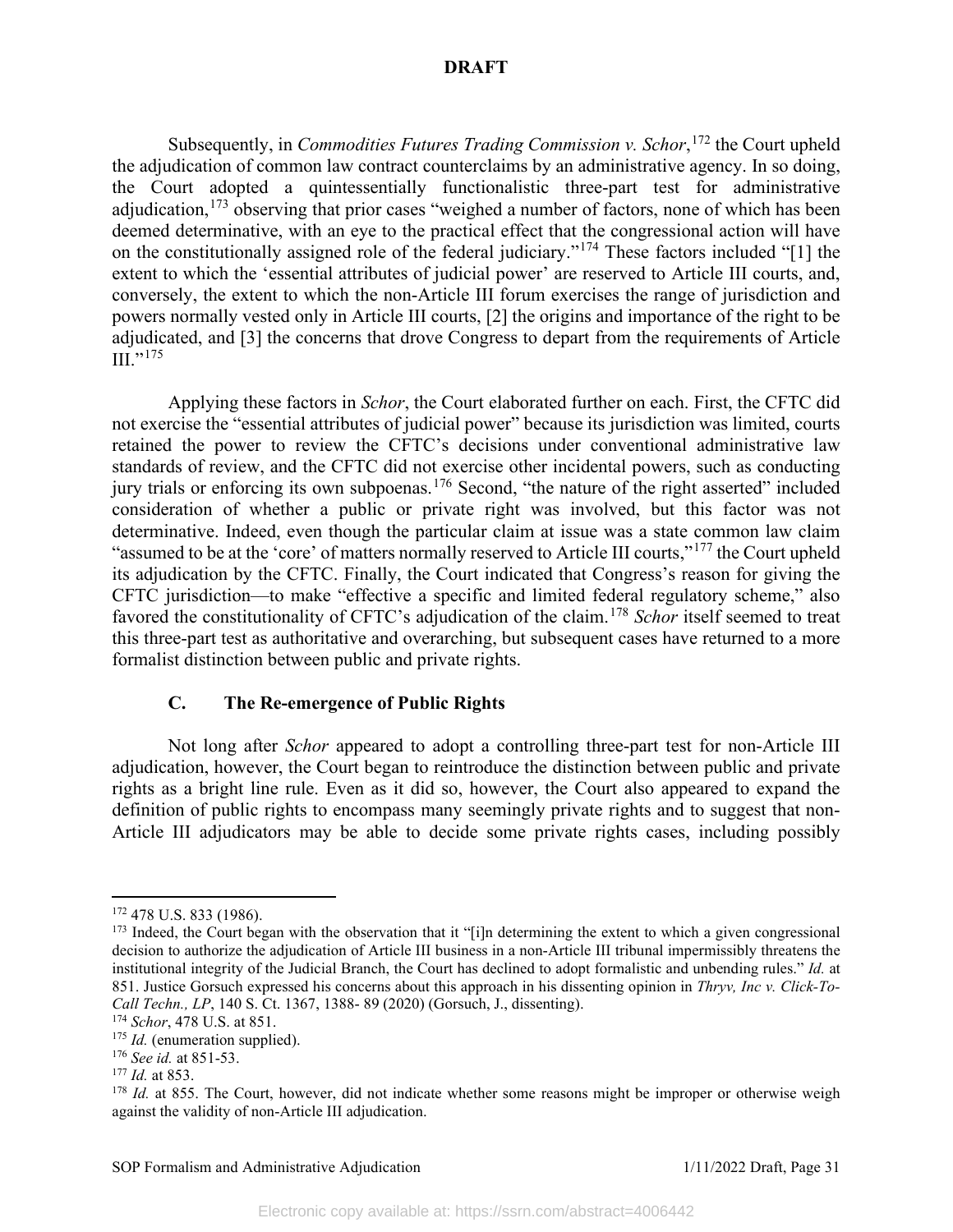common law claims. As a result, there are few limits (outside the bankruptcy courts) on non-Article III adjudication.

In *Granfinanciera, S.A. v. Nordberg*, [179](#page-32-0) the Court held that adjudication of fraudulent conveyance claims by bankruptcy courts without a jury violated the Seventh Amendment. Relying on past decisions holding that adjudication of public rights without a jury did not violate the Seventh Amendment, [180](#page-32-1) *Granfinanciera* expressly equated the concept of public rights for purposes of Article III and the Seventh Amendment.<sup>[181](#page-32-2)</sup> At the same time, however, the Court sowed confusion concerning the definition of public rights. Stating that *Thomas v. Union Carbide*  had "rejected the view that public rights must at a minimum arise between the government and others,"[182](#page-32-3) the Court declared that rights between private parties qualify as public rights when "Congress, acting for a valid legislative purpose pursuant to its constitutional powers under Article I, has created a seemingly 'private' right that is so closely integrated into a public regulatory scheme as to be a matter appropriate for agency resolution with limited involvement by the Article III judiciary."[183](#page-32-4) Because *Granfinanciera* involved a Seventh Amendment challenge, however, it was unclear whether the Court's treatment of public rights adjudications as per se valid would extend to Article III challenges.

In *Stern v. Marshall*, <sup>[184](#page-32-5)</sup> the Court invalidated the adjudication of a common law defamation counterclaim by a bankruptcy court as a violation of Article III, apparently confirming that *Granfinanciera*'*s* categorical treatment of public rights applied in the context of Article III, as well as Seventh Amendment, challenges. The adjudication of such common law claims violated Article III because such a claim "does not fall within any of the varied formulations of the public rights exception in this Court's cases."<sup>[185](#page-32-6)</sup> The Court also rejected the application of the adjunct theory

<span id="page-32-5"></span> $184$  564 U.S. 462 (2011).

<span id="page-32-6"></span><sup>185</sup> *Id.* at 493.

<span id="page-32-0"></span><sup>179</sup> 492 U.S. 33 (1989).

<span id="page-32-1"></span><sup>180</sup> *See*, *e.g.*, Atlas Roofing Co. v. Occupational Safety and Health Rev. Comm'n, 430 U.S. 442 (1977) (upholding adjudication of OSHA violations by the Occupational Safety and Health Review Commission against a Seventh Amendment challenge).

<span id="page-32-2"></span><sup>&</sup>lt;sup>181</sup> *Granfinanciera*, 492 U.S. at 53 (stating that "if a statutory cause of action . . . is not a 'public right' for Article III purposes, then Congress may not assign its adjudication to a specialized non-Article III court . . . [a]nd if the action must be tried under the auspices of an Article III court, then the Seventh Amendment affords the parties a right to a jury trial . . .").

<span id="page-32-3"></span><sup>182</sup> *Id*. at 54 (internal quotations omitted). With all due respect, however, the Court overstated the reasoning of *Thomas*. The Court in *Thomas* rejected an absolute rule against adjudication of private rights by non-Article III tribunals. *See*  473 U.S. at 585-86 ("This theory that the public rights/private rights dichotomy of *Crowell* and *Murray's Lessee* . . . provides a bright-line test for determining the requirements of Article III did not command a majority of the Court in *Northern Pipeline*. Insofar as appellees interpret that case and *Crowell* as establishing that the right to an Article III forum is absolute unless the Federal Government is a party of record, we cannot agree."). But it did not purport to redefine public rights. *See id*. at 69 (footnote omitted) ("The distinction between public rights and private rights has not been definitively explained in our precedents. Nor is it necessary to do so in the present cases . . . ."). Instead, *Thomas* explained that "the right created by [the Federal Insecticide, Fungicide, and Rodenticide Act] is not a purely 'private' right, but bears many of the characteristics of a 'public' right." *Id.* at 589. Thus, although *Thomas* may represent the first step along the path toward redefining public rights, it was *Granfinanciera* that completed the journey.

<span id="page-32-4"></span><sup>183</sup> *Granfinanciera*, 492 U.S. at 54 (internal quotations and brackets omitted). Justice Scalia, who concurred in the judgment, rejected the majority's definition of public rights because it was incompatible with the sovereign immunity rationale for public rights. *See id.* at 68 (describing "the device of waiver of sovereign immunity" as "central" to the reasoning of *Murray's Lessee*).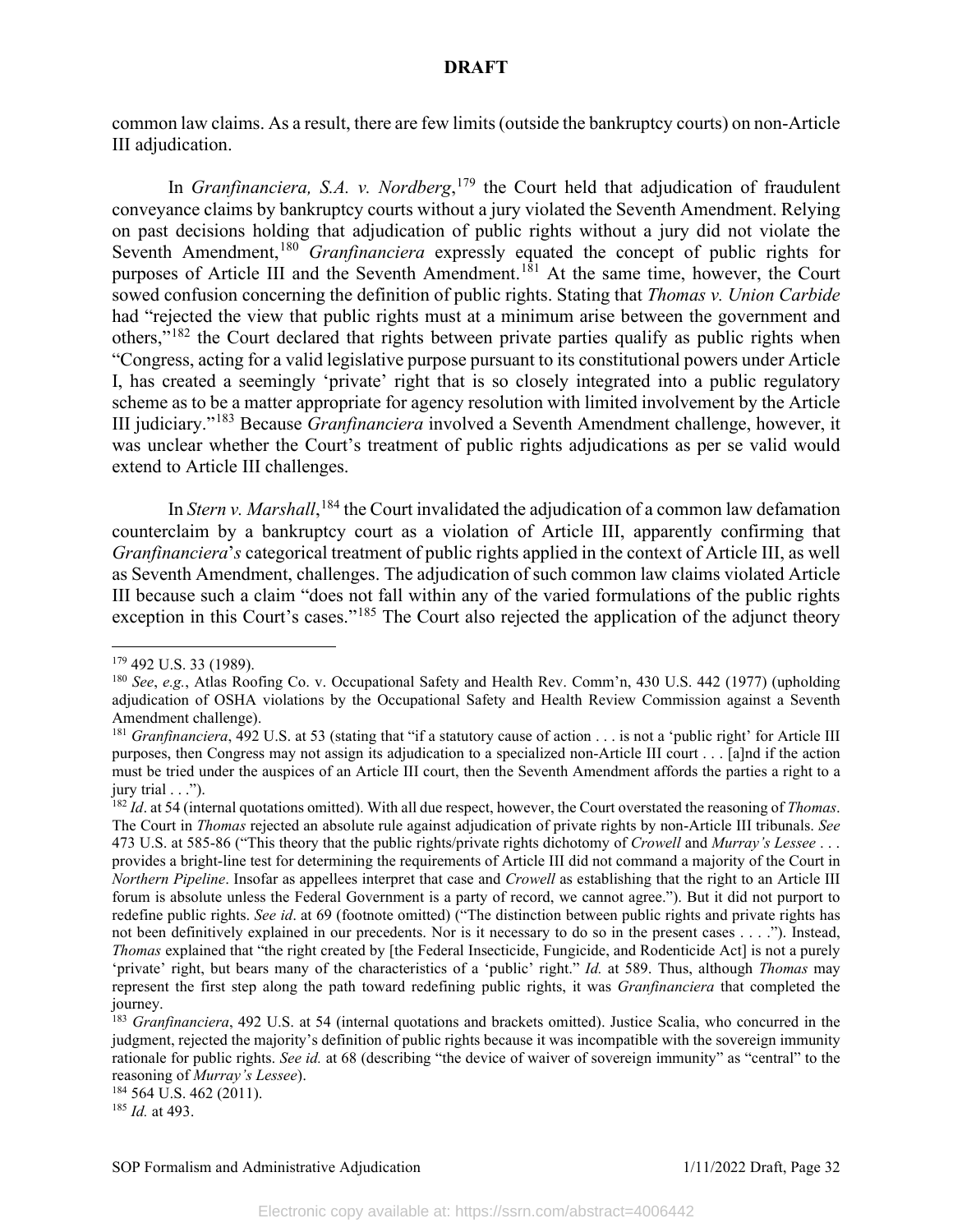relied on in *Crowell v. Benson*, relying on *Northern Pipeline* to conclude that "it is still the bankruptcy court itself that exercises the essential attributes of judicial power" over the defamation claim.[186](#page-33-0) Thus, *Stern* left open the possibility that adjudication of private rights by non-Article tribunals is valid if their jurisdiction and powers are limited so that Article III courts retain the essential attributes of judicial power. Further, the Court also suggested that the public rights doctrine might apply differently in the context of administrative adjudications.<sup>[187](#page-33-1)</sup>

More recently, in *Oil States Energy Services v. Greene's Energy Group*, [188](#page-33-2) the Court relied on the public rights doctrine to uphold the administrative *inter partes* review process through which the PTO can reconsider and cancel previously issued patents under specified circumstances. Justice Thomas's opinion for the Court acknowledged that the Court had not definitively explained the doctrine and that its precedents had not been entirely consistent, but found it unnecessary to address these problems because "[*i*]*nter partes* review falls squarely within the public rights doctrine."[189](#page-33-3) In particular, it was well established that the *grant* of a patent was a matter of public rights arising between the government and the patentee, and "[p]atent claims are granted subject to the qualification that the PTO has the authority to reexamine—and perhaps cancel—a patent claim in an inter partes review."[190](#page-33-4) Thus, the majority rejected the contention that a patent, once granted, becomes a matter of private right, <sup>[191](#page-33-5)</sup> as well as the argument that patent validity could not be withdrawn from the Article III courts because it was historically the subject of suits at common law.<sup>[192](#page-33-6)</sup> Justice Breyer, joined by Justices Ginsburg and Sotomayor, offered a brief concurrence for the sole purpose of emphasizing that "the Court's opinion should not be read to say that matters involving private rights may never be adjudicated other than by Article III courts, say, sometimes by agencies."<sup>[193](#page-33-7)</sup> Justice Gorsuch, joined by Chief Justice Roberts, argued in dissent that once patents are granted, they become matters of private right and that the history of common law adjudication of patents precludes their assignment to non-Article III tribunals.<sup>[194](#page-33-8)</sup>

In sum, the current doctrine concerning administrative adjudication is confusing and poorly defined. Nonetheless, administrative adjudication is generally valid under one of two theories. Under the first theory, administrative adjudication is broadly permissible because Congress may vest the determination of so-called "public rights" in the Article III courts or in non-Article III tribunals. The Court has not clearly explained, however, why this should be so.<sup>[195](#page-33-9)</sup> Under the

<span id="page-33-0"></span><sup>186</sup> *Id.* at 500.

<span id="page-33-1"></span><sup>&</sup>lt;sup>187</sup> *See id.* at 494 ("Given the extent to which this case is so markedly distinct from the agency cases discussing the public rights exception in the context of such a regime, however, we do not in this opinion express any view on how the doctrine might apply in that different context.").

<span id="page-33-3"></span><span id="page-33-2"></span><sup>188</sup> 138 S. Ct. 1365 (2018).

<sup>189</sup> *Id.* at 1373.

<span id="page-33-5"></span><span id="page-33-4"></span><sup>190</sup> *Id.* at 1374 (internal quotations and citation omitted). 191 *See id.* at 1375-76.

<span id="page-33-6"></span><sup>&</sup>lt;sup>192</sup> *See id.* at 1376-78.<br><sup>193</sup> *Id.* at 1379 (Breyer, J., concurring).

<span id="page-33-9"></span><span id="page-33-8"></span><span id="page-33-7"></span><sup>&</sup>lt;sup>194</sup> *Id.* at 1380-86 (Gorsuch, J., dissenting). <sup>195</sup> At one point in time, the sovereign immunity theory might have provided an explanation, but that explanation was also problematic for several reasons. First, sovereign immunity did not bar all remedies against the government—suits for injunctive relief against executive officers were permitted under the doctrine of Ex parte *Young*, 209 U.S. 123 (1908). Second, the ability to withhold consent does not in fact mean that Congress can grant it on whatever terms and conditions it might wish. For example, Congress could not employ consent to suit by members of one race and deny that consent to members of other races. Finally, even if sovereign immunity did at one time explain the doctrine, once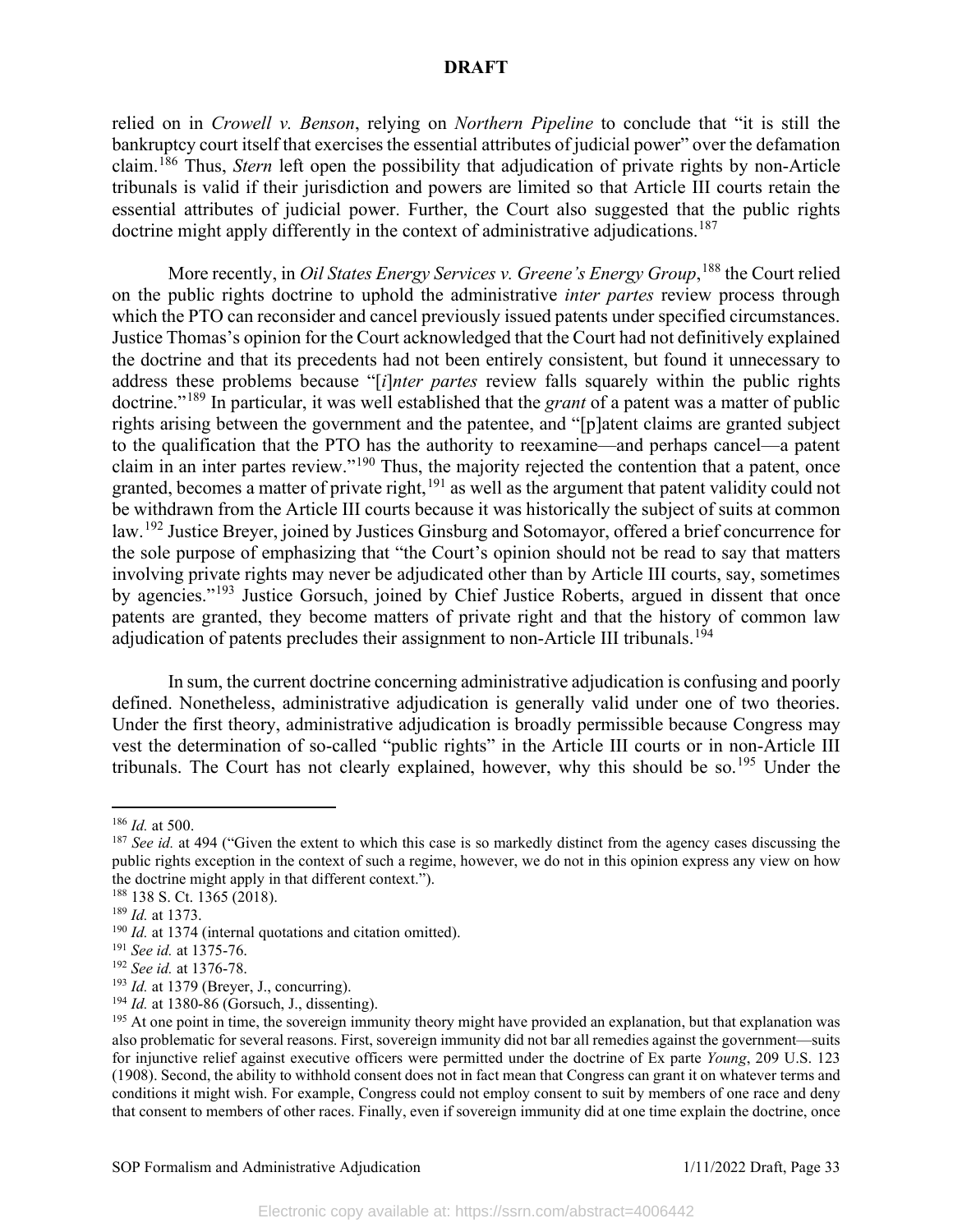second theory, administrative agencies adjudicate cases as adjunct factfinders for the courts, by analogy to magistrates and special masters. This theory allows Congress to vest limited jurisdiction in non-Article III tribunals over specifically defined claims that may not qualify as public rights, but does not save the broad jurisdiction of the bankruptcy courts, which therefore may not adjudicate private common law claims.

Ultimately, notwithstanding some formalistic elements, the analysis of the cases exploring the constitutionality of adjudication by non-Article III tribunals is very functionalistic in character—it tolerates Article I courts that do not clearly belong in any branch, acknowledges the mixed functions of non-Article III tribunals, and focuses primarily, as in *Schor*, on whether a particular institutional structure upsets the balance among the three branches by divesting the courts of the essential attributes of judicial power. Nonetheless, there are signs of an emerging Article III formalism. In particular, Justice Gorsuch's dissent in *Oil States*, together with his dissent in a subsequent case involving *inter partes* patent review,<sup>[196](#page-34-0)</sup> reflects a dissatisfaction with this functionalist doctrine and sketches out his vision for a new Article III formalism that could gain traction as part of the broader resurgence of separation of powers formalism.

#### **III. A Formalistic Reassessment of Administrative Adjudications**

Given the emergence of the Court's new separation of powers formalism, current doctrine on non-Article III adjudication is ripe for reconsideration. In this part of the Article, we consider what a formalistic reassessment might look like. We begin by piecing together the elements of a new Article III formalism that are reflected in the Court's recent decisions, concluding that this approach would embrace the distinction between private and public rights, requiring Article III courts to determine any matter involving private rights, but permitting determination of public rights—historically defined—by non-Article III tribunals. After identifying the problems with this approach, we offer an alternative analysis focused on the availability and scope of judicial review that is consistent with separation of powers formalism and much more workable.

## **A. Article III and Separation of Powers**

Although it is not yet fully formed, there are clear signs of a new formalist conception of Article III. Aspects of this conception are reflected in emerging critiques of *Chevron* and *Auer*  deference<sup>[197](#page-34-1)</sup> and in a pair of recent decisions concerning *inter partes* review of patents. This conception begins with the premise that the government cannot take away a person's rights without the involvement of the independent Article III judiciary, especially in relation to the interpretation of applicable law.<sup>[198](#page-34-2)</sup> This premise, however, is qualified by the public rights doctrine, which permits executive action to determine public rights without any judicial involvement. For other rights, this Article III formalism would appear to demand that the Article III judiciary must play a

the Court extended the definition of public rights to include rights that arise between private parties, sovereign immunity could no longer provide a justification for the doctrine. *See generally infra* notes 256-262 and accompanying text (discussing these objections).

<span id="page-34-0"></span><sup>196</sup> Thryv, Inc v. Click-To-Call Techn, LP, 140 S. Ct. 1367, 1378-89 (2020) (Gorsuch, J., dissenting); *see infra* notes 205-214 and accompanying text (discussing *Thryv*).

<span id="page-34-1"></span><sup>&</sup>lt;sup>197</sup> See supra notes 110-112 and accompanying text.

<span id="page-34-2"></span><sup>198</sup> This principle was the starting point for Justice Gorsuch's dissents in *Oil States* and *Thryv*.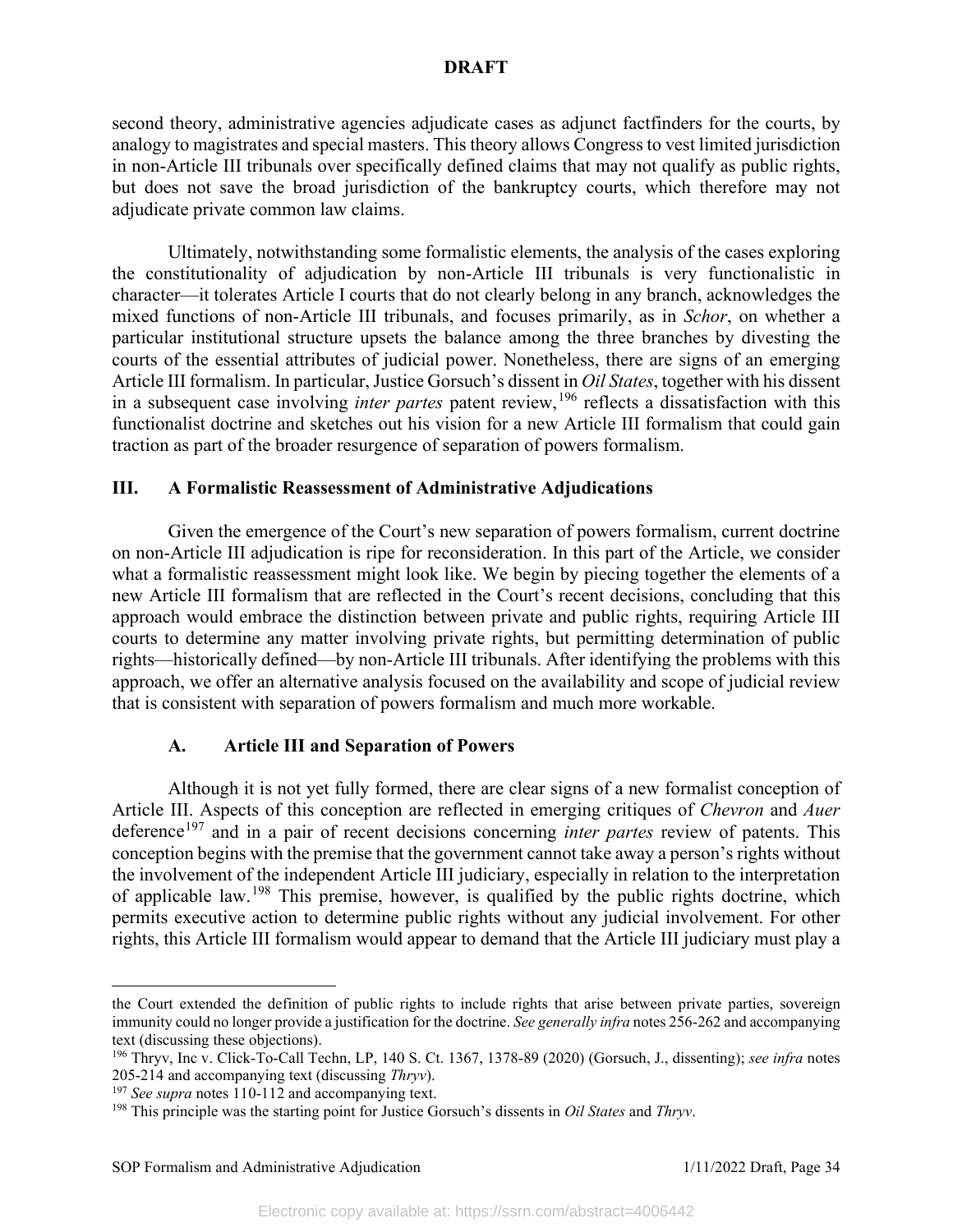role, including de novo authority to interpret statutes and regulations, and resolve other legal questions.

## 1. *Justice Gorsuch's Private Rights Formalism*

Justice Gorsuch has been the most forceful advocate of a new Article III formalism. Although elements of this view are reflected in his critiques of *Chevron* and *Auer* deference, we focus here on a pair of dissenting opinions in two recent cases involving *inter partes* patent review: *Oil States Energy Services v. Greene's Energy Group*, [199](#page-35-0) and *Thryv, Inc. v. Click-to-Call Technologies, LP*. [200](#page-35-1) *Inter partes* review is a process through which parties may petition the PTO to cancel previously granted patents on specified grounds related to patentability.<sup>[201](#page-35-2)</sup> Under current statutes, *inter partes* review is conducted by Administrative Patent Judges (APJs) within the PTO who are subject to good-cause removal protections.<sup>[202](#page-35-3)</sup> As discussed above,<sup>[203](#page-35-4)</sup> *Oil States* relied on the public rights doctrine to reject a patent holder's argument that "actions to revoke a patent must be tried in an Article III court before a jury."<sup>[204](#page-35-5)</sup> In *Thryv*, the Court interpreted a provision foreclosing judicial review of the PTO's decision to institute *inter partes* review broadly so as to preclude review of a decision to institute review based on an untimely submission. [205](#page-35-6) The *Thryv*  majority did not discuss Article III or the constitutionality of foreclosing review, but rather focused solely on the interpretation of the statute.

Justice Gorsuch dissented in both cases, articulating a broad principle that Article III courts must resolve cases and controversies involving "personal rights."<sup>[206](#page-35-7)</sup> In Justice Gorsuch's view,

<span id="page-35-0"></span><sup>199</sup> 138 S. Ct. 1365 (2018).

<span id="page-35-1"></span><sup>&</sup>lt;sup>200</sup> 140 S. Ct. 1367 (2020). Justice Gorsuch also relied on this approach in his concurring opinion in Kisor v. Wilkie, cite. *See supra* notes 130-131 and accompanying text (discussing Justice Gorsuch's separation of powers critique of deference to an agency's interpretation of its own regulations).

<span id="page-35-2"></span><sup>201</sup> *See* 35 U.S.C. § 311 ("A person who is not the owner of a patent may file with the Office a petition to institute an *inter partes* review of the patent [and] request to cancel as unpatentable 1 or more claims of a patent only on a ground that could be raised under section 102 or 103 and only on the basis of prior art consisting of patents or printed publications.").

<span id="page-35-3"></span><sup>202</sup> The appointment and status of APJs was the issue in *Arthrex*, which permitted the Director of the PTO to review their decisions de novo so as to convert them into inferior officers. *See supra* note 97 and accompanying text; *infra*  notes 239-241 and accompanying tex.<br>
<sup>203</sup> See supra notes 188-194 and accompanying text.<br>
<sup>204</sup> Oil States, 138 S. Ct. at 1372; *accord Thryv*, 140 S. Ct. at 1378 (Gorsuch, J., dissenting) ("Today the Court takes

<span id="page-35-4"></span>

<span id="page-35-5"></span>a flawed premise—that the Constitution permits a politically guided agency to revoke an inventor's property right in an issued patent—and bends it further, allowing the agency's decision to stand immune from judicial review.").

<span id="page-35-6"></span><sup>&</sup>lt;sup>205</sup> Under 35 U.S.C. § 314(d), "[t]he determination by the Director whether to institute an inter partes review under this section shall be final and nonappealable." Under 35 U.S.C. § 315(b), "[a]n inter partes review may not be instituted if the petition requesting the proceeding is filed more than 1 year after the date on which the petitioner, real party in interest, or privy of the petitioner is served with a complaint alleging infringement of the patent." *Thryv* held that § 314(d) foreclosed judicial review of a patent holder's claim that the PTO instituted *inter partes* review in violation of § 315(b). In an earlier case, the Court interpreted § 314(d) to preclude review in cases "where the grounds for attacking the decision to institute inter partes review consist of questions that are closely tied to the application and interpretation of statutes related to the Patent Office's decision to initiate inter partes review." Cuozzo Speed Techn., LLC v. Lee, 136 S. Ct. 2131, 2142 (2016). *Thryv* therefore represented an extension of the preclusion of review to matters unrelated to the statutory grounds for initiating *inter partes* review.<br><sup>206</sup> *Oil States*, 138 S. Ct. at 1380 (Gorsuch, J., dissenting) ("Until recently, most everyone considered an issued patent

<span id="page-35-7"></span>a personal right—no less than a home or farm—that the federal government could revoke only with the concurrence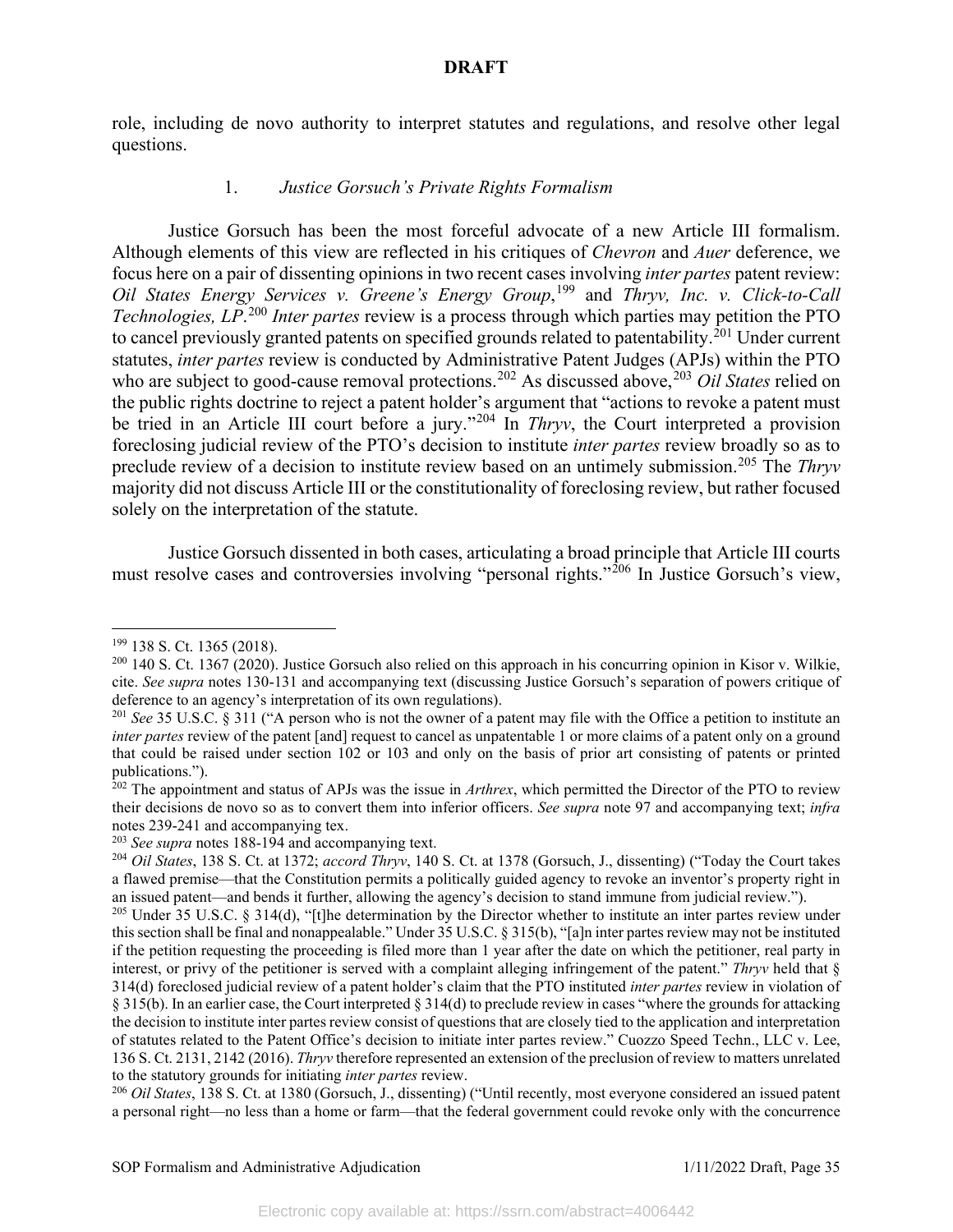moreover, once a patent has been granted, it becomes the private property of the patent holder that cannot be cancelled or withdrawn without involvement of the Article III judiciary.<sup>[207](#page-36-0)</sup> The central premise of Justice Gorsuch's objection in both *Oil States* and *Thryv* is that Article III operates as a check on executive action that interferes with life, liberty, or property:

As the majority [in *Oil States*] saw it, patents are merely another public franchise that can be withdrawn more or less by executive grace. So what if patents were, for centuries, regarded as a form of personal property that, like any other, could be taken only by a judgment of a court of law. So what if our separation of powers and history frown on unfettered executive power over individuals, their liberty, and their property. What the government gives, the government may take away—with or without the involvement of the independent Judiciary.<sup>[208](#page-36-1)</sup>

In effect, then, Justice Gorsuch advocated a categorical rule that Article III requires an independent judiciary to review agency decisions that affect private property (and other protected rights), in much the same way that the unitary executive principle requires Presidential control over matters within the executive branch.<sup>[209](#page-36-2)</sup>

This formalistic rule, however, is subject to a formalistic exception for matters of public rights, which can be decided without the involvement of the judiciary.<sup>[210](#page-36-3)</sup> Thus, neither of Justice

<span id="page-36-0"></span>of independent judges."). He was joined in his *Oil States* dissent by Chief Justice Roberts and in his *Thryv* dissent by Justice Sotomayor, although she did not join his harshest denunciations of the Court's functional Article III analysis.  $^{207}$  In both dissents, he analogized the grant of a patent to the acquisition of a homestead, emphasizing that once a homesteader had satisfied the conditions for a patent in land, the homestead became private property subject to the full measure of constitutional protection. *See id.* at 1385 (internal citations omitted) ("[W]hile the Executive has always dispensed public lands to homesteaders and other private persons, it has never been constitutionally empowered to withdraw land patents from their recipients (or their successors-in-interest) except through a judgment of a court."); *see also Thryv*, 140 S. Ct. at 1387 (Gorsuch, J., dissenting) ("Much like an inventor seeking a patent for his invention, settlers seeking these governmental grants had to satisfy a number of conditions. But once a patent issued, the granted lands became the recipient's private property, a vested right that could be withdrawn only in a court of law."). Thus, Justice Gorsuch accepted the premise that the decision to grant a patent was a matter of public right that could be decided by the executive without judicial involvement, but argued that once the patent had been granted, it became a vested right that could only be revoked or annulled by the Article III judiciary. The majority, however, emphasized that the grant of a patent (unlike the grant of a homestead) is conditioned on the possibility that it may be withdrawn using *inter partes* review. *Oil States*, 138 S. Ct. at 1374 (concluding that the difference between the initial grant of a patent and *inter partes* review after it has been granted "does not make a difference" because "[p]atent claims are granted subject to the qualification that the PTO has 'the authority to reexamine—and perhaps cancel—a patent claim' in an *inter partes* review") (quoting Cuozzo Speed Techn, LLC v. Lee, 136 S. Ct. 2131, 2137 (2016)). *See also* Assiniboine & Sioux Tribes v. Nordwick, 378 F.2d 426, 429 (9<sup>th</sup> Cir. 1967) (noting that in public land law, a disposal of land by the United States pursuant to a statute such as the Homestead Act referred to a "final and irrevocable act").

<span id="page-36-1"></span><sup>208</sup> *Thryv*, 140 S. Ct. at 1379.

<span id="page-36-2"></span><sup>209</sup> Justice Gorsuch's concurrence in *Kisor v. Wilkie*, relied on a similar premise. *See* 139 S. Ct. at 2440(emphasis in original) ("The judicial power has always been understood to provide the people with a neutral arbiter who bears the responsibility and duty to 'expound and interpret' the governing law, not just the power to say whether *someone else's* interpretation, let alone the interpretation of a self-interested political actor, is 'reasonable.'"); *id*. at 2441 (arguing that *Auer* "den[ies] the people their right to an independent judicial determination of the law's meaning").

<span id="page-36-3"></span><sup>&</sup>lt;sup>210</sup> This exception apparently reflects the view that "public rights" are not rights at all, but rather may be allocated in the discretion of government. *See* Kent Barnett, *Due Process for Article III—Rethinking Murray's Lessee*, 26 GEO. MASON L. REV. 677, 678 (2019) (arguing that "extending the public-rights exception, in general, only to matters concerning privileges or benefits . . . is best"); Thomas W. Merrill, *Fair and Impartial Adjudication*, 26 GEO. MASON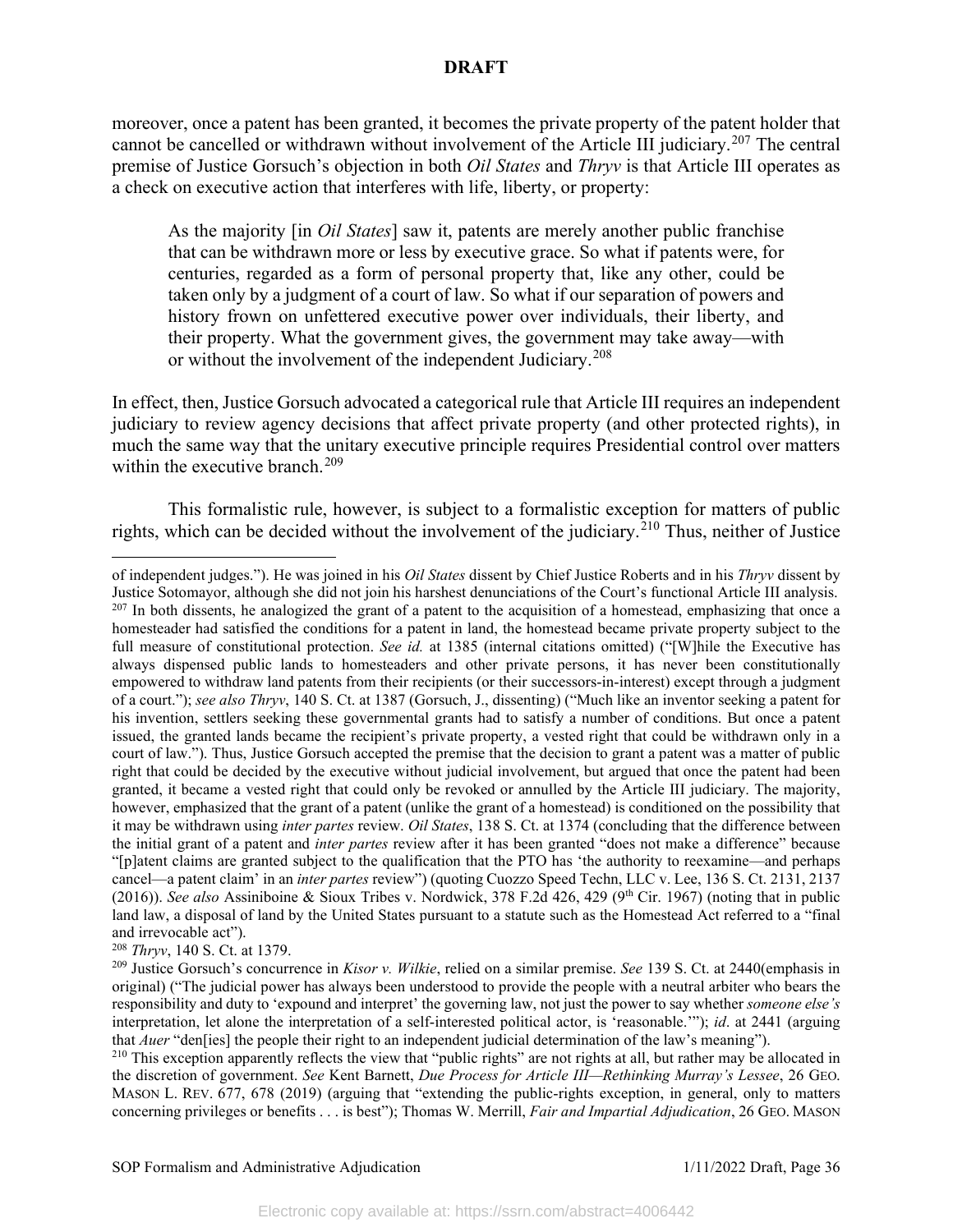Gorsuch's dissents challenged the public rights doctrine itself, but rather disputed the conclusion in *Oil States* that patents remain public rights after they have been granted. Both the majority and the dissent in *Oil States*, moreover, focused on the historical treatment of patents to determine whether they are public rights.<sup>[211](#page-37-0)</sup> In *Thryv*, moreover, Justice Gorsuch expressed his disdain for the more functionalistic aspects of the Court's Article III jurisprudence, particularly the *Schor* test, disparaging Justice Breyer's view "that agencies should be allowed to withdraw even private rights if 'a number of factors'—taken together, of course—suggest it's a good idea."[212](#page-37-1) Justice Gorsuch's view of administrative adjudication in *inter partes* review cases clearly resonates with his recent Article III criticism of *Chevron* and *Auer* deference. [213](#page-37-2) Both rest on the core premise that "[i]t is emphatically the province and duty of the judicial department to say what the law is."<sup>[214](#page-37-3)</sup>

# 2. *Analytical Concerns Associated with Article III Formalism*

While we agree with the core premise that Article III requires the involvement of the independent judiciary in the resolution of cases or controversies, we believe that it would be a mistake for the Court as a whole to adopt Justice Gorsuch's approach to determining the limits of administrative adjudicatory authority. In this part of the Article, we consider that approach, highlighting its focus on an individual right to Article III adjudication. This approach, we conclude, does not adequately account for the structural component of Article III within the larger separation of powers analysis. As a result, it would permit Congress to transfer all but a narrow band of traditional common law private rights claims to the unreviewable discretion of administrative agencies. Conversely, it would also commit the courts to an extensive historical inquiry in determining the validity of many administrative adjudications. Ultimately, as we develop in Parts IIIB and IIIC, there is an alternative understanding of administrative adjudication that is consistent with Article III formalism, protects the role of an independent Article III judiciary in the structure of government, and is workable in practice.

One striking feature of Justice Gorsuch's analysis is his characterization of Article III adjudication as a personal right. Although the cases have long recognized that Article III has both structural and individual rights components, separation of powers is ordinarily understood primarily in structural terms.<sup>[215](#page-37-4)</sup> To be sure, separation of powers is a structural arrangement that

<span id="page-37-2"></span>

L. REV. 897, 906, 914-15 (2019) [hereinafter Merrill, *Impartial*] (calling the public rights exception "nebulous" and arguing that the exception should apply "only to discretionary government benefits, such as entitlement programs, subsidy programs, immigration rights, and government employment"). This approach would reinstitute the rightsprivilege distinction and subject many critically important governmentally created interests to, in Justice Gorsuch's terms, "unfettered executive power." *See infra* notes 219-221 and accompanying text.

<span id="page-37-0"></span><sup>211</sup> *See Oil States*, 138 S. Ct. at 1375-78 (majority opinion); *id.* at 1381-85 (Gorsuch, J., dissenting).

<span id="page-37-1"></span><sup>212</sup> *Id.* at 1389 (Gorsuch, J., dissenting) (referencing *Schor* and Justice Breyer's concurring opinion in *Oil* States); *see also id.* ("These factors turn out to include such definitive and easily balanced considerations as the nature of the claim, the nature of the non-Article III tribunal, and the nature and importance of the legislative purpose served by the grant of adjudicatory authority to a tribunal with judges who lack Article III's tenure and compensation protections. In other words, Article III promises that a person's private rights may be taken only in proceedings before an independent judge, unless the government's goals would be better served by a judge who isn't so independent."). <sup>213</sup> *See supra* notes 110-113 and accompanying text.

<span id="page-37-3"></span><sup>214</sup> Marbury v. Madison, 5 U.S. (1 Cranch) 137, 177 (1803).

<span id="page-37-4"></span><sup>215</sup> *See supra* notes 134-135 and accompanying text.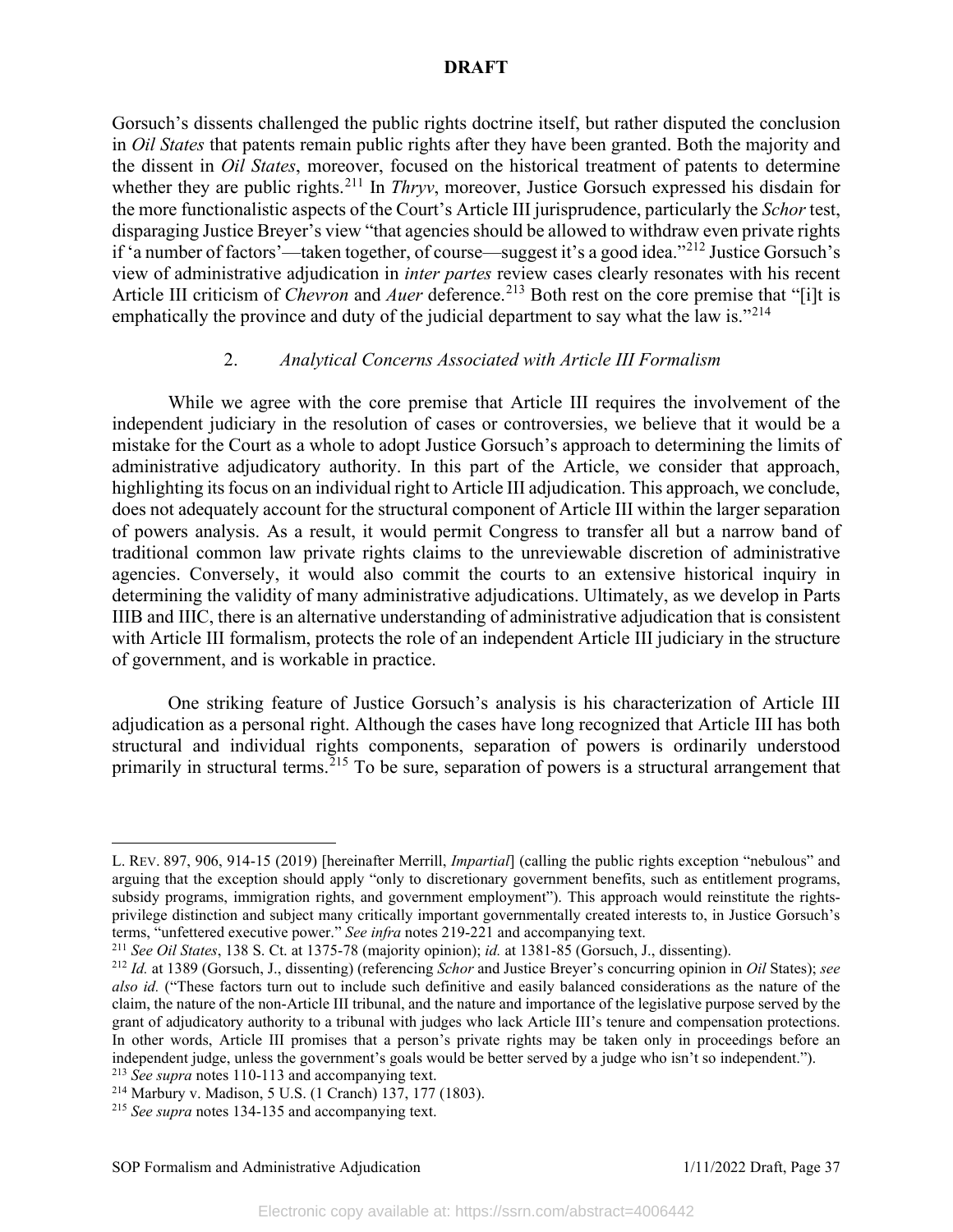protects individual rights and liberties,<sup>[216](#page-38-0)</sup> but it does so indirectly by preventing the concentration of power and promoting the rule of law.<sup>[217](#page-38-1)</sup> Even if individual private parties have standing to raise separation of powers challenges when government action in violation of separation of powers requirements causes them an injury, we do not ordinarily characterize these claims in terms of individual rights, such as an individual right to bicameralism and presentment or to presidential oversight.[218](#page-38-2)

Of course, Article III may be different insofar as the jurisdiction of the Article III judiciary to decide cases and controversies is necessarily attached to the interests of individual litigants. Nonetheless, any individual right to an Article III court also sounds in due process, and might be better understood in those terms.<sup>[219](#page-38-3)</sup> When the federal government deprives people of protected interests in life, liberty, or property, the process due in at least some cases includes the involvement of the Article III judiciary.<sup>[220](#page-38-4)</sup> There is a clear overlap between Article III and due process, especially in the context of the public rights doctrine, insofar as *Murray's Lessee* dealt with both due process and Article III claims.<sup>[221](#page-38-5)</sup> Insofar as the Court's due process jurisprudence is designed to protect individual rights, any individual right to an Article III tribunal might be addressed more coherently under the Due Process Clause.

The more important point for present purposes, however, is that Article III analysis must account for the structural role of the Article III courts and protect the structural interests of the federal judiciary. Focusing on the structural issues raised by non-Article III adjudication highlights the importance of a critically important factor that is often ignored in the cases—the status and

<span id="page-38-0"></span><sup>216</sup> *Cf*. Clinton v. City of New York, 524 U.S. 417, 497 (1998) (Breyer, J., dissenting) (arguing that because statutory provisions creating a line-item veto "compl[ied] with separation-of-powers principles," they did not "threaten the liberties of individual citizens").

<span id="page-38-1"></span><sup>217</sup> *See id*. at 450 (Kennedy. J., concurring) ("Separation of powers was designed to implement a fundamental insight: Concentration of power in the hands of a single branch is a threat to liberty.").

<span id="page-38-2"></span><sup>&</sup>lt;sup>218</sup> Parties may, of course, raise separation of powers challenges to government actions that injure them, such as claims that officers of the United States were improperly appointed. Although some of the cases in which the Court has agreed to resolve such challenges, such as *Lucia*, suggest that parties have the right to the determination of their claims by properly appointed officers, the primary focus of the unitary executive theory is structural. By the same token, the Court's legislative power cases focus primarily on structure. *See, e.g., Clinton*, 524 U.S. at 450 (Kennedy, J., concurring) ("So convinced were the Framers that liberty of the person inheres in structure that at first they did not consider a Bill of Rights necessary."); Immigration and Naturalization Serv. v. Chadha, 462 U.S. 919, 946 (1983) ("The very structure of the articles delegating and separating powers under Arts. I, II, and III exemplify the concept of separation of powers . . . .").

<span id="page-38-3"></span><sup>&</sup>lt;sup>219</sup> The same could be said for the Seventh Amendment, which is an explicit specification of one core element of fair procedures.

<span id="page-38-4"></span> $^{220}$  Understanding Justice Gorsuch's analysis in due process terms highlights its correlation with the traditional rightprivilege distinction that the Court repudiated for purposes of due process in *Goldberg v. Kelly*, 397 U.S. 254 (1970). In particular, Justice Gorsuch characterized the award of patents and homestead rights as "public rights" because they were governmentally created and therefore subject to unfettered executive discretion, until such time as they became private property and therefore protected by Article III. *See supra* note 207 and accompanying text. It should not be surprising that the Court's conservative majority might seek to reinstitute the right-privilege distinction. We do not take a position on that issue here, other than to suggest that such a course of action should be undertaken directly and explicitly, rather than through the "back door" of the public rights doctrine.

<span id="page-38-5"></span><sup>&</sup>lt;sup>221</sup> Murray's Lessee v. Hoboken Land & Improvement Co., 59 U.S. (18 How.) 272, 275-80, 283-86 (1855).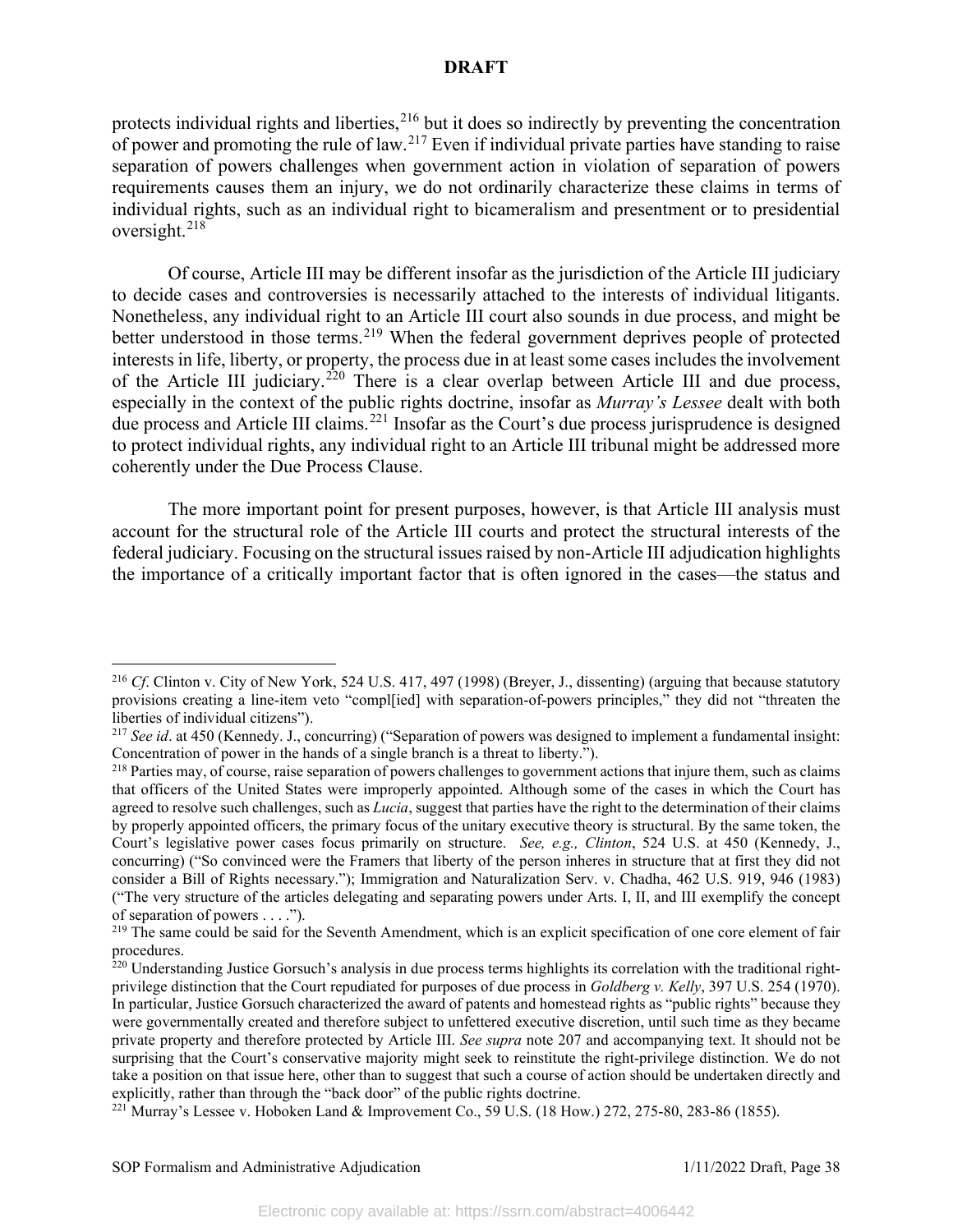character of the non-Article III tribunal.<sup>[222](#page-39-0)</sup> When Congress allocates jurisdiction to the bankruptcy courts, which were the focus of *Marathon*, *Granfinanciera*, and *Stern v. Marshall*, the structural interests of the judiciary are only minimally implicated because bankruptcy courts are adjuncts of the district court and bankruptcy judges are removable by the courts for good cause.<sup>[223](#page-39-1)</sup> Granting jurisdiction to the bankruptcy courts may dilute the power of the Article III judiciary, but it does not give any judicial power to another branch of government.<sup>[224](#page-39-2)</sup> By way of contrast, administrative agencies are squarely part of the executive branch,<sup>[225](#page-39-3)</sup> so legislation that takes part of the judicial power and gives it to administrative agencies raises much more serious structural concerns.<sup>[226](#page-39-4)</sup>

Equally important, as the Court underscored in *Schor*, the structural interests of the federal courts may be implicated even when the adjudication of a matter does not implicate any individual right to an Article III court.<sup>[227](#page-39-5)</sup> This is particularly true in terms of the courts' role in protecting the rule of law—which applies even when executive action does not deprive anyone of a private right.[228](#page-39-6) By focusing solely on the individual rights perspective and the public rights doctrine, Justice Gorsuch's approach would permit Congress to bar judicial review of a broad array of executive action on the theory that Congress may remove matters involving public rights entirely from the purview of the courts. We think that this outcome would be incompatible with Article III and the rule of law.

Focusing on structure also underscores another important point. From a structural perspective, what matters is the availability and scope of judicial review—not whether a previous

<span id="page-39-0"></span><sup>&</sup>lt;sup>222</sup> Although the Court has occasionally adverted to the potential differences between adjudication by the bankruptcy courts and adjudication by administrative agencies, *see Stern v. Marshall*, 564 U.S. 462 (2011), the cases tend to treat adjudication by Article I courts and administrative agencies indiscriminately.<br><sup>223</sup> *See* 28 U.S.C. § 151 ("In each judicial district, the bankruptcy judges in regular active service shall constitute a

<span id="page-39-1"></span>unit of the district court to be known as the bankruptcy court for that district."); 28 U.S.C. § 152(e) ("A bankruptcy judge may be removed during the term for which such bankruptcy judge is appointed, only for incompetence, misconduct, neglect of duty, or physical or mental disability and only by the judicial council of the circuit in which the judge's official duty station is located.").

<span id="page-39-3"></span><span id="page-39-2"></span> $224$  In addition, given these provisions, it is appropriate to consider the bankruptcy courts (like magistrate judges and special masters) as adjuncts of the Article III judiciary. Similarly, because bankruptcy adjudications do not raise serious structural issues, it makes sense to permit private parties to consent to the jurisdiction of the bankruptcy courts. <sup>225</sup> Leaving bankruptcy courts aside, it is not entirely clear whether Article I courts are part of the legislative, executive, or judicial branch, or perhaps belong somewhere else in the structure of government. *See supra* notes 137-145 and accompanying text (discussing precedents dealing with Article I courts). Thus, for example, the Supreme Court treated the Tax Court as a "court" for purposes of the Appointments Clause in *Freytag v. Comm'r of Internal Revenue*, 501 U.S. 868, 888-90 (1991), while the Court of Appeals for the District of Columbia Circuit rejected a challenge to the President's authority to remove Tax Court judges on the ground that the Tax Court was part of the executive branch and thus, in effect, an administrative agency. *See* Kuretski v. Comm'r of Internal Revenue, 755 F.3d 929, 939 (D.C. Cir. 2014) (concluding that it was unnecessary to address the validity of interbranch removal of Tax Court judges by the President because "the Kuretskis have failed to persuade us that Tax Court judges exercise their authority as part of any branch other than the Executive").

<span id="page-39-4"></span> $226$  For this reason, we question the applicability of the "adjunct" theory to administrative adjudication. It is one thing to permit adjuncts that are attached to and controlled by the Article III judiciary adjudicate as adjuncts to the courts; it is another thing entirely to treat executive branch officials controlled by the President as adjuncts to the courts.

<span id="page-39-5"></span><sup>&</sup>lt;sup>227</sup> See supra notes 172-174 and accompanying text (discussing the waiver of any Article III objection to CFTC adjudication of common law breach of contract counterclaims).

<span id="page-39-6"></span><sup>228</sup> *See generally* Levy & Shapiro, *Standards-Based Theory*, *supra* note 154 (arguing that judicial review of executive action must be available whenever legal standards govern executive action).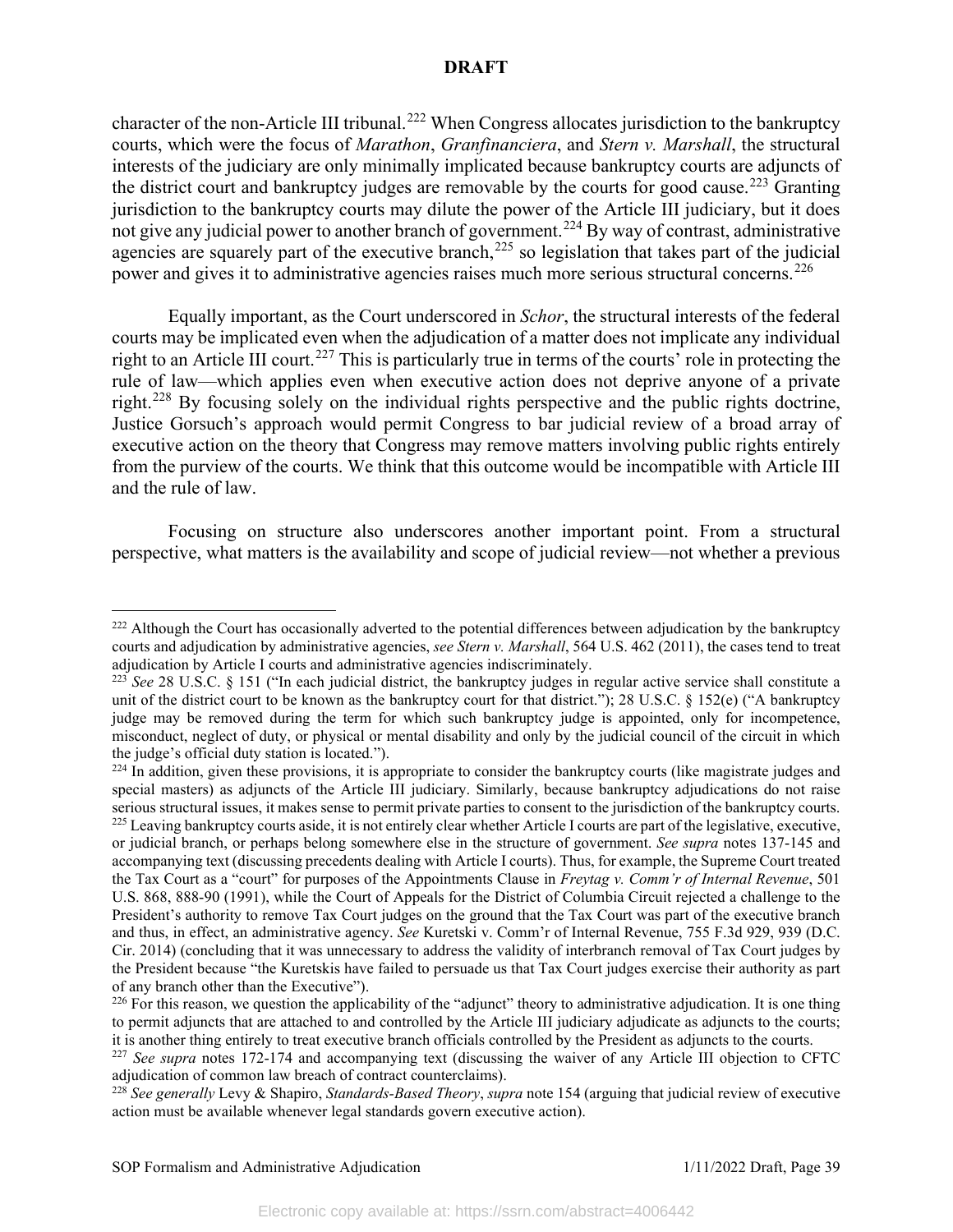decision has been made using a process that resembles adjudication.<sup>[229](#page-40-0)</sup> As we develop more fully in the following section, this sort of initial determination ordinarily fits comfortably within the concept of executive power and does not threaten the Article III judiciary. By focusing on the public rights doctrine in connection with the initial determination of a matter by the executive branch, the new Article III formalism threatens to embroil the courts in a largely unnecessary historical excavation concerning the proper characterization of any matter determined by means of administrative adjudication. The historical understanding of public rights is elusive and contested. [230](#page-40-1) In *Oil States*, for example, both Justice Thomas's majority opinion and Justice Gorsuch's dissent engaged in an extensive historical analysis of whether patents, once granted, became private rights, but reached fundamentally different conclusions.<sup>[231](#page-40-2)</sup>

Following the path of public rights formalism to evaluate initial executive branch decisions that use quasi-adjudicatory procedures would therefore commit the courts to a complex and inconclusive historical analysis of the nature of rights adjudicated by each agency. Even if it is ultimately the case that the vast majority of administrative adjudications would qualify under the public rights exception, this sort of historical analysis would unnecessarily consume the resources of the judiciary and private litigants without producing satisfactory answers to core questions. We should not venture down that road unless it is necessary to do so. Fortunately, as we describe in the following section, there is an alternative approach, fully consistent with separation of powers formalism, that offers a better approach to resolving these issues.

# **B. Administrative Adjudication, Executive Action, and Public Rights**

Our approach rests on the recognition that there is an essential difference between the issues raised by an initial administrative determination that uses quasi-judicial procedures and those raised by limitations on the availability and scope of judicial review.<sup>[232](#page-40-3)</sup> Both the current doctrine and Justice Gorsuch's Article III formalism ignore this difference, which creates unnecessary confusion. In our view, initial determinations are, in most cases, a permissible executive function that can be performed by administrative agencies.<sup>[233](#page-40-4)</sup> The real Article III issue

<span id="page-40-0"></span><sup>229</sup> We elaborate more fully on this point below. *See infra* Part IIIC.

<span id="page-40-1"></span><sup>230</sup> *See*, *e.g.*, Jack M. Beermann, *Administrative Adjudication and Adjudicators*, 26 GEO. MASON L. REV. 861, 881, 889 (2019) (arguing that "[t]here are six categories of public rights cases, each of which present slightly different issues concerning the propriety of this assignment" and that "[t]here are three categories of private rights, each of which presents different considerations concerning the propriety of allocating them to a non-Article III tribunal"); John Harrison, *Public Rights, Private Privileges, and Article III*, 54 GA. L. REV. 143, 149 (2019) (arguing that public rights represent "the proprietary interests of the government"); Caleb Nelson, *Adjudication in the Political Branches*, 107 COLUM. L. REV. 559, 565 (2007) [hereinafter *Political Branches*] (defining "core private rights" as "legal entitlements that belonged to discrete individuals (rather than the public as a whole)" and concluding that as a matter of historical practice "[t]he political branches could conclusively determine various 'public matters,' but the judiciary had to be able to resolve other kinds of factual issues for itself"); Pfander & Borrasso, *supra* note 147 (describing public rights in *Murray's Lessee* as arising "when Congress conferred discretionary authority on a board or commission or court to fashion new rights through the issuance of a constitutive decree or order").

<span id="page-40-2"></span><sup>231</sup> *See supra* notes 188-194 and accompanying text (discussing *Oil States*).

<span id="page-40-4"></span><span id="page-40-3"></span><sup>&</sup>lt;sup>232</sup> Professor Levy has advanced many of the points in the following discussion previously in an article he coauthored with our friend and colleague Sid Shapiro. See Levy & Shapiro, Standards-Based Theory, supra note 154, at 519-25.<br><sup>233</sup> From this perspective, the public rights doctrine can explain why initial adjudication by administrati constitutionally permissible, but it also highlights some potential issues for Article I courts, whose location within the branches of government is unclear. To the extent that Article I courts are considered to be part of the executive branch, *see* Kuretski v. Comm'r of Internal Revenue, 755 F.3d 929, 939 (D.C. Cir. 2014) (concluding Tax Court judges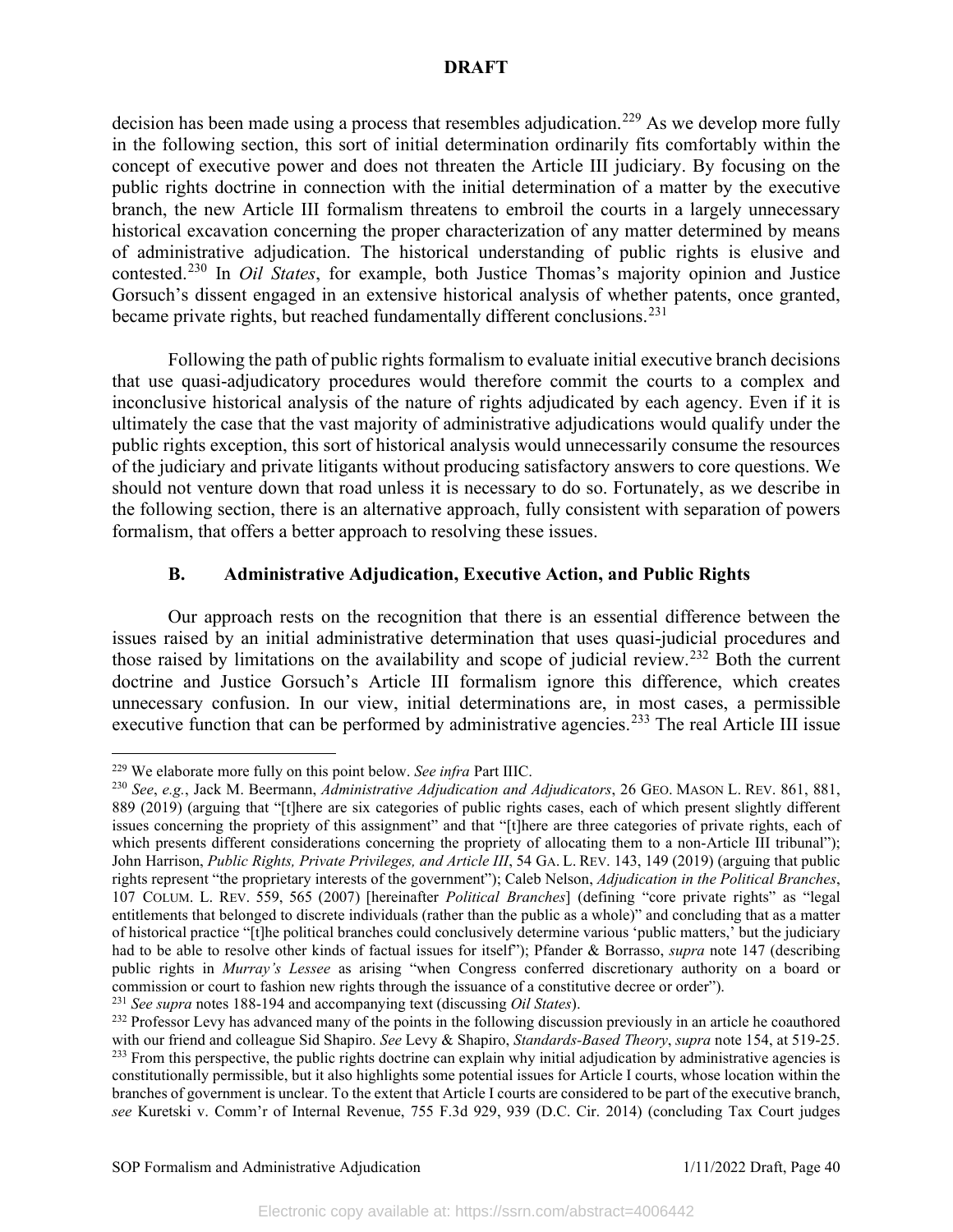is the extent to which judicial review can be limited or foreclosed altogether. This approach is fully consistent with separation of powers formalism and would bring much needed coherence to the analysis.

## 1. *Initial Administrative Adjudication as Execution*

To illustrate the differing issues raised by initial agency adjudication and limits on judicial review, consider a simple example. Suppose a statute provides for administrative adjudication in a case involving traditional private rights, such as property rights. It also provides that an adversely affected party who is dissatisfied with that administrative adjudication can obtain a de novo trial in an Article III court. It is hard to see how such an arrangement would implicate the structural concerns that animate Article III, even though an agency makes the initial determination. This sort of arrangement is not unprecedented. The FCC, for example, uses a similar process when imposing civil asset forfeiture, in which it issues a notice of apparent liability which is followed by a de novo judicial determination if the party contests liability.<sup>[234](#page-41-0)</sup>

To be sure, if the administrative decision results in an immediate deprivation of rights and there is an excessive delay before the de novo trial before an Article III tribunal, the individual right to an Article III tribunal might be compromised. This problem, however, is primarily an issue of due process, as reflected in numerous decisions addressing the extent to which due process requires a pre- or post-deprivation hearing. [235](#page-41-1) In some cases, due process may require an Article III remedy before the administrative action can effect a deprivation of protected rights.<sup>[236](#page-41-2)</sup> But the initial administrative determination of most matters relating to the implementation of a statute is no different than the decision to initiate a prosecution or bring a civil action on behalf of the government, and the initial determination of such matters would not encroach on the independent judiciary's Article III power.

Put simply, the initial determination by an administrative agency implementing a federal statute does not violate separation of powers or Article III because such a determination is an executive function properly vested in administrative agencies that are part of the executive

exercise their authority as part of the Executive branch), they are the functional equivalent of administrative agencies. Article I courts that are part of the judiciary, such as the bankruptcy courts, present distinctive separation of powers issues that are beyond the scope of this Article, as is the unique status of the territorial courts.

<span id="page-41-0"></span><sup>234</sup> *See generally* & GLICKSMAN & LEVY, *supra* note 53, at 989 (describing process). Similarly, In Kansas, where Professor Levy lives, statutes provide for an administrative revocation or suspension of a driver's license for specified grounds, followed by a de novo trial. *See* KAN. STAT. ANN. 8-259.

<span id="page-41-1"></span> $235$  This process might implicate individual rights, to the extent that a judicial determination of the underlying individual interests is delayed. Here again, understanding the individual rights implications of administrative adjudication in due process terms is instructive, insofar as the question of pre- or post-deprivation remedies is a recurrent one for procedural due process. *See*, *e.g.*, Cleveland Bd. of Educ. v. Loudermill, 470 U.S. 532 (1985) (concluding that due process required only minimal pretermination process for tenured teacher because teacher would receive a full hearing after the termination); Mathews v. Eldridge, 424 U.S. 319 (1976) (concluding that Social Security disability insurance recipient was not entitled to full hearing prior to the termination of benefits); Goldberg v. Kelly, 397 U.S. 254 (1970) (holding that welfare recipients were entitled to a full hearing before the termination of their benefits); *see also* Parratt v. Taylor, 451 U.S. 527 (1981) (concluding that the negligent destruction of a prisoner's private property did not violate due process because the prisoner had an adequate tort remedy under state law).

<span id="page-41-2"></span> $^{236}$  Cf. Sackett v. EPA, 566 U.S. 120 (2012) (concluding that EPA administrative compliance orders are subject to preenforcement review because of their significant and immediate impact on the private property rights of landowners).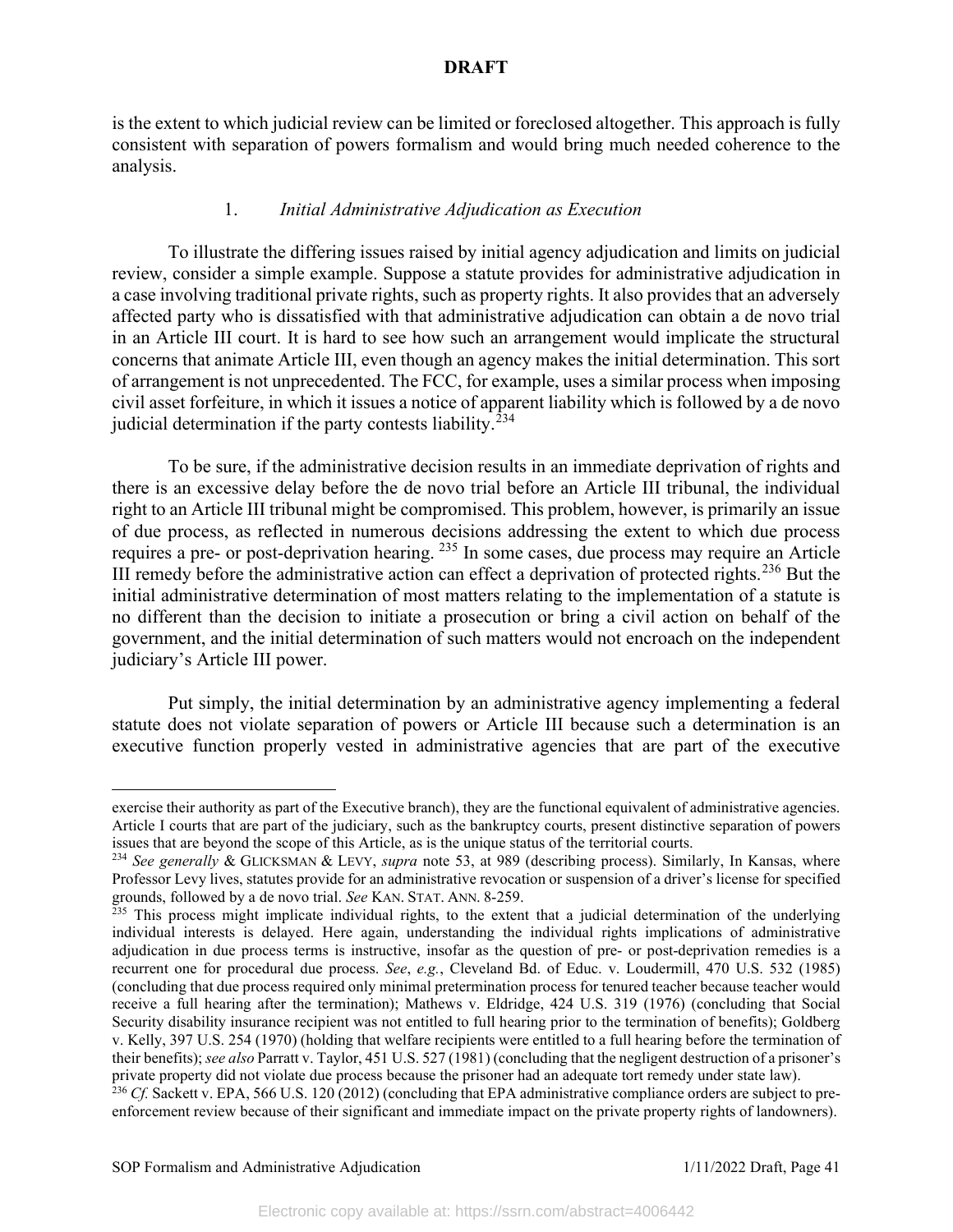branch.<sup>[237](#page-42-0)</sup> This premise is reflected in the Court's recent appointment and removal cases, which treat administrative adjudicators as officers of the United States who must accountable to the President.<sup>[238](#page-42-1)</sup> United States v. Arthrex, Inc.,<sup>[239](#page-42-2)</sup> is particularly instructive, insofar as it is another case (like *Oil States* and *Thryv*) involving *inter partes* review. *Arthrex* emphasized that "[o]nly an officer properly appointed to a principal office may issue a final decision binding the Executive Branch," thus applying the unitary executive theory to administrative adjudication.<sup>[240](#page-42-3)</sup> The extent to which the quasi-adjudicatory and due process implications of administrative adjudications would support a good-cause limitation on removal of adjudicators in the executive branch, at least those who qualify as inferior officers, remains unresolved.<sup>[241](#page-42-4)</sup>

## 2. *Executive Power to Vindicate Public Rights*

This understanding dovetails nicely with the public rights doctrine and offers a superior approach to the alternative explanations of *Murray's Lessee* conventionally advanced by courts and commentators. Those alternatives generally rely on the premise that, because Congress holds the greater power to foreclose all remedies, it has the lesser power to create remedies that do not involve the Article III judiciary.<sup>[242](#page-42-5)</sup> This sort of rationale, however, does not stand up to careful examination from a structural perspective. We offer an alternative, structural understanding of public rights under which initial determinations concerning public rights are executive in character.

For example, the Court traditionally linked the public rights doctrine to sovereign immunity, on the theory that when the government is a party, it cannot be sued without its consent.<sup>[243](#page-42-6)</sup> Because Congress could prevent any remedy whatsoever by withholding consent, the theory continues, it may consent to more limited remedies before administrative agencies or Article I courts.<sup>[244](#page-42-7)</sup> Justice Gorsuch's approach is similar, but relies on the premise that public rights are interests that do not qualify as rights and that may therefore be doled out as a matter of executive discretion without any judicial involvement. These theories, however, cannot explain the public rights doctrine because any remedy Congress does provide cannot ignore other constitutional requirements, including separation of powers requirements.

<span id="page-42-0"></span><sup>237</sup> *See* City of Arlington v. Fed. Cmmc'ns Comm'n, 569 U.S. 290, 304 n.4 (2013) (Scalia, J.) ("[Agency actions] take 'legislative' and 'judicial' forms, but they are exercises of—indeed, under our constitutional structure they *must be*  exercises of—the 'executive Power.' ").

<span id="page-42-1"></span><sup>238</sup> *See supra* notes 90-99 and accompanying text (discussing *Free Enterprise Fund*, *Lucia*, *Seila Law*, *Arthrex, and Collins*).

<span id="page-42-2"></span><sup>&</sup>lt;sup>239</sup> 141 S. Ct. 1970 (2021) (holding that APJs whose decisions were not subject to review by Director of the PTO were principal officers who must be appointed by the President with Senate consent, but allowing the Director to make final decisions so that judges would qualify as inferior officers). *See supra* notes 96-97, 108 and accompanying text. <sup>240</sup> *Arthrex*, 141 S. Ct. at 1985.

<span id="page-42-4"></span><span id="page-42-3"></span><sup>241</sup> *See supra* notes 219-221 and accompanying text.

<span id="page-42-5"></span><sup>242</sup> *See also Northern Pipeline*, 458 U.S., at 67 (plurality opinion) (stating that "the public-rights doctrine also draws upon the principle of separation of powers, and a historical understanding that certain prerogatives were reserved to the political Branches of Government").

<span id="page-42-6"></span><sup>243</sup> *See supra* notes 153-154 and accompanying text.

<span id="page-42-7"></span><sup>244</sup> This premise is questionable because sovereign immunity would not bar all remedies against the government. *See supra* note 195; *infra* notes 245-246 and accompanying text.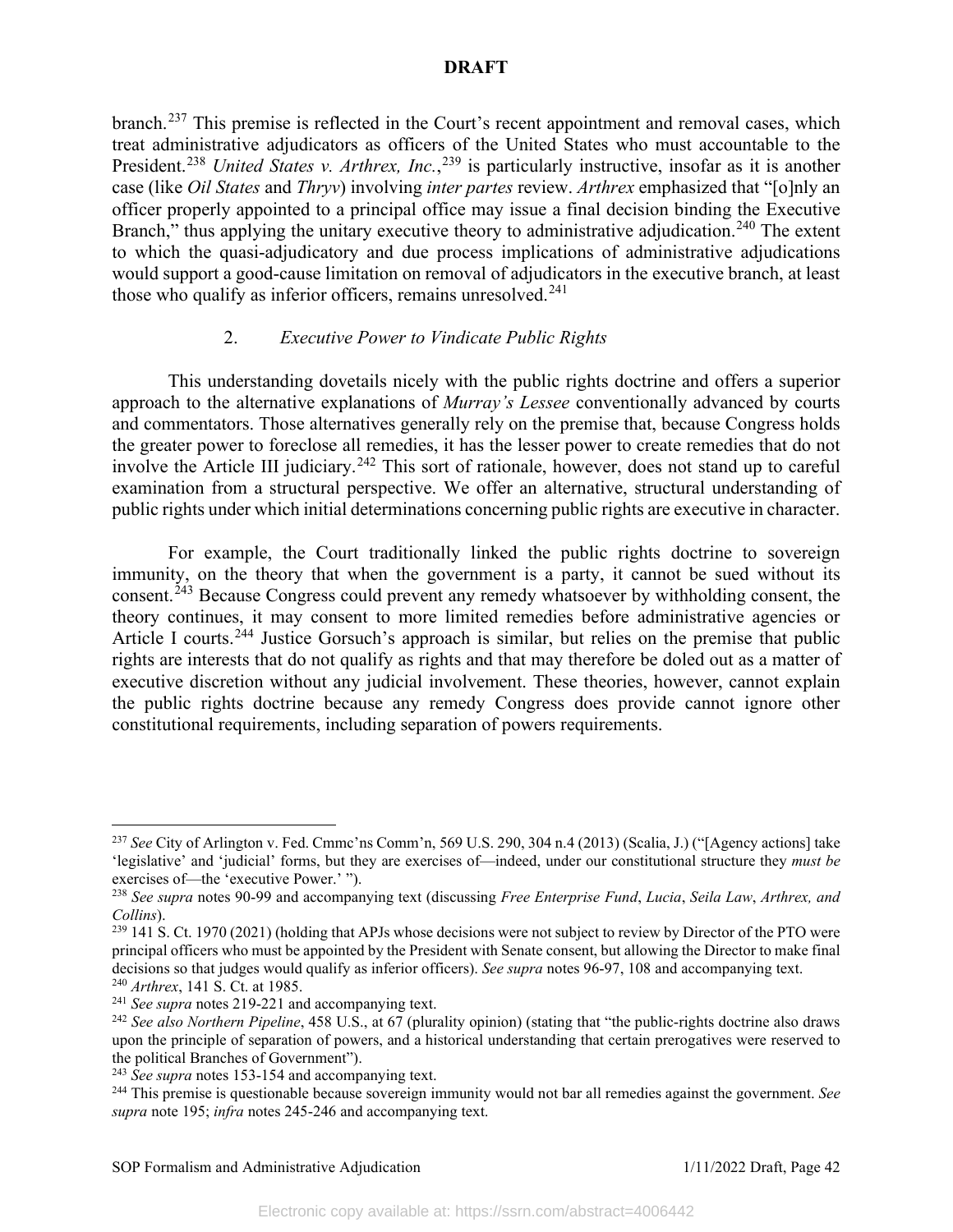In this regard, the early constitutional decision in *Hayburn's Case*<sup>[245](#page-43-0)</sup> is directly on point. The case involved the determination of veterans' benefits, a quintessential public right and one for which a remedy against the government would seem to implicate sovereign immunity. Under the statute, federal judges would make an initial eligibility determination, which would be reviewed by the Secretary of War, who could confirm it or set it aside. Several Justices, while riding circuit, concluded that this arrangement violated separation of powers because it subjected a judicial determination to review and correction by officials within the Executive Branch.<sup>[246](#page-43-1)</sup> If sovereign immunity or the allocation of mere privileges allows Congress to provide remedies that would otherwise infringe on the judicial power in violation of Article III, then *Hayburn's Case* was wrongly decided.

Once we eliminate the idea that the greater power to deny remedies includes the lesser power to limit those remedies to non-Article III tribunals, we are left with vague and largely unexplained statements that public rights determinations involve the exercise of executive power.[247](#page-43-2) Although the Court has not fully explained it, we think this understanding of public rights adjudications as executive in nature makes perfect sense upon a close examination of *Murray's Lessee*., which suggests that "public rights" are best understood as rights belonging to the public. The enforcement of such rights on behalf of the public is a quintessential executive function.

In an often-overlooked passage, the Court in *Murray's Lessee* stated that, although "both public and private wrongs are redressed through judicial action, there are more summary extrajudicial remedies for both."<sup>[248](#page-43-3)</sup> The Court then gave three examples:

- (1) "[T]he recapture of goods by their lawful owner" is an example of "extra-judicial redress of a private wrong";
- (2) "[T]he abatement of a public nuisance" is an example of extra-judicial redress "of a public wrong, by a private person"; and
- (3) "[T]he recovery of public dues by a summary process of distress, issued by some public officer authorized by law, is an instance of redress of a particular kind of public wrong, by the act of the public through its authorized agents."<sup>[249](#page-43-4)</sup>

This discussion reflects three important points. First, the distinction between public and private rights refers to whether the right belongs to a private person or to the general public.<sup>[250](#page-43-5)</sup>

<span id="page-43-0"></span><sup>245</sup> 2 U.S. (2 Dall.) 409 (1792).

<span id="page-43-1"></span><sup>246</sup> *See* Plaut v. Spendthrift Farm, 514 U.S. at 218 (stating that *Hayburn's Case* "stands for the principle that Congress cannot vest review of the decisions of Article III courts in officials of the Executive Branch").

<span id="page-43-2"></span><sup>247</sup> *See, e.g.*, Oil States Energy Servs., LLC v. Greene's Energy Grp., LLC, 138 S. Ct. 1365, 1373 (2018) ("Our precedents have recognized that the [public rights] doctrine covers matters 'which arise between the Government and persons subject to its authority in connection with the performance of the constitutional functions of the executive or legislative departments.' "); N. Pipeline Constr. Co. v. Marathon Pipeline Co., 458 U.S. 50, 68 (1982) (quoting *Ex Parte* Bakelite, 279 U.S. at 458) ("The public-rights doctrine is grounded in a historically recognized distinction between matters that could be conclusively determined by the Executive and Legislative Branches and matters that are 'inherently . . . judicial.' ").

<span id="page-43-3"></span><sup>248</sup> *Murray's Lessee*, 59 U.S. (18 How.) at 283.

<span id="page-43-4"></span><sup>249</sup> *Id.*

<span id="page-43-5"></span><sup>250</sup> *See* Nelson, *Political Branches*, *supra* note 230, at 565 (defining "core private rights" as "legal entitlements that belonged to discrete individuals (rather than the public as a whole)" and concluding that as a matter of historical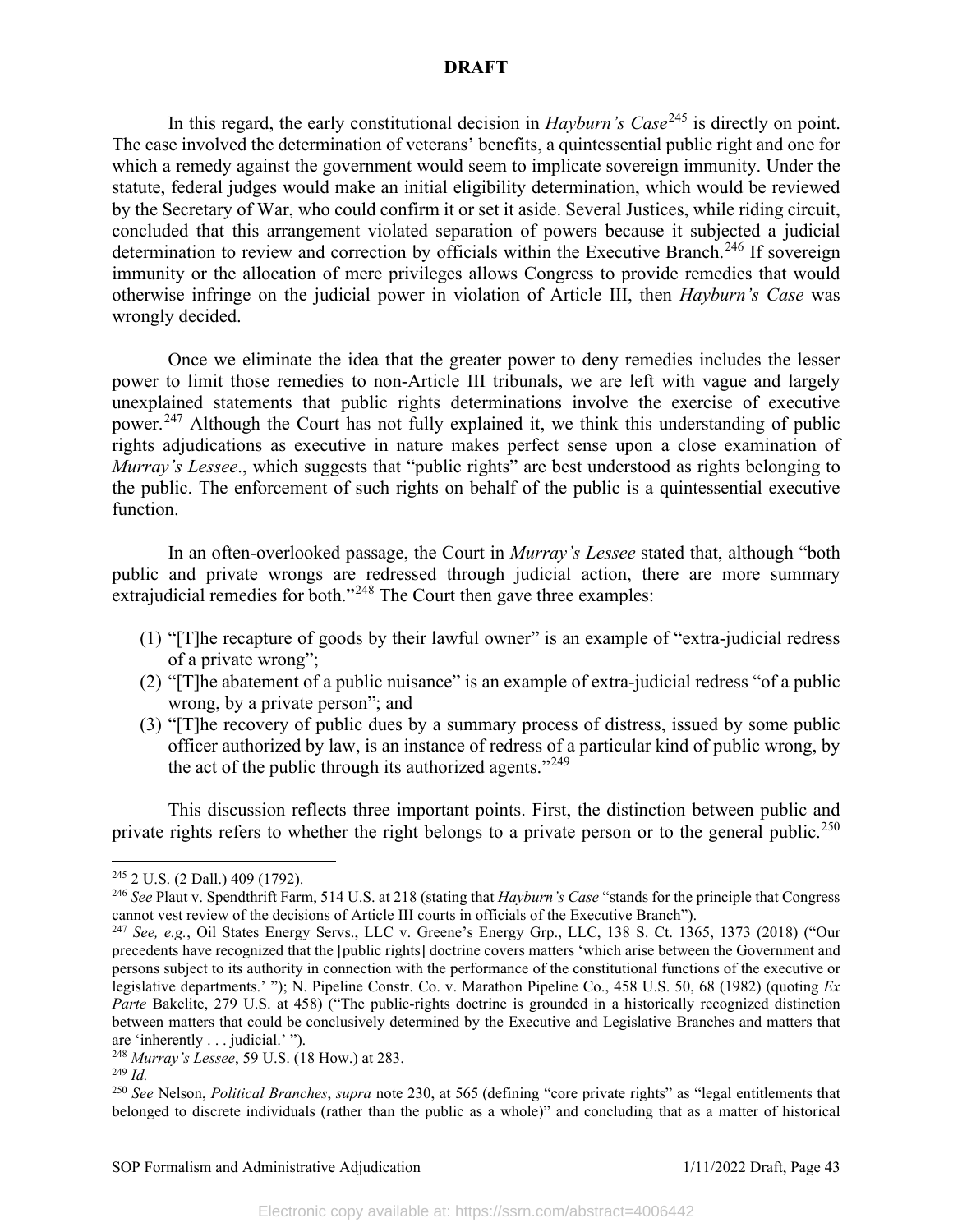Private rights are held and vindicated by private parties. Public rights are rights held by the public as a whole.<sup>[251](#page-44-0)</sup> Second, although public rights may sometimes be vindicated by private parties (as in the abatement of a public nuisance or a *qui tam* action), <sup>[252](#page-44-1)</sup> they are most often vindicated through government action. Third, when the government does assert public rights, it is exercising an executive function.<sup>[253](#page-44-2)</sup>

Viewed from this perspective, it is clear that most administrative adjudications fall squarely within the executive power in the sense that they involve the vindication of the public interest in implementing federal regulatory and benefit programs.[254](#page-44-3) This sort of action is executive in character even if it involves the determination of facts and the application of the law and even if Congress chooses to require agencies to follow quasi-judicial processes in order to act.<sup>[255](#page-44-4)</sup> Accordingly, the proper inquiry in any case of initial administrative adjudication is whether the agency is exercising executive power by implementing a public regulatory or benefit regime. This conclusion is fully consistent with a strict and formalist view of separation of powers.

In some contexts, moreover, when it implicates the vindication of a public interest arising in the context of a regulatory or benefit regime, the determination of rights that arise between

practice "[t]he political branches could conclusively determine various 'public matters,' but the judiciary had to be able to resolve other kinds of factual issues for itself").

<span id="page-44-0"></span><sup>&</sup>lt;sup>251</sup> *See also id.* at 563 (referring to "rights held in common by the public at large," as distinct from "an individual's core 'private rights' to life, liberty, or property"); *id.* at 565 (describing "the concept of 'core private rights'—legal entitlements that belonged to discrete individuals (rather than the public as a whole) and that were considered 'rights' (rather than mere 'privileges' that existed only at the sufferance of public authorities)"). This understanding of public rights is similar to but broader than the definition advanced by Professor Harrison, who has argued that public rights reflect a more limited set of rights that accrue to the public through "the proprietary interests of the government." Harrison, *supra* note 230, at 149.

<span id="page-44-1"></span><sup>252</sup> *See* Evan Caminker, *The Constitutionality of Qui Tam Actions*, 99 YALE L.J. 341, 388 (1989) (quoting Abraham Lincoln, Acceptance Speech to the Republican Convention (June 16, 1858), in ABRAHAM LINCOLN: HIS SPEECHES AND WRITINGS 372 (R. Basler ed. 1946)) ("Authorizing private citizens to enforce the United States' legal interests through qui tam actions, no less than authorizing citizens to enforce their own legislatively created interests as an indirect means of implementing public policy objectives, is within Congress' power to 'judge what to do, and how to do it.' ").

<span id="page-44-2"></span><sup>&</sup>lt;sup>253</sup> Indeed, the ordinary process of criminal prosecution accords with this analysis: the commission of a criminal offense is not only a violation of the rights of particular victims (who may be entitled to private remedies), but also a violation of the public order. *See* Donald H.J. Hermann, *Restorative Justice and Retributive Justice: An Opportunity for Cooperation or an Occasion for Conflict in the Search for Justice*, 16 SEATTLE J. FOR SOC. JUST. 71, 89 (2017) (stating that "the penal law has moral significance because it contributes to the maintenance of public order, which is conducive to the common good"). The vindication of this public interest is the responsibility of the Executive Branch, which investigates the facts and applies the law to determine whether a crime has been committed and by whom before prosecuting the offense. As this example further illustrates, the executive determination of public rights is not ordinarily final, but rather is subject to further judicial proceedings by Article III courts. The extent to which public rights determinations may be made without further judicial involvements is a separate question that we discuss *infra* at notes 272-283 and accompanying text.

<span id="page-44-3"></span><sup>&</sup>lt;sup>254</sup> Sovereign immunity is not relevant to this inquiry because such implementation does not involve suits against the government, although it may be relevant to the availability and scope of judicial review of administrative adjudications. *See infra* notes 278-281 and accompanying text.

<span id="page-44-4"></span><sup>255</sup> *See* Cass R. Sunstein & Adrian Vermeule, *The Morality of Administrative Law*, 131 HARV. L. REV. 1924, 1961 (2018) [hereinafter Sunstein & Vermeule, *Morality*] ("[A]ll administrative adjudication is, from the standpoint of constitutional law, an exercise of executive power, not of judicial power. Instead administrative adjudication can be seen as the (preliminary) application of statutes to facts, a core executive task.").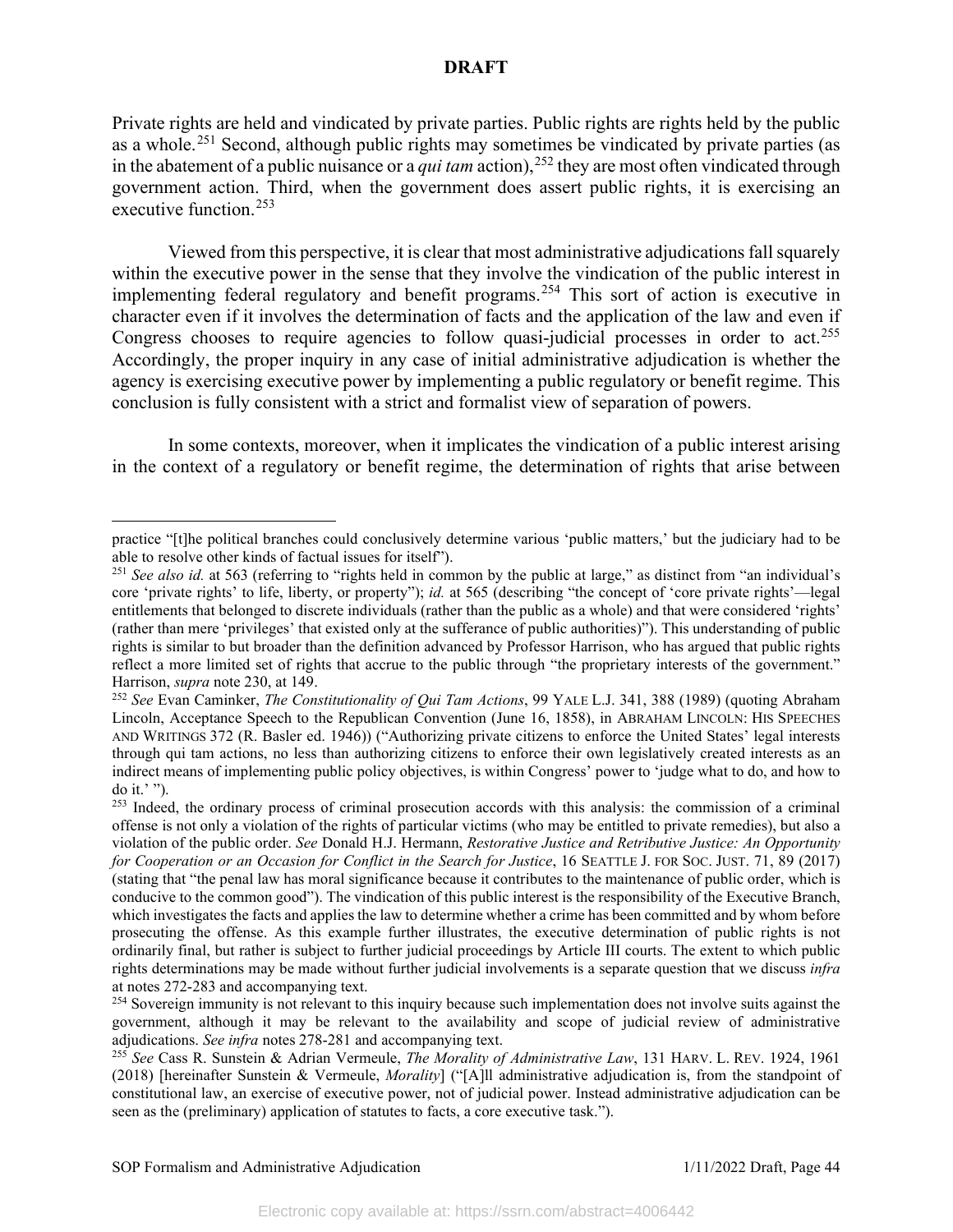private parties could properly be characterized as executive in nature.<sup>[256](#page-45-0)</sup> This point is most evident in the context of statutory rights created as part of a comprehensive legislative regime, which explains *Granfinanciera's* expanded definition of public rights. [257](#page-45-1) That kind of adjudication would include the right of pesticide registrants to compensation from follow-on registrants, which was at issue in *Thomas v. Union Carbide*,<sup>[258](#page-45-2)</sup> as well as some additional agency adjudications.<sup>[259](#page-45-3)</sup>

Even the determination of traditional common law rights might be considered executive in character if it is necessary to the vindication of the public interest in a comprehensive legislative regime, as in *Schor*. [260](#page-45-4) Nonetheless, administrative adjudication of rights arising between private parties, especially traditional common law rights, would appear to be vulnerable to a separation of powers challenge.[261](#page-45-5) If such rights are not public rights and their determination is therefore not executive in character, then adjudication by administrative agencies in the executive branch would run afoul of formalistic separation of powers principles. From a formalistic perspective, moreover, it would appear to violate separation of powers for executive branch agencies to function as adjuncts to the courts. [262](#page-45-6)

In sum, while the new separation of powers formalism requires a rethinking of current doctrine concerning administrative adjudication, it does not follow that most such adjudication is constitutionally impermissible or that an historical inquiry into the character of the underlying right is required. To the contrary, most administrative adjudication involves the exercise of executive power to vindicate public rights through the implementation of a legislative regime and is therefore fully consistent with the separation of powers.<sup>[263](#page-45-7)</sup> This conclusion has important implications for

<span id="page-45-0"></span><sup>&</sup>lt;sup>256</sup> See supra notes 141-142 and accompanying text (suggesting that the power of territorial courts and the local courts in the District of Columbia might be characterized as executive in character because the resolution of private disputes is part of the administration of federal territories).

<span id="page-45-1"></span><sup>257</sup> *See supra* notes 179-183 and accompanying text. Thus, contrary to Justice Scalia's objections in *Granfinanciera*, the expanded definition of public rights announced in that case is fully consistent with a proper understanding of those rights.<br><sup>258</sup> See supra notes 168-171 and accompanying text.

<span id="page-45-2"></span>

<span id="page-45-3"></span><sup>&</sup>lt;sup>259</sup> Another example might be the certification of unions as representatives of workers under the National Labor Relations Act. *See* 29 U.S.C. § 159 (providing for certification of bargaining units, elections, and union representatives by the National Labor Relations Board).

<span id="page-45-4"></span><sup>&</sup>lt;sup>260</sup> See supra note 178 and accompanying text. This sort of reasoning would also apply to adjudication of common law rights and criminal prosecutions by territorial courts and local courts in the District of Columbia. *See supra* note 253 and accompanying text.

<span id="page-45-5"></span><sup>261</sup> *Cf.* Craig A. Stern, *What's a Constitution Among Friends?—Unbalancing Article III*, 146 U. PA. L. REV. 1043, 1072 (1998) (footnote omitted) ("All of the judicial power must vest in the court. What is at issue is which duties render a decisionmaker a 'judge' for purposes of Article III, thereby requiring that individual to possess [Article III,] Section 1 security.").

<span id="page-45-6"></span><sup>262</sup> *See* Paul M. Bator, *The Constitution as Architecture: Legislative and Administrative Courts Under Article III*, 65 IND. L.J. 233, 252 (1990) (arguing that "the notion that the institutional phenomenon of adjudication of disputes (public and private) by legislative courts and administrative agencies can be characterized as legitimate because these are 'adjuncts' of the courts is ludicrously inapt"). Under the unitary executive theory favored by many formalists, if agencies exercise executive power, they must be subject to the control and supervision the President, rather than the courts, even if courts can retain the ordinary judicial review functions. Conversely, if they exercise judicial power, they cannot be subject to the control and supervision of the President. This arrangement would not trouble a functionalist, however, because the functionalist perspective tolerates the intermingling of powers and functions provided that the balance of power among the three branches is not disturbed.

<span id="page-45-7"></span><sup>&</sup>lt;sup>263</sup> Given the overlap between the executive and judicial powers in matters involving public rights, however, these same determinations may also be made by courts wielding the judicial power. Whether those courts must be staffed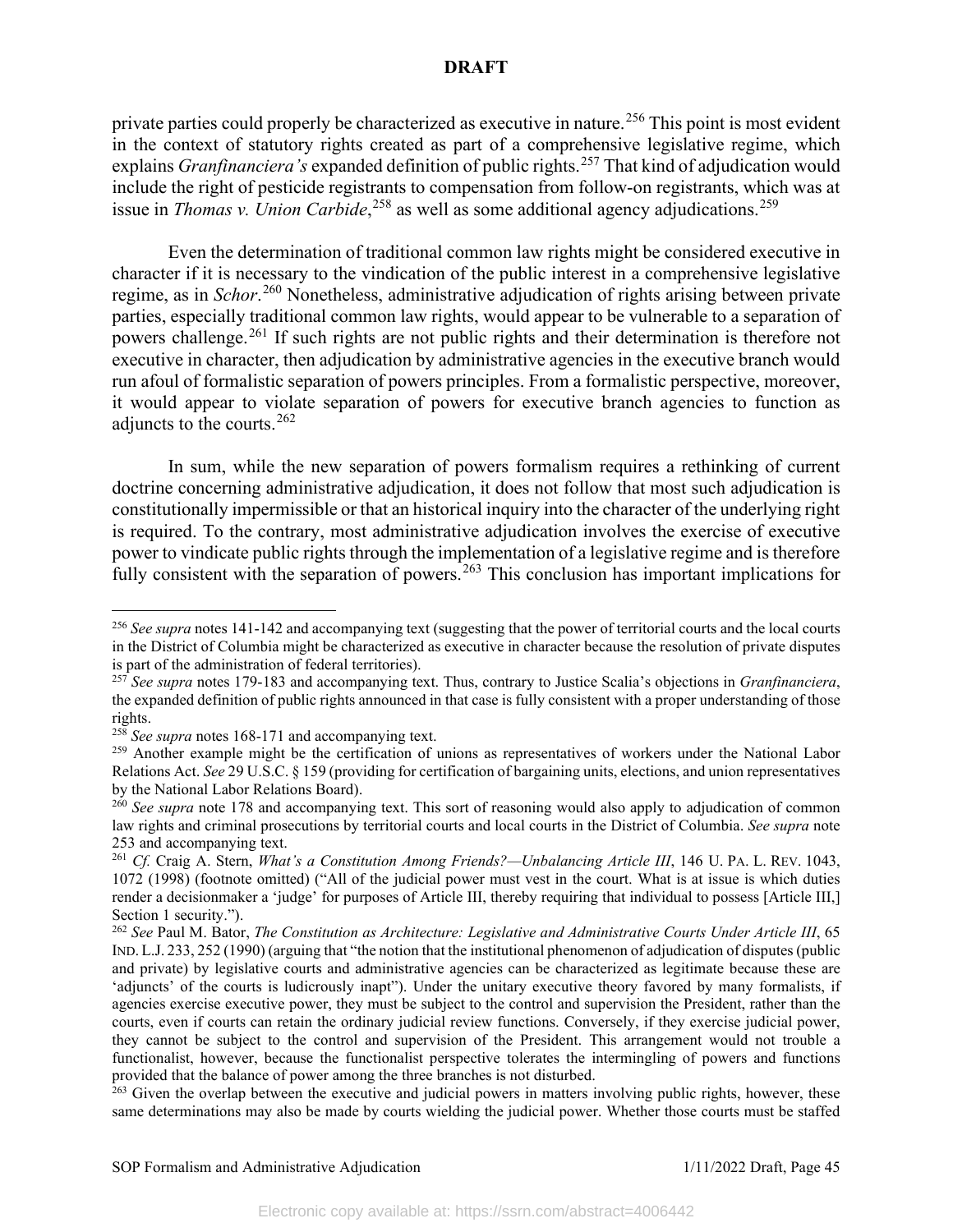the relationship between agencies and the President and for the imposition of limitations on judicial review, which we explore in the following sections.

# **C. Judicial Review and Judicial Power**

The structural recognition that administrative agencies that make initial decisions using adjudicatory procedures are executing the law has important implications for the availability and scope of judicial review.<sup>[264](#page-46-0)</sup> Insofar as administrative adjudication involves the execution of the law, it does not and cannot constitute the final decision in a case or controversy that is within the jurisdiction of the Article III courts.<sup>[265](#page-46-1)</sup> This is the central premise of Justice Gorsuch's Article III formalism. Just as the executive decision to prosecute a crime is subject to a subsequent trial, so too are administrative adjudications subject to subsequent judicial proceedings as required by separation of powers (and due process).<sup>[266](#page-46-2)</sup> Any statute foreclosing judicial review is valid, if at all, only if it is consistent with Article III.

At least since *Marbury v. Madison*, [267](#page-46-3) it has been understood that the judicial power includes, in a proper case or controversy, the authority to determine whether executive officials have acted in accordance with the law.<sup>[268](#page-46-4)</sup> Similarly, whatever power the President has to control the execution of the laws, it does not include the power to order violations of the law.<sup>[269](#page-46-5)</sup> Nonetheless, Congress has significant discretion when it comes to the creation and determination of the jurisdictional scope of the lower federal courts, and it may prescribe some limits on both the availability and conduct of judicial review. The critical separation of powers question is when, if ever, congressional limits on the availability and scope of review violate separation of powers by encroaching on the Article III judicial power.

The analysis of this question should begin with the recognition that it is a different question than whether an initial administrative adjudication is constitutional. Whether administrative adjudication is consistent with separation of powers depends on whether it involves the exercise of executive power; the extent to which Congress may limit the availability and scope of judicial

by judges with life tenure and salary protections is a separate question that must be addressed in light of the adjunct theory and the relationship between so-called Article I courts staffed by judges lacking these protections and the Article III judiciary. As suggested by our earlier discussion, this issue is a fascinating one. But it is beyond the scope of this Article and we will resist the temptation to go down that "rabbit hole."<br><sup>264</sup> Although the availability and scope of judicial review is relevant for both administrative adjudication involving the

<span id="page-46-0"></span>exercise of executive power and adjudication by adjudicators acting as adjuncts to Article III courts, the two situations raise different questions that should be analyzed separately. Judicial review of administrative adjudication is a question of the proper relationship between the Executive and Judicial Branches. Judicial review of the decisions of Article I courts is relevant to the question whether Article I courts qualify as adjuncts to Article III courts.

<span id="page-46-1"></span><sup>265</sup> *See* Sunstein & Vermeule, *Morality*, *supra* note 255, at 1961 (characterizing administrative adjudication as an executive function that involves the "preliminary" application of law to facts); *see generally supra* notes 254-255 and accompanying text (discussing executive character of administrative adjudication of public rights).

<span id="page-46-2"></span><sup>266</sup> *See* Greve, *supra* note 35, at 778 (supporting "a judicial system that subjects government action, so far as it interferes with a sphere of ordinary private conduct, to comprehensive, genuinely legal, and independent judicial control"); *id.* at 796 (supporting a "re-constitutionalizing [of] judicial control over executive adjudication by means of entrusting that task to independent courts").

<span id="page-46-4"></span><span id="page-46-3"></span> $^{267}$  5 U.S. (1 Cranch) 137 (1803).<br><sup>268</sup> To be sure, the courts have not always adhered to this premise.

<span id="page-46-5"></span><sup>&</sup>lt;sup>269</sup> Kendall v. United States ex rel. Stokes, 37 U.S. (12 Pet.) 524 (1838) (requiring postmaster to obey judicial writ of mandamus rather than unlawful presidential directive).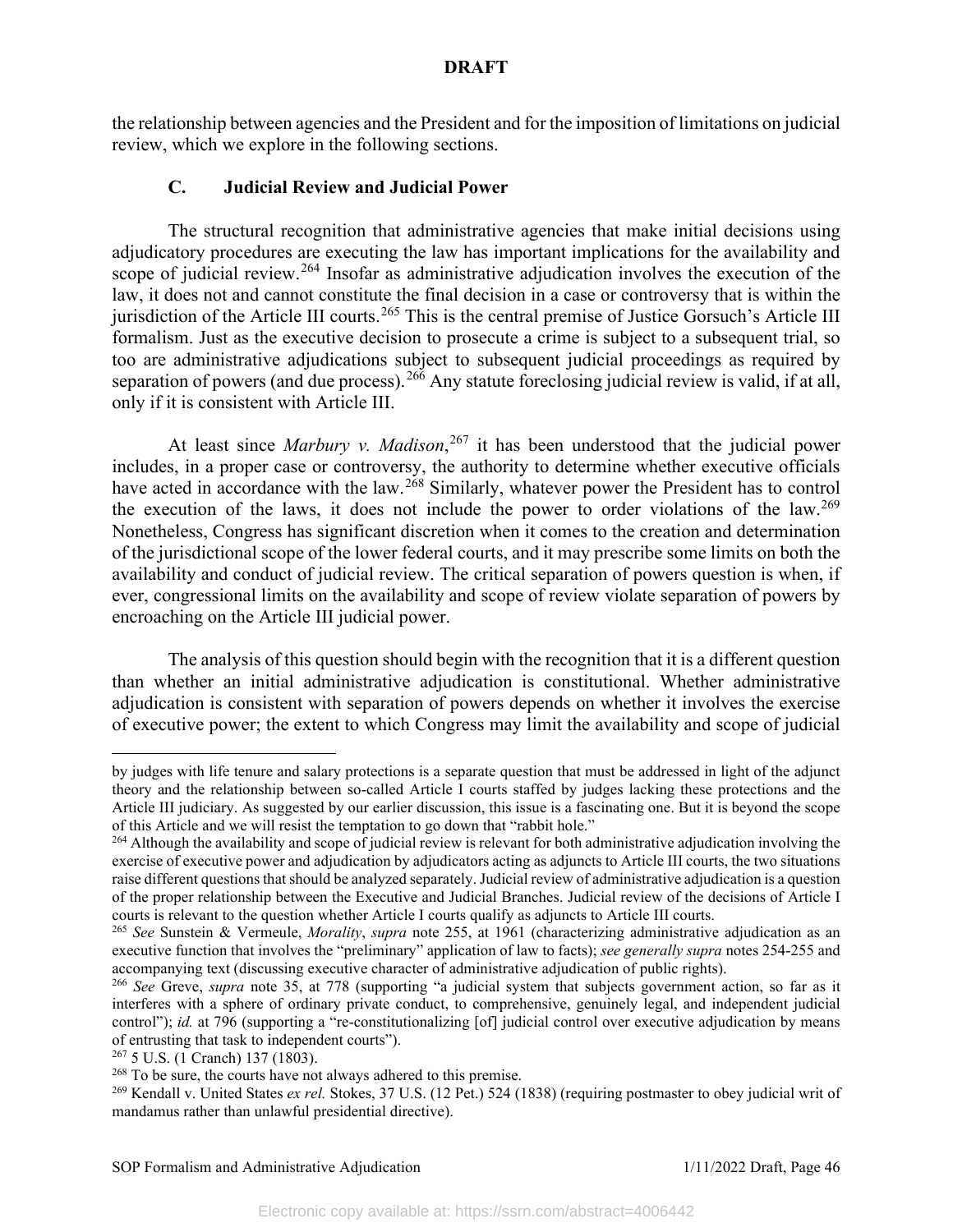review depends on whether those limits impermissibly encroach on the powers of the Judicial Branch.<sup>[270](#page-47-0)</sup> To be sure, the availability of judicial review may support the understanding that administrative adjudication is executive in nature, but the availability of such review is not essential to the characterization because some executive actions may be exempt from judicial review as a matter of separation of powers. $271$ 

The availability of judicial review is a critical structural question because courts cannot ensure that administrative adjudication by the executive complies with the law if they have no jurisdiction to conduct review.<sup>[272](#page-47-2)</sup> Nonetheless, the Supreme Court has offered little clear guidance on the extent to which Congress may foreclose judicial review of agency adjudications. It has famously gone to great lengths to construe provisions foreclosing review in a manner that permits judicial review of at least some issues<sup>[273](#page-47-3)</sup> and erected a general presumption in favor of review that is especially powerful with respect to constitutional claims.<sup>[274](#page-47-4)</sup> Likewise, the Court's decisions on jurisdiction stripping send notoriously mixed messages.<sup>[275](#page-47-5)</sup> While we will not attempt to resolve these intractable debates here, the executive power understanding of administrative adjudication offers some insights concerning the availability and scope of judicial review.

First, Justice Gorsuch's analysis may suggest that administrative determinations that result in the deprivation of core private rights, particularly traditional common law claims, must be subject to de novo determination by an Article III court. This sort of rule would seem to apply to claims like the breach of contract counterclaim in *Schor*, although it would also seem that the consent of the parties could resolve this issue, as it does when parties consent to the arbitration of

<span id="page-47-0"></span><sup>270</sup> There is also a due process element to this inquiry, *see infra* notes 219-221 and accompanying text, but our focus here is on separation of powers issues.

<span id="page-47-1"></span> $271$  Such is the case, for example, for "political questions" that fall within the exclusive prerogatives of the President and Executive Branch. *See infra* notes 282-283 and accompanying text

<span id="page-47-2"></span><sup>272</sup> *See*, *e.g.*, Thryv, Inc v. Click-To-Call Techn, LP, 140 S. Ct. 1367, 1387-89 (2020) (Gorsuch, J., dissenting) (arguing that majority's decision upholding foreclosure of judicial review of decision to initiate *inter partes* patent review improperly abdicated judicial power).

<span id="page-47-3"></span><sup>273</sup> *See*, *e.g.*, Webster v. Doe, 486 U.S. 592 (1988); Leedom v. Kyne, 358 U.S. 184 (1958); Am. Sch. of Magnetic Healing v. McAnnulty, 187 U.S. 93 (1902).

<span id="page-47-4"></span><sup>274</sup> *See*, *e.g.*, Johnson v. Robison, 415 U.S. 361 (1974) (construing statutory provision precluding judicial review of cases arising under veterans' benefit statutes so as to permit review of constitutional challenge to denial of benefits to conscientious objectors performing alternate service, but rejecting challenge on the merits).

<span id="page-47-5"></span><sup>275</sup> *Compare Ex parte* McCardle, 74 U.S. 506 (1968) (upholding statute stripping court of jurisdiction in pending case) *with* United States v. Klein, 80 U.S. 128 (1971) (invalidating statute purporting to strip courts of jurisdiction to give effect to presidential pardon). In recent cases, the Court has struggled to determine when, if ever, a congressional statute that effectively determines the outcome in a particular case violates the judicial power. *See* Patchak v. Zinke, 138 S. Ct. 897 (2018) (upholding statute that determined outcome in land dispute with the Department of the Interior); Bank Markazi v. Peterson, 136 S. Ct. 1310 (2016) (upholding statute that effectively determined the availability of assets for attachment). *See* Richard H. Fallon, Jr., *Jurisdiction-Stripping Reconsidered*, 96 VA. L. REV. 1043, 1045 (2010) [hereinafter Fallon, *Jurisdiction-Stripping*] ("[T]he Court has decided few cases squarely addressing the constitutionality of selective withdrawals of federal jurisdiction."); Ronald J. Krotoszynski & Atticus DeProspo, *Against Congressional Case Snatching*, 62 WM. & MARY L. REV. 791, 797 (2021) (criticizing the "functionalist turn" taken by the Court after *Free Enterprise Fund* and in *Patchak*, *Bank Markazi*, and *Oil States*, as a mistaken endorsement of "congressional case snatching").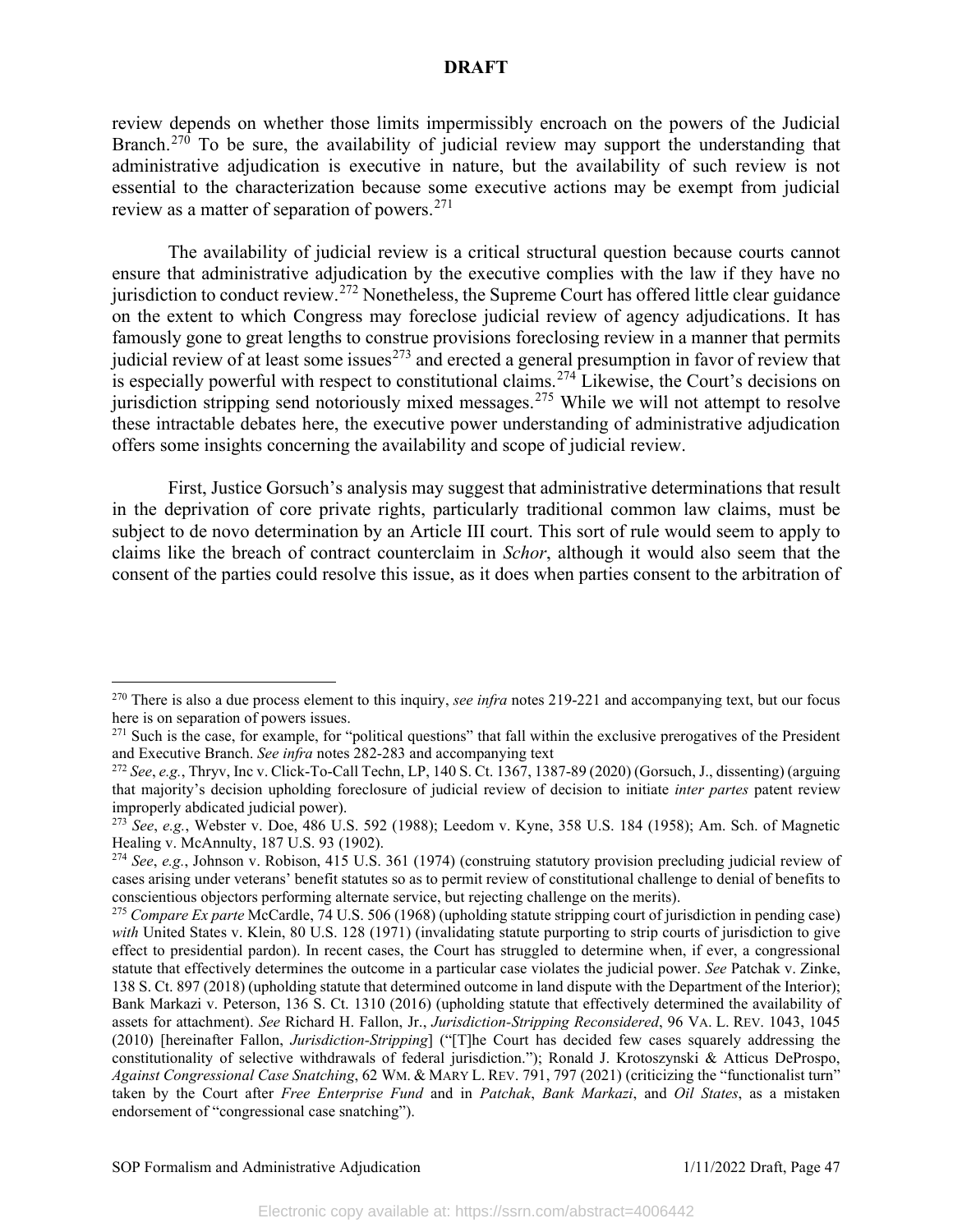common law claims with only limited judicial review.<sup>[276](#page-48-0)</sup> Thus, for example, the authority of magistrates to resolve cases depends on consent.<sup>[277](#page-48-1)</sup>

Second, although courts often state that matters of public rights may be resolved without any judicial involvement because sovereign immunity would bar suit against the government, that reading is, quite simply, wrong.<sup>[278](#page-48-2)</sup> It is true that sovereign immunity might prevent some remedies against the government if those remedies seek damages or their equivalent. But sovereign immunity does not preclude other remedies, such as injunctive or declaratory relief to prevent executive officers from violating the law.<sup>[279](#page-48-3)</sup> Judicial orders setting aside or precluding enforcement of administrative adjudications do not implicate sovereign immunity unless they require the payment of damages or its equivalent.<sup>[280](#page-48-4)</sup> At a minimum, the application of sovereign immunity as a justification for precluding any judicial involvement would have to involve a casespecific inquiry into whether sovereign immunity applies. $281$ 

Third, limits on the availability of judicial review for adjudication of public rights present the same sorts of separation of powers issues that limitations on review of any executive action would present. Under the rule of law, we would ordinarily expect that judicial review of executive action for compliance with the law is available in a proper case or controversy, even when the action is taken by high level officials up to and including the President. To be sure, some executive actions might be exempt from review under the political question doctrine, which may explain why some public rights determinations are exempt from review.<sup>[282](#page-48-6)</sup> Whether and to what extent Congress may divest the courts of jurisdiction, including jurisdiction to review agency adjudications, is a difficult and as yet unresolved constitutional question.<sup>[283](#page-48-7)</sup> The key point for present purposes is that the answer to that question in the context of administrative adjudication only depends on characterization of rights as public rights to the extent that the determination of public rights constitutes a political question.

Related considerations apply to the question of the proper scope of judicial review, as reflected in the emerging separation of powers critique of *Chevron* deference.<sup>[284](#page-48-8)</sup> To the extent that "[i]t is emphatically the province and duty of the judicial department to say what the law is,"[285](#page-48-9)

<span id="page-48-0"></span><sup>&</sup>lt;sup>276</sup> In *Schor*, the Court concluded that a private party could not waive the structural interests of the judiciary, but Justice Gorsuch seems to regard the judiciary's role as one of protecting the personal rights of parties against the government, and those interests would seem to be waivable by consent.

<span id="page-48-1"></span><sup>&</sup>lt;sup>277</sup> *Compare* Gomez v. United States, 490 U.S. 858 1 (1989) (holding that supervision of voir dire by magistrates without the parties' consent violated Article III) *with* Peretz v. United States, 501 U.S. 923 (1991) (holding that supervision of voir dire by magistrates with the parties' consent did not violate Article III).

<span id="page-48-2"></span><sup>278</sup> *See*, *e.g.*, Thomas v. Union Carbide Agric. Prod. Co., 473 U.S. at 589 (quoting *Northern Pipeline*, 458 U.S. at 68) (stating that public rights disputes " 'could be conclusively determined by the Executive and Legislative Branches' "). 279 *See Ex parte* Young, 209 U.S. 123 (1908).

<span id="page-48-4"></span><span id="page-48-3"></span><sup>280</sup> *See* Edelman v. Jordan, 415 U.S. 651 (1974).

<span id="page-48-5"></span><sup>&</sup>lt;sup>281</sup> Thus, for example, sovereign immunity might be implicated in the context of actions challenging the attachment of the assets of a defalcating tax collector, as in *Murray's Lessee. See supra* notes 146-151 and accom

<span id="page-48-6"></span><sup>&</sup>lt;sup>282</sup> See Levy & Shapiro, Standards-Based Theory, supra note 154, at 540-41 (suggesting that foreclosure of review would be permissible for government benefit decisions if those decisions involve standardless political discretion).

<span id="page-48-7"></span><sup>283</sup> *See* Fallon, *Jurisdiction-Stripping*, *supra* note 275, at 1133 ("Questions involving Congress's power to strip jurisdiction from the federal and state courts are multifarious, multidimensional, and frequently complex.").

<span id="page-48-8"></span><sup>284</sup> *See supra* notes 81-84 and accompanying text.

<span id="page-48-9"></span><sup>285</sup> Marbury v. Madison, 5 U.S. (1 Cranch) 137, 177 (1803).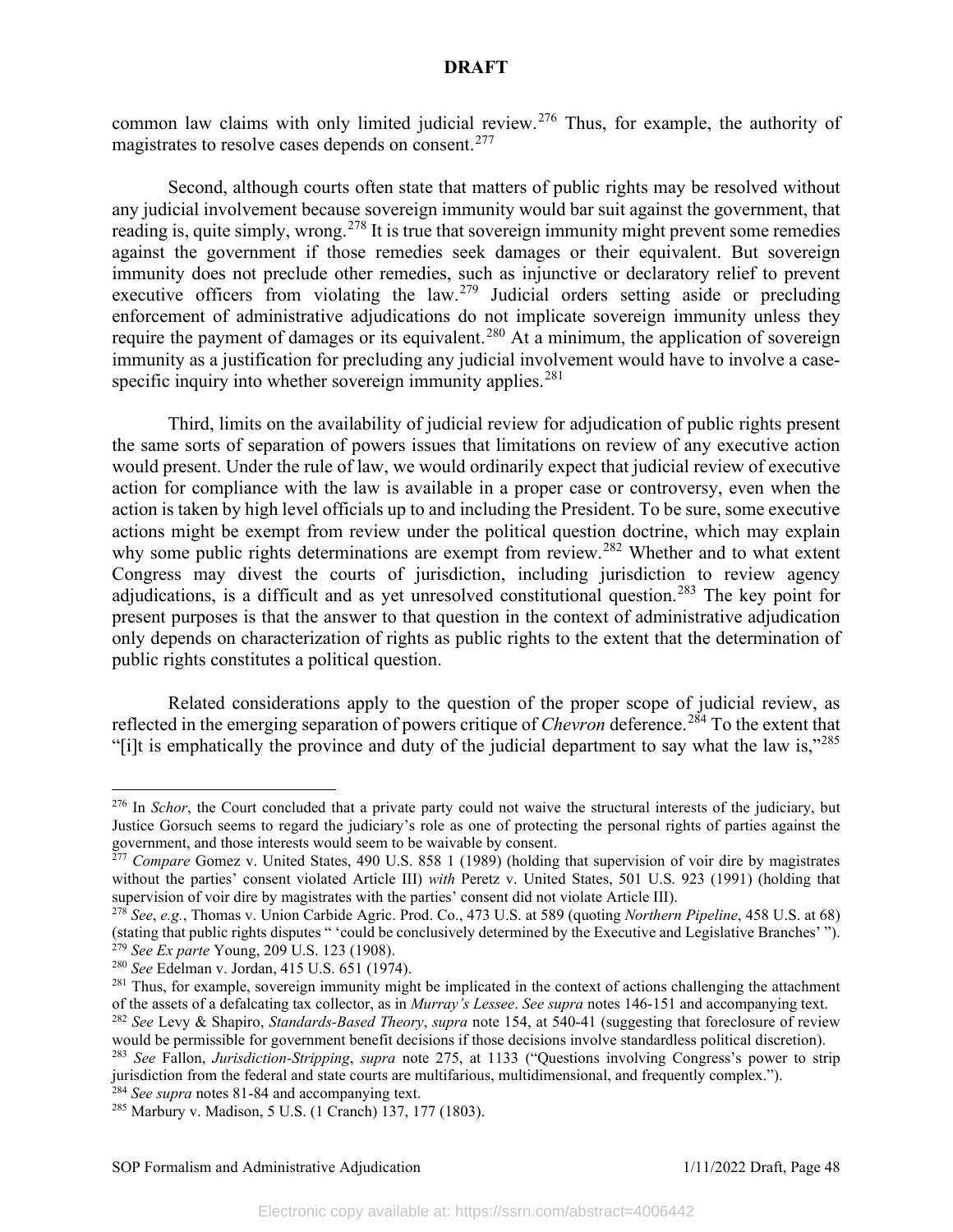courts must retain the final say on the interpretation of the law. That premise, however, does not necessarily preclude any deference to agencies on interpretive issues, provided that courts can enforce clear and unambiguous provisions and set aside agency decisions that are contrary to any permissible interpretation of the statute.<sup>[286](#page-49-0)</sup> To the extent that statutory delegations pursuant to open-ended standards delegate executive discretion to agencies, deference to the exercise of that discretion would be consistent with the proper judicial role.<sup>[287](#page-49-1)</sup> Nonetheless, we may expect the continued erosion of *Chevron* deference. [288](#page-49-2)

For similar reasons, courts arguably must retain at least some authority to review factual determinations. The Court long ago recognized that review of legal determinations is not meaningful without some authority to review the facts.<sup>[289](#page-49-3)</sup> At the same time, however, deferential review of agency factual findings is not necessarily inconsistent with the judicial power, provided that the scope of review is sufficient to prevent pretextual factual determinations that purport to justify agency actions that are inconsistent with the agency's legal duties.<sup>[290](#page-49-4)</sup> Nonetheless, we might expect a Court devoted to formalism in separation of powers jurisprudence to pay greater attention

<span id="page-49-0"></span><sup>286</sup> *See, e.g.*, Akram Faizer & Stewart Harris, *Administrative Law Symposium Debate A Conversation Between Akram Faizer and Stewart Harris of the Lincoln Memorial University's Duncan School of Law for the Belmont Law Review Symposium*, 8 BELMONT L. REV. 427 (2021); Jonathan R. Siegel, *The Constitutional Case for Chevron Deference*, 71 VAND L. REV. 937 (2018); Lawrence B. Solum & Cass R. Sunstein, *Chevron as Construction*, 105 CORNELL L. REV. 1465, 1471-72 (2020).

<span id="page-49-1"></span><sup>&</sup>lt;sup>287</sup> Justice Thomas has argued that such agency decisions either involve interpretation of the law which falls within the judicial power, or legislative policy choices that must be made by Congress. *See supra* note 83 and accompanying text. Whatever the limits on the delegation of legislative power may be, separation of powers formalism does not require the elimination of any and all executive discretion, which is quite simply impossible. Thus, even if the Court were to reinvigorate the nondelegation doctrine, some executive discretion would remain and deference to the exercise of that discretion would not violate the separation of powers. Indeed, judicial interference with the exercise of

<span id="page-49-2"></span><sup>288</sup> *See* GLICKSMAN & LEVY, *supra* note 53, at 325-28 (discussing potential narrowing of *Chevron* deference in the future). The present opposition to *Chevron* deference may have as much to do with opposition to regulation as it does to separation of powers functionalism. *See, e.g.*, Metzger, *Redux*, *supra* note 26, at 69-70 (discussing "contemporary judicial anti-administrativism" and opposition to *Chevron*); Daniel E. Walters, *Symmetry's Mandate: Constraining the Politicization of American Administrative Law*, 119 MICH. L.REV. 455, 495 (2020); Daniel Hornung, Note, *Agency Lawyers' Answers to the Major Questions Doctrine*, 37 YALE J. ON REG. 759, 780 (2020) (linking support for the "major questions" exception to *Chevron* deference to anti-regulatory policy arguments). No less a separation of powers formalist than Justice Scalia once championed *Chevron*, and current opposition to *Chevron* by conservative Justices largely emerged in response to increased regulation under Democratic presidents. *See* Green, *supra* note 7, at 657- ("chart[ing] the sudden transition from conservative support for *Chevron* to constitutional opposition" and finding that "resistance to *Chevron* entered mainstream politics only after Obama's reelection in 2012").

<span id="page-49-3"></span><sup>&</sup>lt;sup>289</sup> Martin v. Hunter's Lessee, 14 U.S. 304, 357 (1816) (reasoning that authority to review state court judgments would be ineffective if limited to their interpretations of federal law because federal law "may be evaded at pleasure" through appropriate findings of fact); *cf*. Merrill, *Impartial*, *supra* note 210, at 906 (arguing that "accurate determinations of fact are often critical to fair and impartial adjudication").

<span id="page-49-4"></span><sup>290</sup> *See* Am. Sch. of Magnetic Healing v. McAnnulty, 187 U.S. 94, 109-10 (1902) ("The facts, which are here admitted of record, show that the case is not one which, by any construction of those facts, is covered or provided for by the statutes under which the Postmaster General has assumed to act, and his determination that those admitted facts do authorize his action is a clear mistake of law as applied to the admitted facts, and the courts, therefore, must have power in a proper proceeding to grant relief."); *cf.* Dep't of Commerce v. New York, 139 S. Ct. 2551, 2573-76 (2019) (sustaining district court's conclusion that Department of Commerce gave pretextual reasons for its decision to include a citizenship question on the census).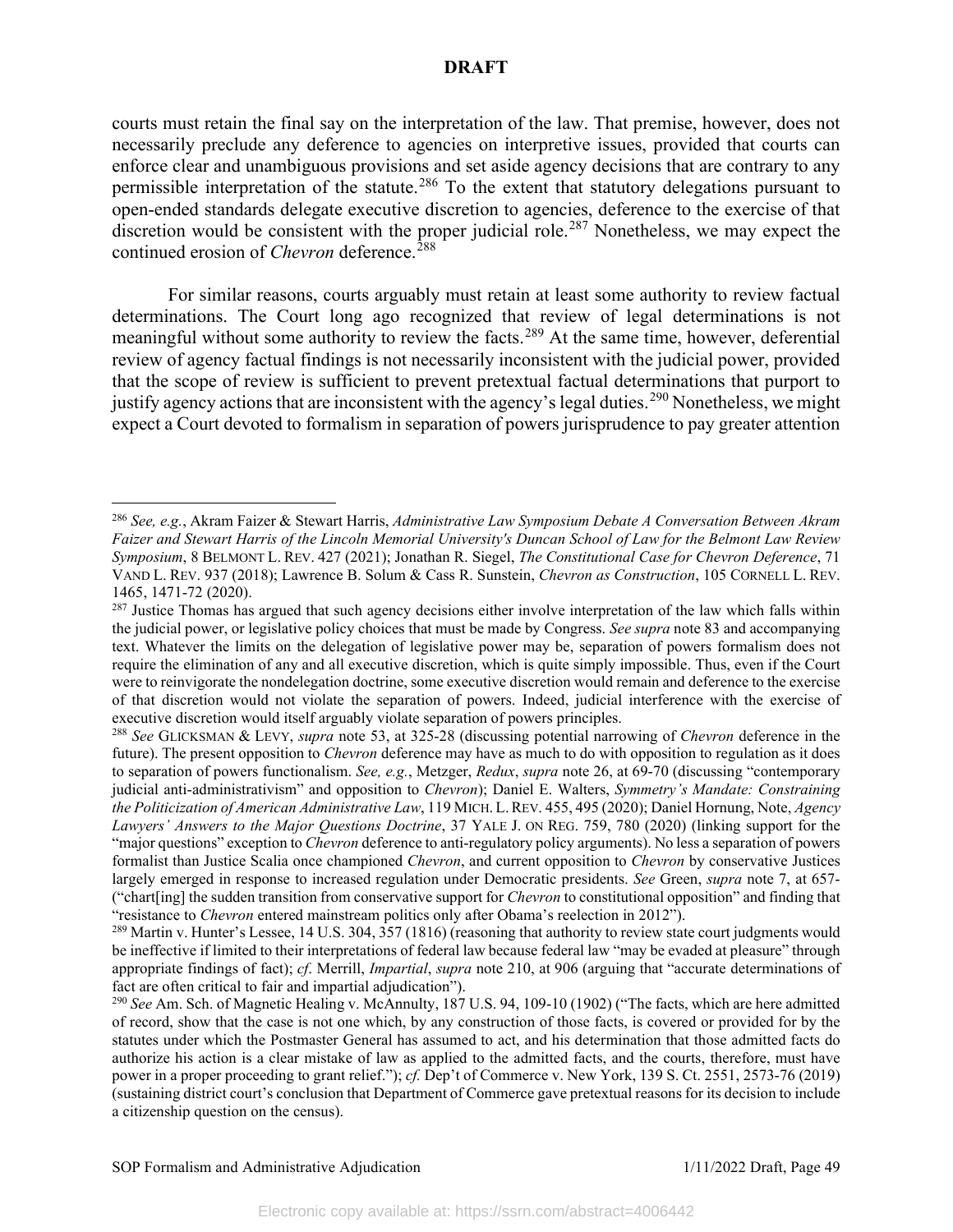to these questions and perhaps reinstitute de novo review of some facts deemed essential to the proper exercise of judicial power.<sup>[291](#page-50-0)</sup>

Ultimately, Article III formalism would not necessarily require de novo judicial determinations of legal or factual questions.<sup>[292](#page-50-1)</sup> The Executive Branch, as a politically accountable and coequal branch of government, is entitled to a measure of deference when acting within the scope of its authority. The critical structural question, which we will not attempt to answer fully here, is when limits on judicial review interfere with judicial authority in violation of Article III.

\* \* \*

In sum, we can expect that the new separation of powers formalism is likely to extend to Article III. As things now stand, this new formalism appears to mandate that Article III courts decide matters implicating personal rights to life, liberty, and property (i.e., "private" rights), with an historically defined exception for public rights. This approach is problematic because it does not account for the structural aspects of Article III. There is, however, an alternative approach that offers a more workable solution. Under this account, initial determinations by administrative agencies that implement statutory provisions is an executive function, even if it takes on the trappings of adjudication. From a formalist perspective, it follows that the agencies responsible for this sort of adjudication must be subject to constitutionally required means of presidential control and subject to judicial review to ensure that the executive action has a proper basis in the law and in the facts. For some private rights, agency adjudicatory decisions may require a de novo determination by Article III courts, but in most cases review can be deferential. The foreclosure of review altogether, however, should be limited to public rights determinations that may be constitutionally vested in the exclusive discretion of the executive branch under the political question doctrine.

### **Conclusion**

Gillian Metzger has recently referred to "a resurgence of the antiregulatory and antigovernment forces that lost the battle of the New Deal," noting that "an attack on the national administrative state is also evident at the Supreme Court," with the "anti-administrative voices" among the Justices becoming "increasingly prominent."<sup>[293](#page-50-2)</sup> Whether it is being driven by this antiregulatory animus or merely coincides with it, the Court's separation of powers jurisprudence has shifted from a largely functionalist approach to one that relies more heavily on formalistic reasoning. Formalism in separation of powers cases is not a novel invention,<sup>[294](#page-50-3)</sup> but the

<span id="page-50-0"></span><sup>291</sup> *See supra* note 156-159 and accompanying text (discussing de novo review of jurisdictional and constitutional facts).

<span id="page-50-1"></span><sup>292</sup> *See, e.g.*, Richard H. Fallon, Jr., *Of Legislative Courts, Administrative Agencies, and Article III*, 101 HARV. L. REV. 915, 989 (1988) (footnote omitted) ("*Crowell* placed heavy weight on a distinction between ordinary facts, concerning which limited review on the administrative record would suffice, and jurisdictional facts, which required de novo judicial fact-finding. Insofar as article III requires appellate review of ordinary facts, Crowell's approach seems generally appropriate. A judicial record is not necessary for the exercise of reasonably effective judicial oversight; review on an administrative record ought to suffice.").

<span id="page-50-2"></span><sup>293</sup> Metzger, *Redux*, *supra* note 26, at 2.

<span id="page-50-3"></span><sup>294</sup> The Court relied on it, for example, decades ago in declaring the legislative veto unconstitutional. *See* Immigration and Naturalization Serv. v. Chadha, 462 U.S. 919 (1983); *supra* notes 43-47 and accompanying text.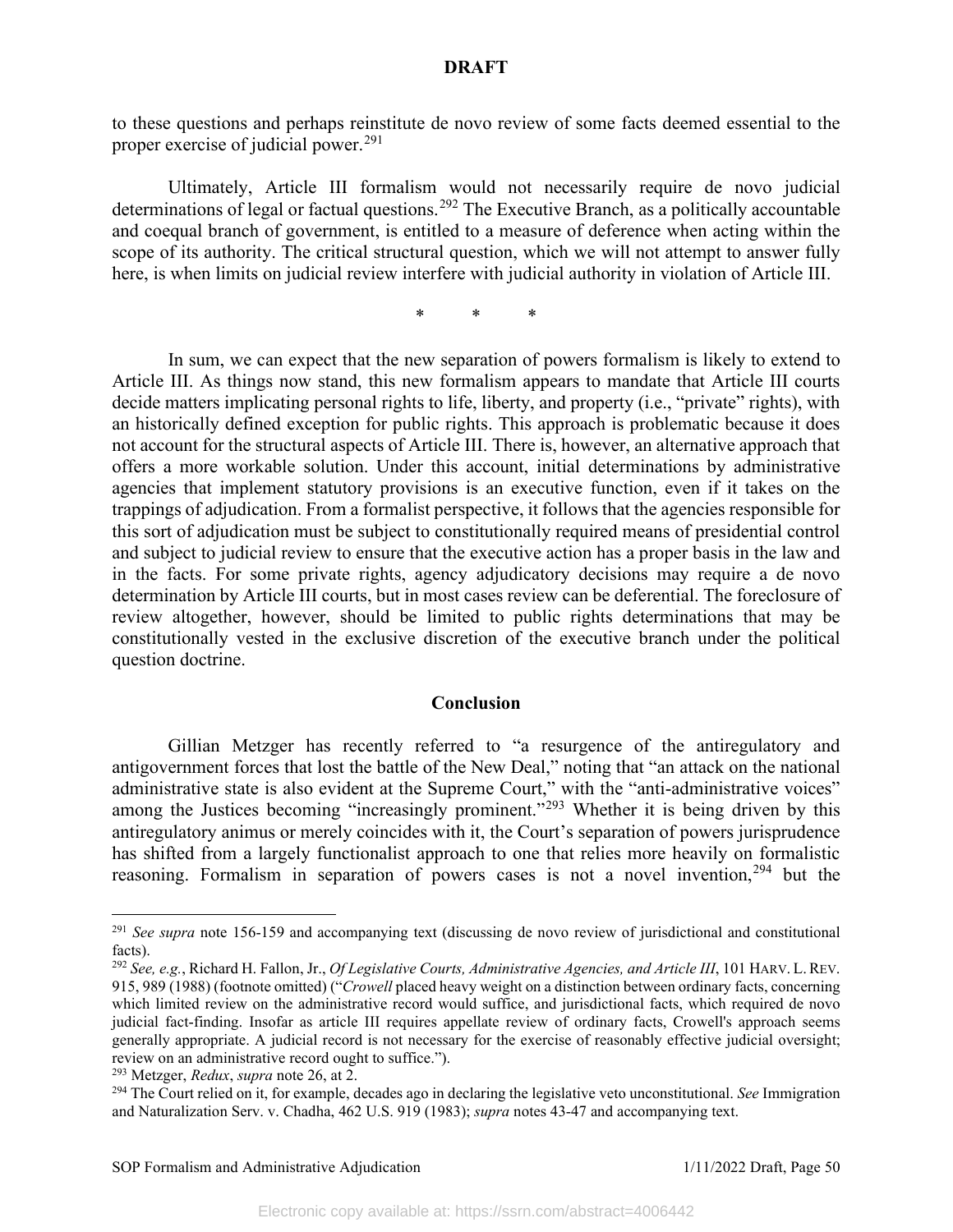reinvigoration of formalism has already resulted in significant and potentially disruptive changes in the operation of the administrative state.<sup>[295](#page-51-0)</sup>

The implications of this shift for the constitutionality of administrative adjudication is an open and, to date, underexplored question. More attention has been paid to the possibility, as an outgrowth of separation of powers formalism, of the Court's abandonment of *Chevron* deference<sup>[296](#page-51-1)</sup> or of an overhaul of the nondelegation doctrine that constrains congressional authority to delegate to agencies the authority to implement regulatory and public benefit problems.<sup>[297](#page-51-2)</sup> Either of these developments would reshape the relationships among Congress, the Executive Branch, and the federal courts, perhaps radically.

Application of a formalistic approach to non-Article III adjudication would be equally dramatic if, for example, it required federal courts to resolve in the first instance all of the disputes currently being addressed by the nearly 2000 ALJs and the considerably higher number of administrative judges who work for federal administrative agencies.<sup>[298](#page-51-3)</sup> Such an outcome is not inevitable, however, because administrative adjudication is not inherently incompatible with separation of powers. Nonetheless, the advent of separation of powers formalism indicates that the Court may be prepared to reconceptualize current doctrine, which is acutely in need of review and clarification.

Unfortunately, the early indications are that the formalistic approach to administrative adjudication is likely to make many of the same mistakes that plague current doctrine. To this point, at least, neither current doctrine nor Justice Gorsuch's formalistic approach to Article III has acknowledged the structural importance of the status and character of a non-Article III tribunal or the difference between an initial determination by an administrative agency and limitations on the availability and scope of review. Likewise, neither current doctrine nor the new Article III formalism has offered a coherent account of the public rights doctrine, even though that doctrine is increasingly central to the analysis.

It does not have to be that way. There is a much clearer and more coherent way to analyze administrative adjudication. The initial determination by an agency under a federal statute is, quite simply, an executive action even if the process resembles judicial procedures. Administrative adjudication is consistent with separation of powers in general and does not violate Article III in particular unless it cannot be characterized as the execution of the law. The critical question from a separation of powers perspective is whether the Article III courts retain the ability to ensure that the initial determination made by an executive agency or official complies with the law.

Whether or not one finds formalism to be a more attractive approach than functionalism, it does provide an opportunity to shed light on some aspects of Article III's structural role that have

<span id="page-51-0"></span><sup>&</sup>lt;sup>295</sup> The most prominent example is the Court's increasingly pronounced application of the unitary executive theory to invalidate good-cause limitations on the President's removal power. *See supra* notes 89-97 and accompanying text (discussing *Free Enterprise Fund*, *Seila Law*, and *Collins v. Yellen*).

<span id="page-51-1"></span><sup>296</sup> *See supra* notes 81-84 and accompanying text.

<span id="page-51-2"></span><sup>297</sup> *See supra* notes 71-80 and accompanying text.

<span id="page-51-3"></span><sup>&</sup>lt;sup>298</sup> Administrative judges, who lack statutory safeguards against removal or other adverse personnel actions, are highly vulnerable "to pressure from the politicians that head their agencies." Richard J. Pierce, *It's Time to Hit the Reset Button*, 28 GEO. MASON L. REV. 643, 650 (2021).